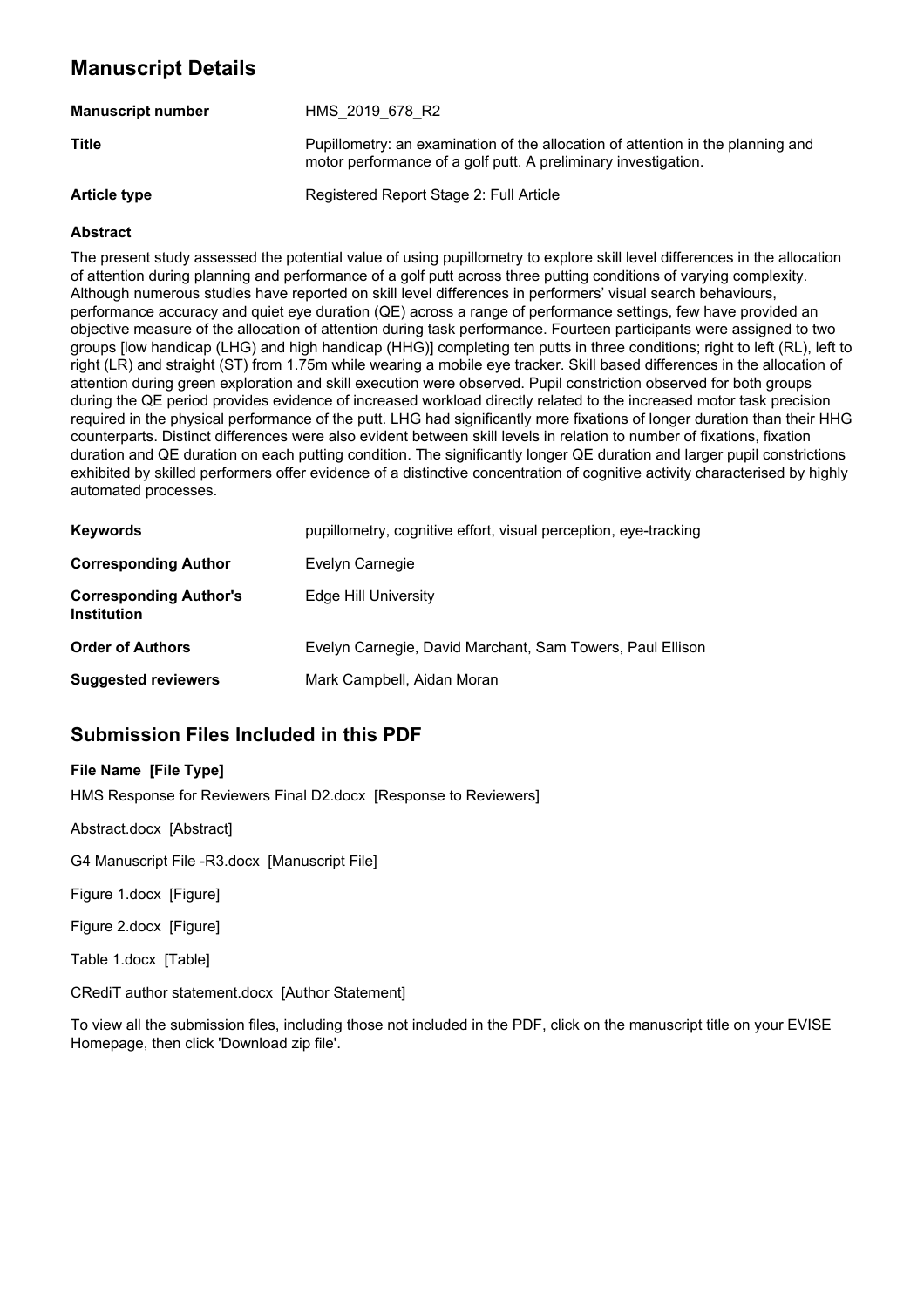Professor Mark Williams Editor in Chief, Human Movement Science

#### Dear Professor Williams

Attached is a copy of the manuscript Ref: HMS\_2019\_678\_R1 which is now titled "*Beyond visual fixations and gaze behaviour. Using pupillometry to examine the mechanisms in the planning and motor performance of a golf putt*". This title has been revised from the original title "Pupillometry: an examination of the allocation of attention in the planning and motor performance of a golf putt. A preliminary investigation." in accordance with suggestions made by the reviewers. This is a second revision of the manuscript that has adhered to minor revisions suggested by the reviewers.

Once again, my co-authors and I would like to thank yourself and the reviewers for your professional handling of our manuscript and, for deeming the paper acceptable for publication once suitable minor revisions have been addressed. We feel the review process has added much value to the paper and have sought to respond positively to the reviewer's comments throughout. Once again to facilitate your evaluation of the second revision of the manuscript we have also directed you to the exact place in the manuscript where the revision can be located. We have also highlighted additions and changes to the manuscript in red text in the new main document.

Finally, thank you once again for this opportunity. If you require any further information, please let us know. We look forward to hearing from you.

Yours sincerely

Dr Evelyn Carnegie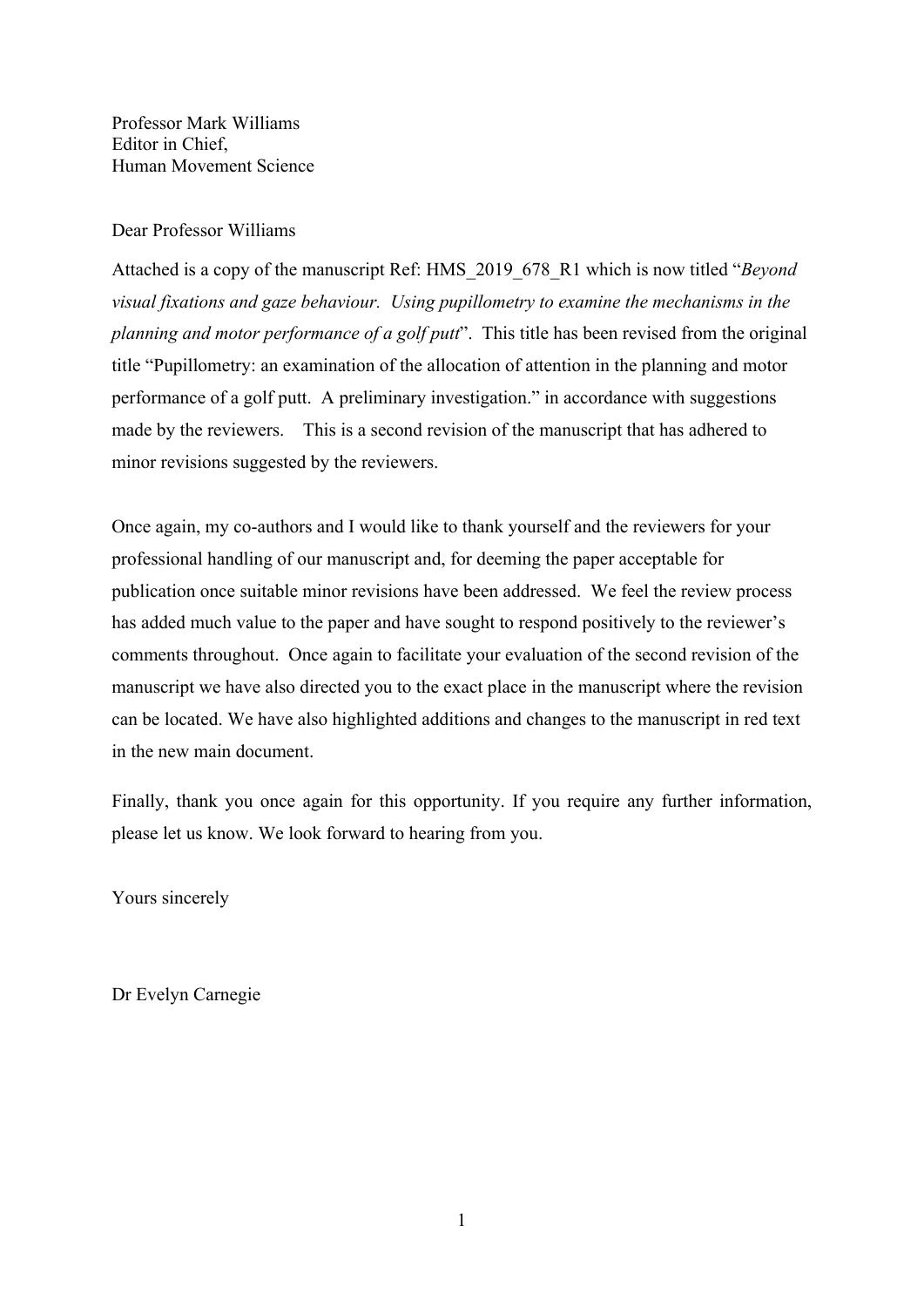# **Human Movement Science**

|                | <b>Reviewer 1 Comments:</b>                                                                                                                                                                                                                                                                                                                                                                                                                                                 | <b>Response:</b>                                                                                                                                                                                                                                                                                                                                                                                                                                                                                                             | <b>Location</b> |
|----------------|-----------------------------------------------------------------------------------------------------------------------------------------------------------------------------------------------------------------------------------------------------------------------------------------------------------------------------------------------------------------------------------------------------------------------------------------------------------------------------|------------------------------------------------------------------------------------------------------------------------------------------------------------------------------------------------------------------------------------------------------------------------------------------------------------------------------------------------------------------------------------------------------------------------------------------------------------------------------------------------------------------------------|-----------------|
|                | <b>Specific Comments</b>                                                                                                                                                                                                                                                                                                                                                                                                                                                    |                                                                                                                                                                                                                                                                                                                                                                                                                                                                                                                              | New Line        |
|                |                                                                                                                                                                                                                                                                                                                                                                                                                                                                             |                                                                                                                                                                                                                                                                                                                                                                                                                                                                                                                              | after           |
| $\mathbf{1}$   | Precision and complexity.                                                                                                                                                                                                                                                                                                                                                                                                                                                   |                                                                                                                                                                                                                                                                                                                                                                                                                                                                                                                              | changes         |
|                | My previous comment did not question the need for<br>precision in golf putting. It questioned the fact that<br>requirements on precision were not manipulated<br>despite that the model presented in the Introduction<br>is based on the manipulation of both complexity and<br>precision. The need to manipulate both complexity<br>and precision to evaluate this model should be<br>addressed in the limitations and future directions<br>section.                       | Thank you, we have now<br>acknowledged the need for future<br>research to consider manipulation<br>of both complexity and precision<br>to provide a more comprehensive<br>examination of the allocation of<br>attention during motor<br>performance.                                                                                                                                                                                                                                                                         | 669-671         |
| $\overline{2}$ | Inhibition.<br>I do not see how these findings support the inhibition<br>hypothesis. The authors stated that longer QE<br>duration and larger pupil constrictions "() offer<br>evidence of this distinctive concentration of cognitive<br>activity at the point immediately prior to skill<br>execution ()" (L658-659). First, why would pupil<br>constriction reflect greater inhibition and not any<br>other cognitive process that has nothing to do with<br>inhibition? | Reflecting further on the question<br>of inhibition we agree with the<br>observation made and have<br>removed reference to pupil<br>constrictions (L658-659). This<br>sentence has been amended to<br>read 'The significantly longer QE<br>duration exhibited by the LHG<br>during the $QE$ period in this study<br>offers additional evidence of this<br>distinctive concentration of<br>cognitive activity at the point<br><i>immediately prior to skill</i><br>execution characterised by highly<br>automated processes'. | 656-659         |
|                | Second, the authors have misinterpreted their QE<br>measure as reflecting only the period prior to skill<br>execution. However, as they have also acknowledged<br>in their response letter, their measure of QE mixes the<br>phases before and after movement execution.                                                                                                                                                                                                    | Apologies for not rectifying this<br>oversight in our resubmission.<br>Whilst we did provide clarification<br>in our previous response that the<br>QE measure used in this study<br>related to total QE duration and<br>not different phases of movement,<br>we neglected to adjust our<br>description in the text. This has<br>now been rectified.<br>Sentence has been amended to<br>read: 'The QE for golf putting was                                                                                                    | 325-326         |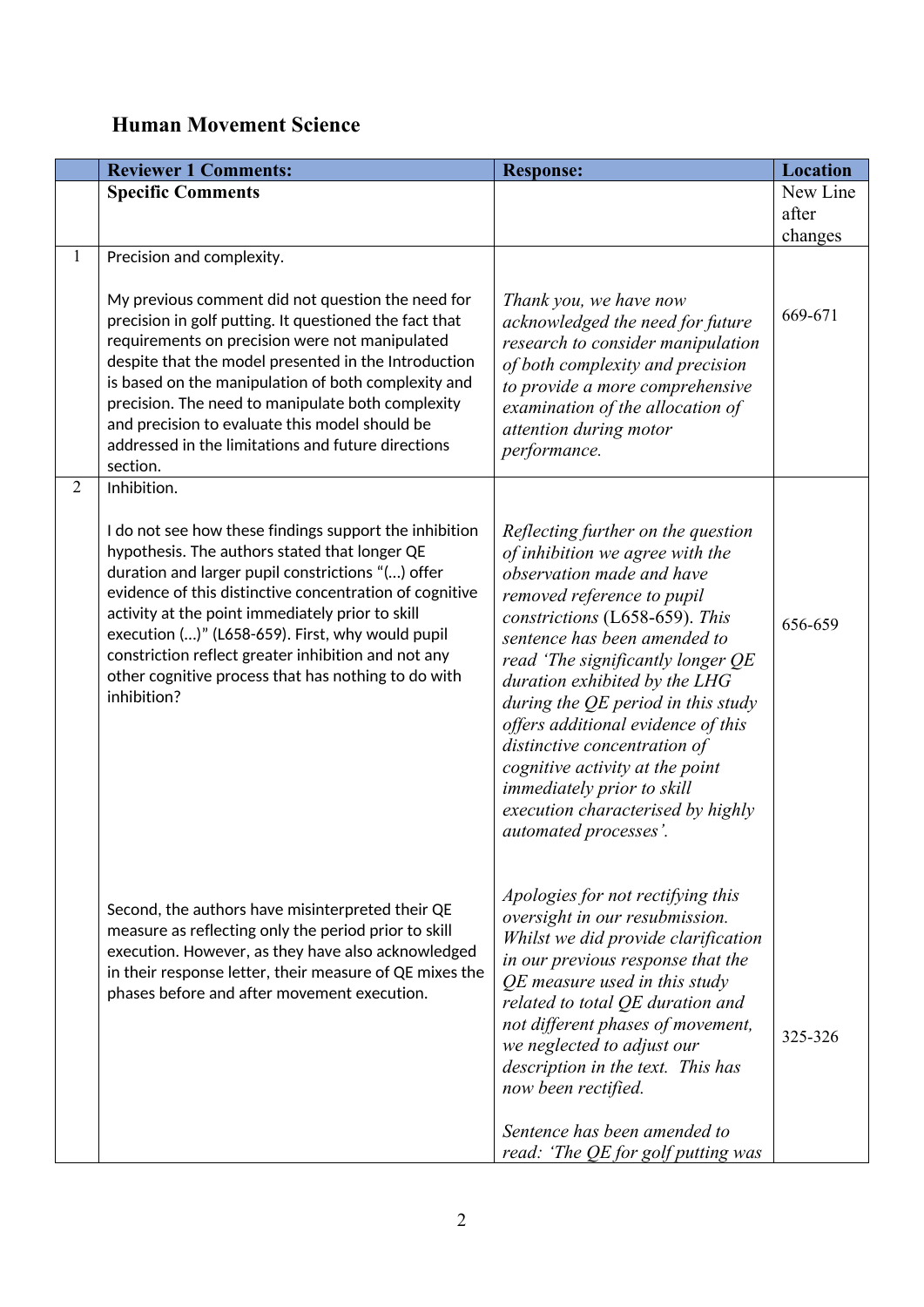| <b>Reviewer 2 Comments:</b>                                                      | defined by Vickers $(2007)$ as the<br>final fixation toward the ball'.                                                                                             |         |
|----------------------------------------------------------------------------------|--------------------------------------------------------------------------------------------------------------------------------------------------------------------|---------|
|                                                                                  | <b>Response:</b>                                                                                                                                                   |         |
| <b>Specific Comments</b>                                                         |                                                                                                                                                                    |         |
| I like the new title too and think this works much<br>better for the manuscript. | Thanks for confirming that the<br>proposed title better reflected the<br>nature of the work. The paper title<br>has now been amended to:                           | $1 - 2$ |
|                                                                                  | <i>'Beyond visual fixations and gaze</i><br>behaviour. Using pupillometry to<br>examine the mechanisms in the<br>planning and motor performance<br>of a golf putt' |         |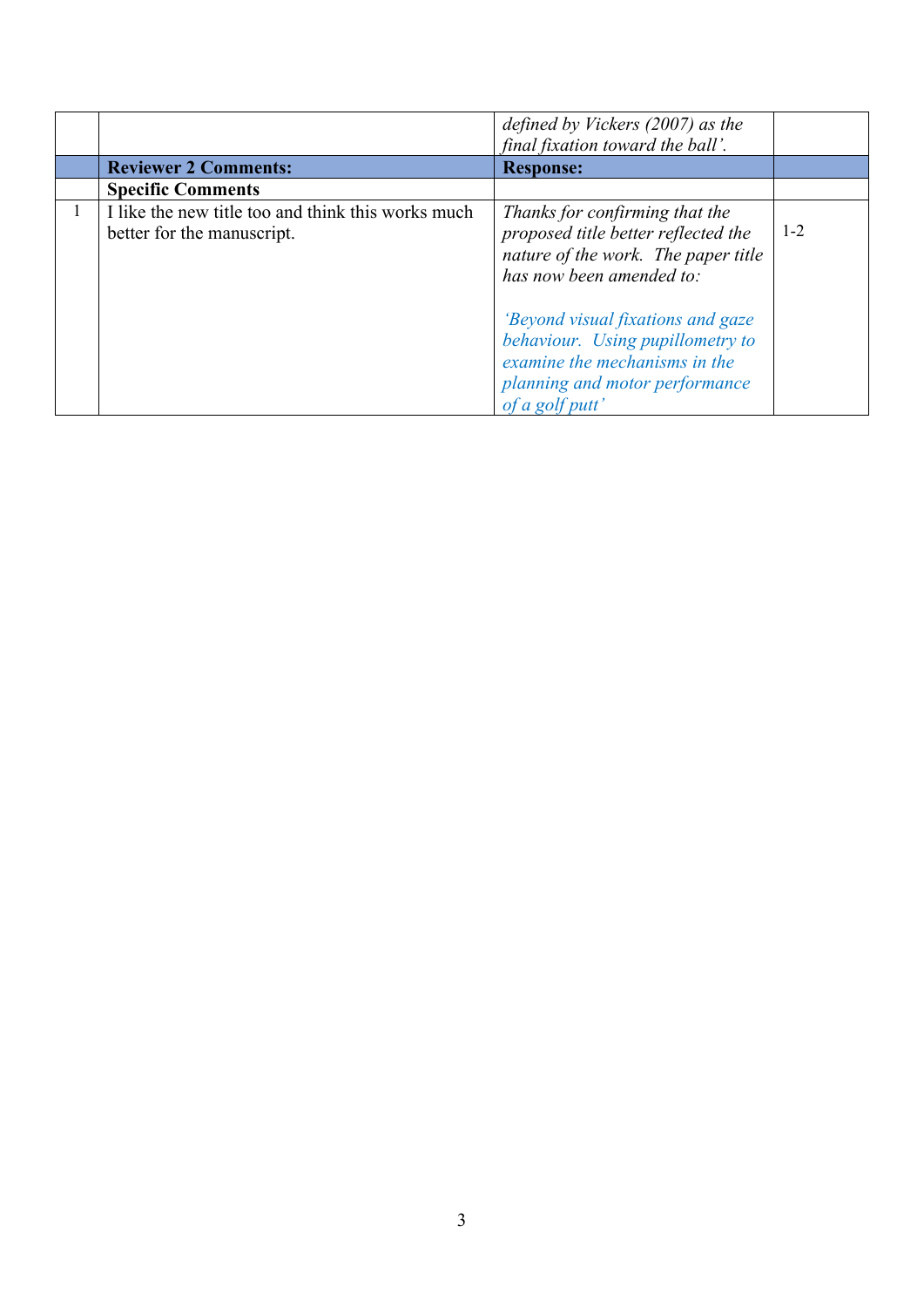#### **Abstract**

 The present study assessed the potential value of using pupillometry to explore skill level differences in the allocation of attention during planning and performance of a golf putt across three putting conditions of varying complexity. Although numerous studies have reported on skill level differences in performers' visual search behaviours, performance accuracy and quiet eye duration (QE) across a range of performance settings, few have provided an objective measure of the allocation of attention during task performance. Fourteen participants were assigned to two groups [low handicap (LHG) and high handicap (HHG)] completing ten putts in three conditions; right to left (RL), left to right (LR) and straight (ST) from 1.75m while wearing a mobile eye tracker. Skill based differences in the allocation of attention during green exploration and skill execution were observed. Pupil constriction observed for both groups during the QE period provides evidence of increased workload directly related to the increased motor task precision required in the physical performance of the putt. LHG had significantly more fixations of longer duration than their HHG counterparts. Distinct differences were also evident between skill levels in relation to number of fixations, fixation duration and QE duration on each putting condition. The significantly longer QE duration and larger pupil constrictions exhibited by skilled performers offer evidence of a distinctive concentration of cognitive activity characterised by highly automated processes.

**Key Words:** pupillometry, cognitive effort, visual perception, eye-tracking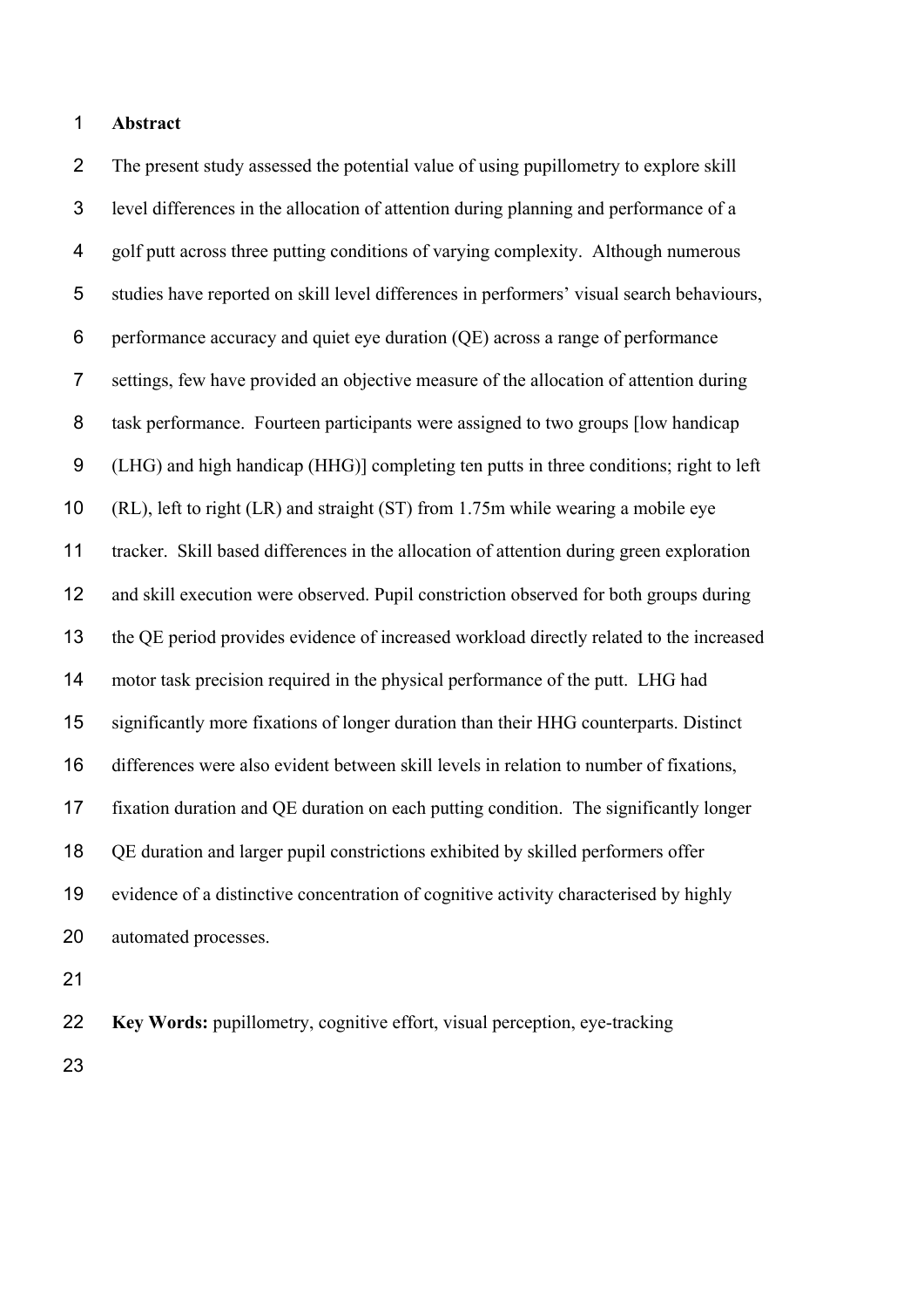| $\mathbf{1}$     | Beyond visual fixations and gaze behaviour. Using pupillometry to examine the |
|------------------|-------------------------------------------------------------------------------|
| $\overline{2}$   | mechanisms in the planning and motor performance of a golf putt.              |
| $\overline{3}$   |                                                                               |
| $\overline{4}$   |                                                                               |
| $\sqrt{5}$       |                                                                               |
| $\sqrt{6}$       |                                                                               |
| $\boldsymbol{7}$ |                                                                               |
| $\,8\,$          |                                                                               |
| $\boldsymbol{9}$ |                                                                               |
| $10\,$           |                                                                               |
| $11\,$           |                                                                               |
| $12\,$           |                                                                               |
| 13               |                                                                               |
| 14               |                                                                               |
| 15               |                                                                               |
| $16\,$           |                                                                               |
| 17               |                                                                               |
| 18               |                                                                               |
| 19               |                                                                               |
| $20\,$           |                                                                               |
| $21\,$           |                                                                               |
| $22\,$           |                                                                               |
| $23\,$           |                                                                               |
| 24               |                                                                               |
| 25               |                                                                               |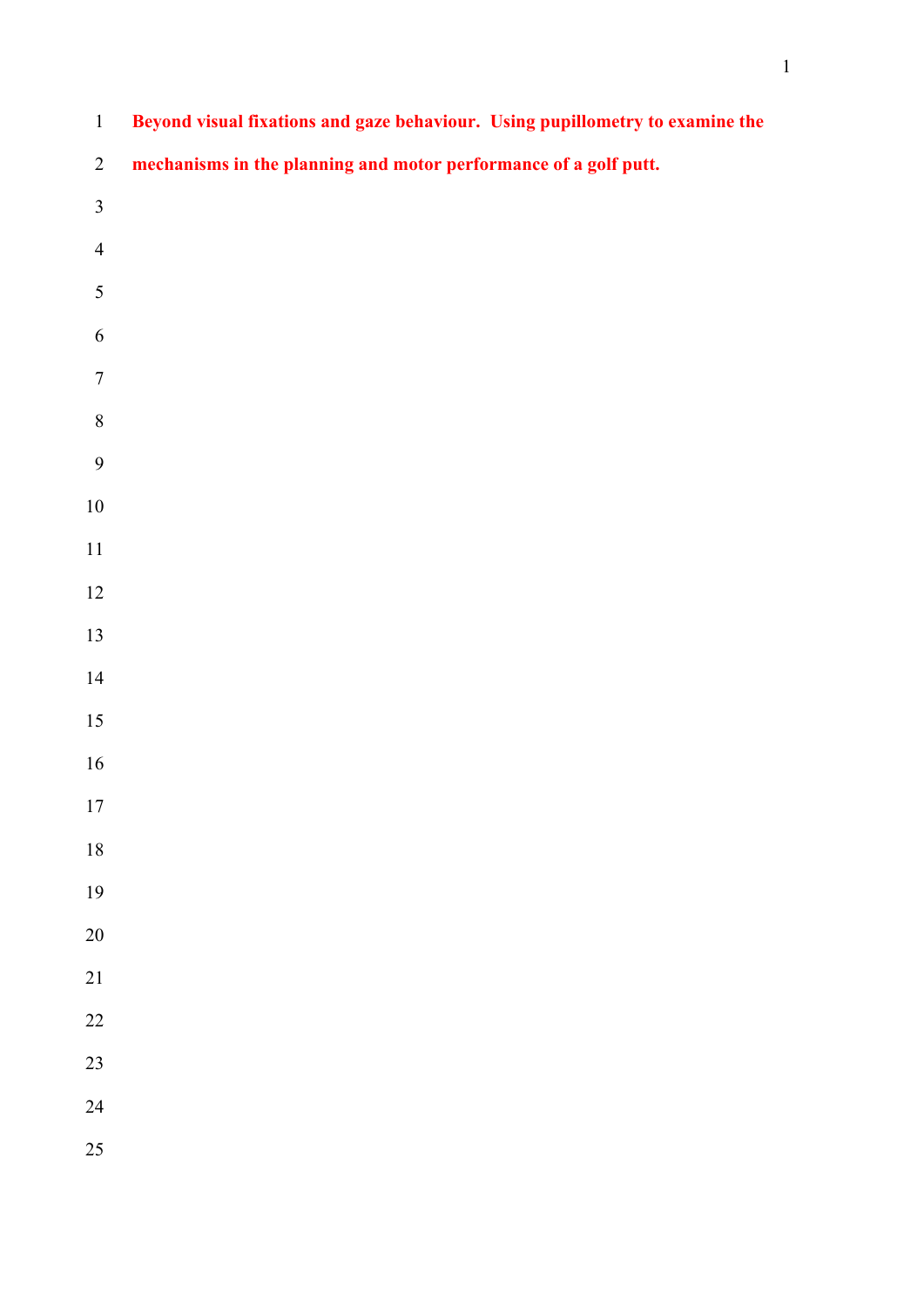27 The present study assessed the potential value of using pupillometry to explore 28 skill level differences in the allocation of attention during planning and 29 performance of a golf putt across three putting conditions of varying complexity. 30 Although numerous studies have reported on skill level differences in performers' 31 visual search behaviours, performance accuracy and quiet eye duration (QE) 32 across a range of performance settings, few have provided an objective measure 33 of the allocation of attention during task performance. Fourteen participants were 34 assigned to two groups [low handicap (LHG) and high handicap (HHG)] 35 completing ten putts in three conditions; right to left (RL), left to right (LR) and 36 straight (ST) from 1.75m while wearing a mobile eye tracker. Skill based 37 differences in the allocation of attention during green exploration and skill 38 execution were observed. Pupil constriction observed for both groups during the 39 QE period provides evidence of increased workload directly related to the 40 increased motor task precision required in the physical performance of the putt. 41 LHG had significantly more fixations of longer duration than their HHG 42 counterparts. Distinct differences were also evident between skill levels in relation 43 to number of fixations, fixation duration and QE duration on each putting 44 condition. The significantly longer QE duration and larger pupil constrictions 45 exhibited by skilled performers offer evidence of a distinctive concentration of 46 cognitive activity characterised by highly automated processes. 47 48 **Key Words:** pupillometry, cognitive effort, visual perception, eye-tracking 49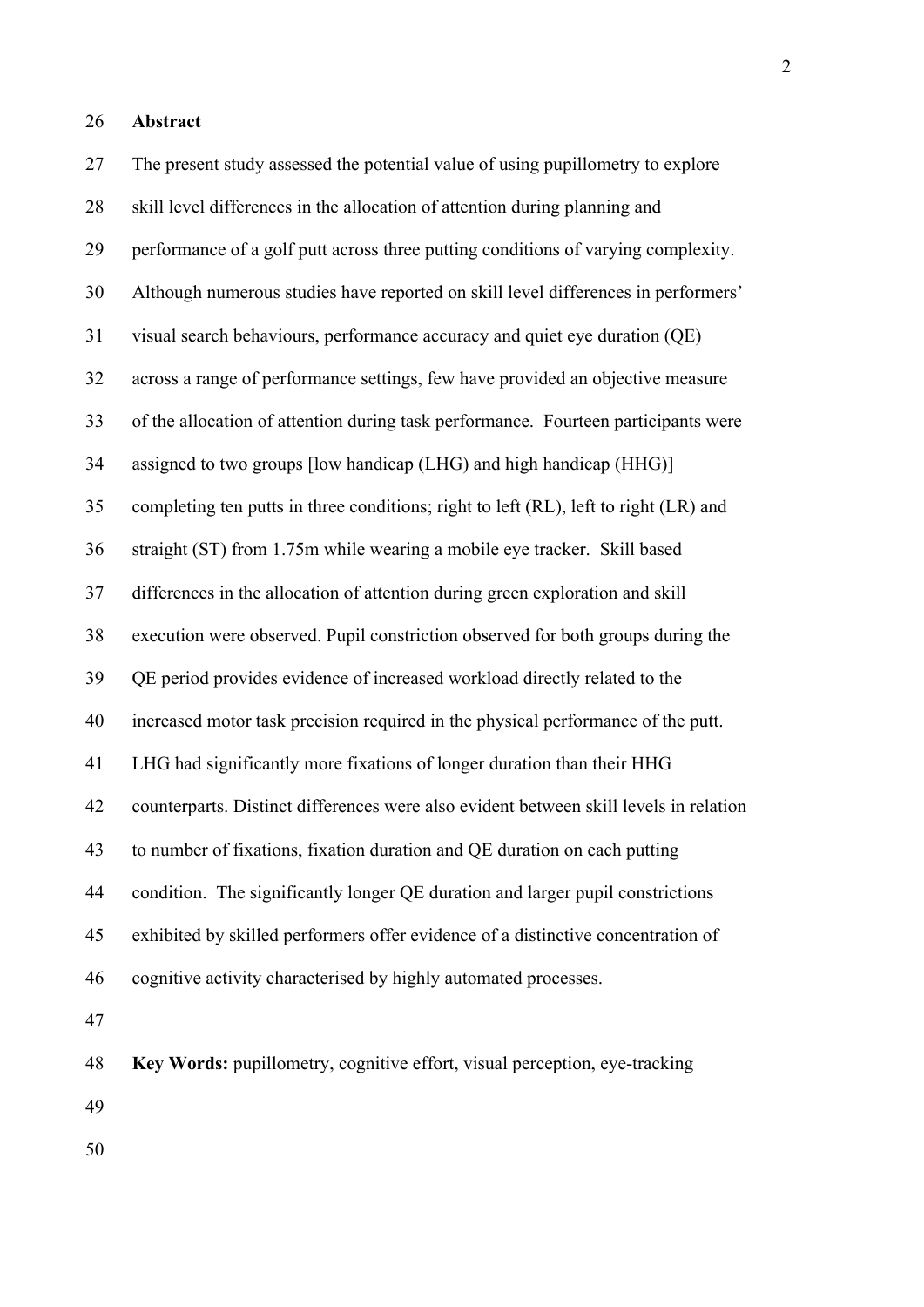#### 51 **Introduction**

52 Perception action research in the sport domain has seen an increased focus on 53 empirical research related to gaining an in-depth understanding of visual search 54 strategies and processes employed by performers across a range of sports performance 55 contexts utilising varied eye tracking systems. Sports related research employing eye 56 tracking technology dates back more than forty years to research on gaze behaviour in 57 basketball by Bard and Fluery (1976). Since this early work, an extensive body of 58 research exists exploring expert-novice differences in varying aspects of gaze behaviour 59 during performance. More specifically, expert-novice differences in the allocation of 60 attention during performance of a range of motor control tasks has received much 61 attention (see Discombe & Cotterill, 2015 for a review). With specific reference to the 62 task of golf putting, the early work by Vickers (1992) demonstrated that low-handicap 63 golfers were found to display a visual search strategy which allocated a larger 64 proportion of fixations to the ball and target which were of longer duration than those 65 allocated to the club and surface, in contrast with the high-handicap performers. 66 Subsequent research has typically supported the general consensus that expert 67 performers employ different visual search strategies than their novice counterparts. 68 Higher skill level performers have displayed visual search behaviour that involved 69 fewer fixations of longer duration compared to less skilled performers in task specific 70 self-paced aiming tasks such as basketball free throw and pistol shooting (Vickers, 71 1996b; Lee, Kim, & Park, 2009) and video-based anticipation tasks in soccer, 72 volleyball, and golf putting (Canal-Bruland, Lotz, Hagemann, Schorer & Strauss, 2011; 73 Piras, Pierantozzi, & Squtrito, 2014; Campbell & Moran, 2014). 74 The differences observed in perceptual-cognitive skills measured by analysis of 75 visual search strategies are considered to provide an index of performers allocation of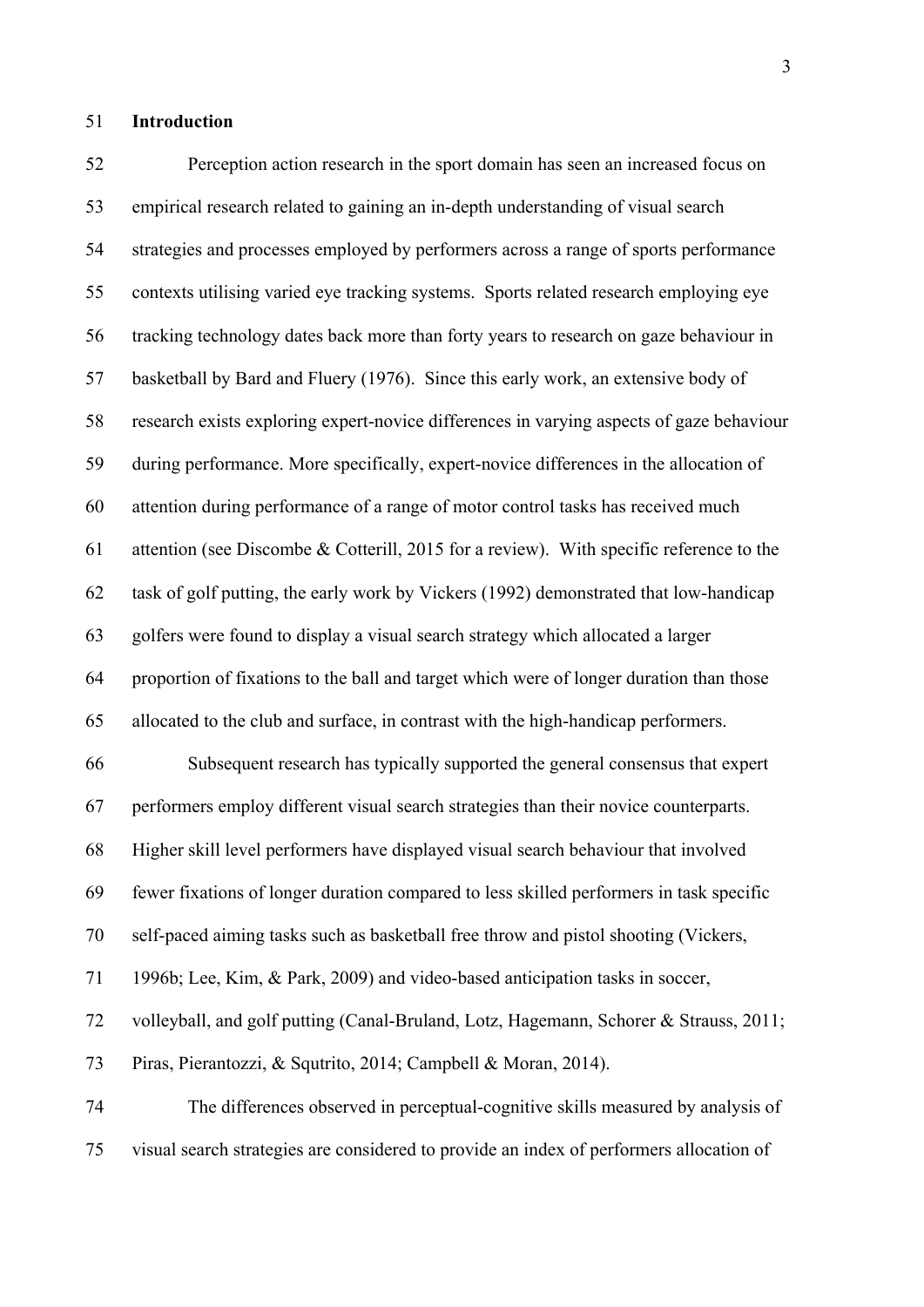76 attention during task performance, (Mann, Williams, Ward & Janelle, 2007). More 77 specifically, the underlying assumption of researchers has been that fixations of longer 78 duration are viewed as indicative of the amount of information that is being extracted 79 and the number and placement of those fixations indicative of the principle information 80 sources informing the decision-making process, (Mann, et al., 2007). Using a 81 simulated green reading task, Campbell & Moran (2014) concluded that in contrast to 82 novice performers, skilled performers had fewer fixations in three of the six viewing 83 positions, and fixation duration for two of the six viewing positions increased among 84 the skilled group. The authors interpreted these findings as evidence that 'expert golfers 85 display distinctive periods of visual cognitive activity while inspecting aspects of the 86 golf putt', p 370. They also considered this finding as providing further evidence in 87 support of Vickers (1992) conclusion that more highly skilled golfers employed a 88 search strategy which involved fewer gaze combinations to specified areas of interest in 89 the task environment in combination with longer fixation durations than their less 90 skilled counter parts on a golf putting task. Such findings, the authors conclude, offer 91 further evidence of an economy of visual search patterns displayed by expert performers 92 when planning movements.

93 In contrast, however, experts were found to have more fixations of shorter 94 duration than novices in tasks involving reading of medical images and assessment of 95 video-based simulations of soccer game situations (Litchfield, Ball, Donovan, Manning 96 & Crawford, 2008 and Roca, Ford, McRobert, & Williams, 2013). These contrasting 97 findings may in part, as suggested by Mann et al. (2007), be explained by the differing 98 nature of the type of task involved, the research paradigm utilised, the method of 99 stimulus presentation, and a reliance on a different perception-action coupling, as a 100 result of task simulation, rather than physical performance.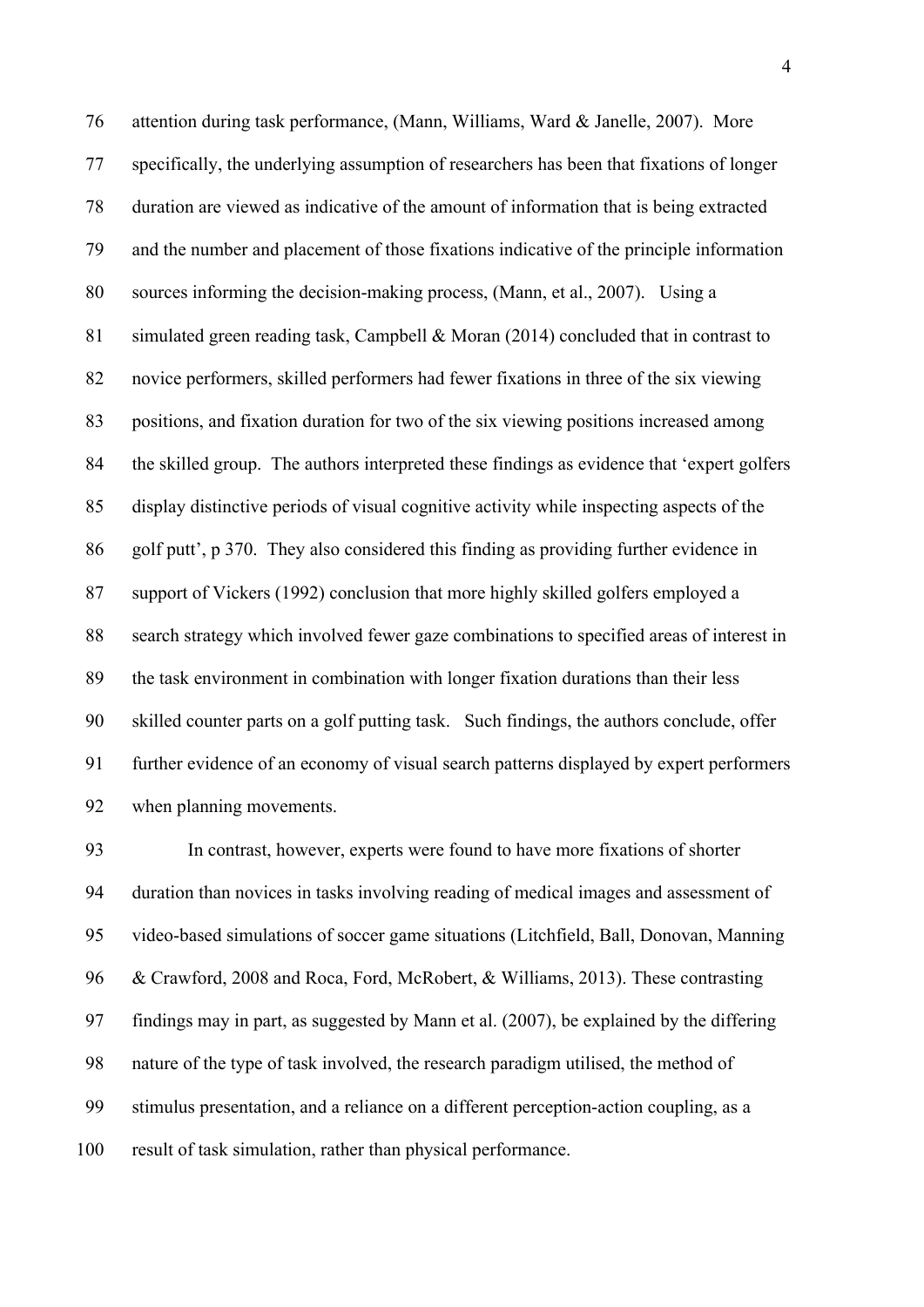101 When task complexity was increased within offensive simulations in soccer 102 play, Vaeyens, Lenoir, Williams, Mazyn, & Philippaerts (2007a, 2007b) found that in 103 more complex sets, players were found to employ a higher number of fixations of 104 shorter duration. Similarly, Roca et al. (2013) found that skilled soccer players 105 employed different visual search strategies dependent upon task constraints. Skilled 106 players had more fixations of shorter duration toward more locations in the visual 107 display on the far compared to the near viewing condition. Less skilled players tended 108 to spend longer periods of time focusing on player in possession or ball flight in both 109 viewing conditions.

110 Attempts to understand further the gaze behaviour aspects of task performance, 111 particularly in relation to motor preparation, have focused on the period defined by 112 Vickers (1996a) as *Quiet Eye* (QE). This is defined as the final fixation that is located 113 on a specific target or object within 3° of visual angle for at least 100ms before 114 movement initiation (Vickers 1996a). The QE period has been accepted as the time-115 period when task-relevant cues are processed helping to refine and guide motor 116 response execution, (Vickers, 1996b). Extensive research has focused on this concept 117 leading to QE emerging as a key predictor of skilled performance in targeting and 118 interceptive tasks, (Walter-Symons, Wilson & Vine 2017). Research has shown experts 119 to have longer QE durations than novice performers across a variety of tasks such as 120 shooting (Janelle, et al. 2000; Causer, Bennett, Holmes, Janelle & Williams, 2010), 121 darts (Rienhoff, et al. 2013), billiards (Williams, Singer & Frehlich, 2002), table tennis 122 (Rodrigues, Vickers & Williams, 2002) and football (Piras & Vickers, 2011). 123 However, whilst this growing research base appears to offer consistency of 124 research findings, there is a paucity of research to explain the underlying cognitive 125 mechanisms of QE as highlighted by Gonzalez et al. (2015). As emphasised by Frank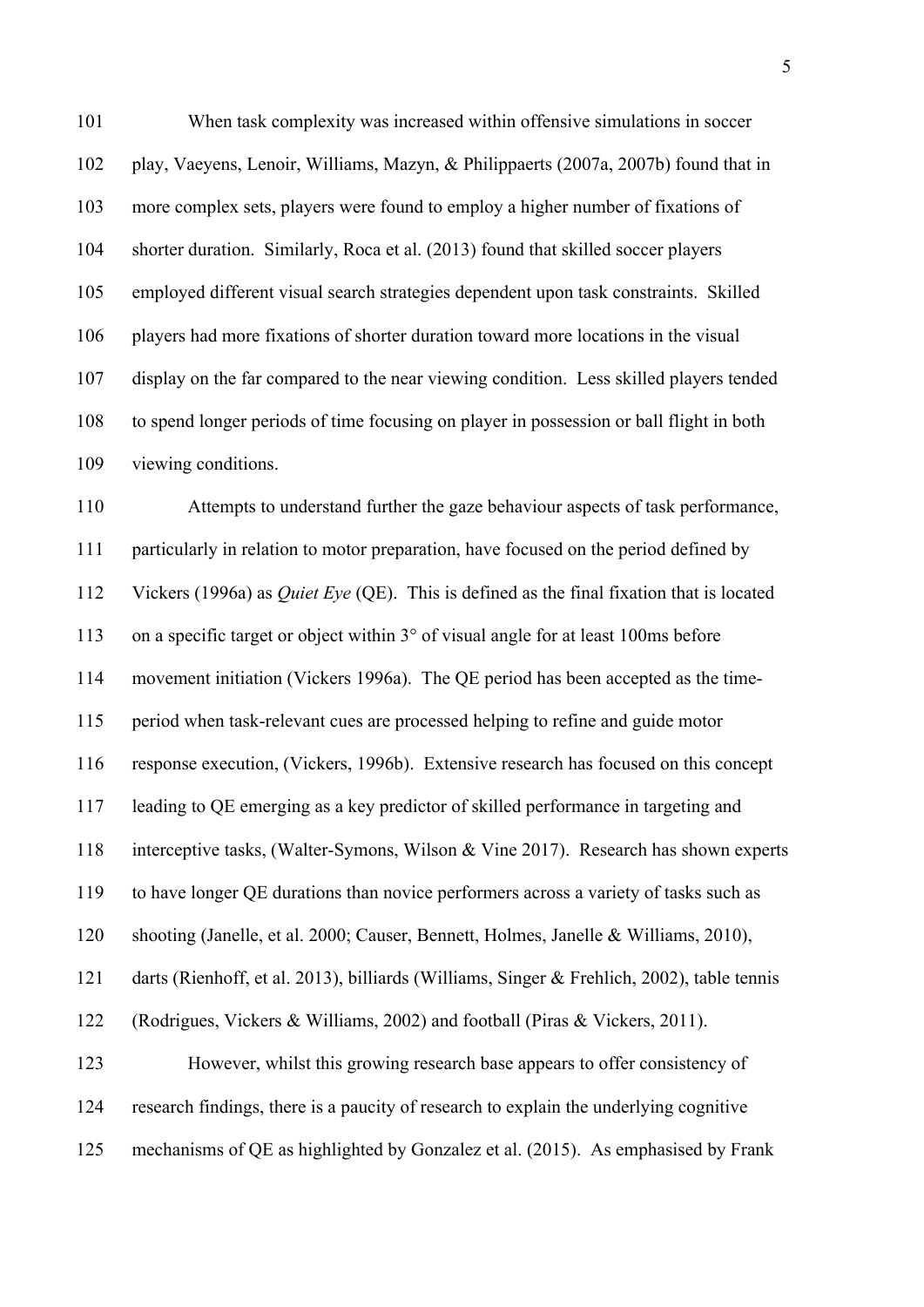126 & Schack (2016), to date the theoretical explanations proposed to describe the 127 mechanisms of QE can be categorised as either cognitive or ecological approaches. 128 Within the cognitive domain, aligned to Vickers (1996a) location-suppression 129 hypothesis, the programming hypothesis considers QE as the period of time for the 130 programming and fine tuning of a response (Vickers, 2009). Supporting this 131 hypothesis, Williams et al. (2002) found increases in QE duration in line with increases 132 in task complexity with longer QE durations observed on successful as opposed to 133 unsuccessful shots irrespective of the performers skill level.

134 Adopting an ecological approach Oudejans, van de Langenber & Hutter, (2002), 135 suggested the possibility of continued detection of visual information throughout the 136 final stages of movement execution countering the suppression aspect of the location-137 suppression hypothesis. Using a temporal occlusion paradigm, Oudejans et al found 138 that basketball shooting percentage with late-vision shooting was similar to shooting 139 percentages when full vision was available. This, they suggest, implies that the QE 140 period might not be critical when movements are controlled using the continuous 141 detection and use of visual information during the final phase of task execution. 142 Similarly, Causer, Hayes, Hooper & Bennett (2017) found that on a golf putting task the 143 period defined as 'pre-programming duration' (starting at QE onset and ending at 144 backswing initiation) was significantly longer during the occlusion condition whereas 145 the components defined as 'dwell duration' (starting at the point of contract of the putter 146 on the ball and ending with gaze deviation of 1°) and 'on-line duration' (starting at the 147 initiation of the backswing and ending when the putter contacted the ball or gaze 148 deviated by 1°) were significantly longer during the full vision condition. They 149 concluded that whilst pre-programming increased when vision was occluded this was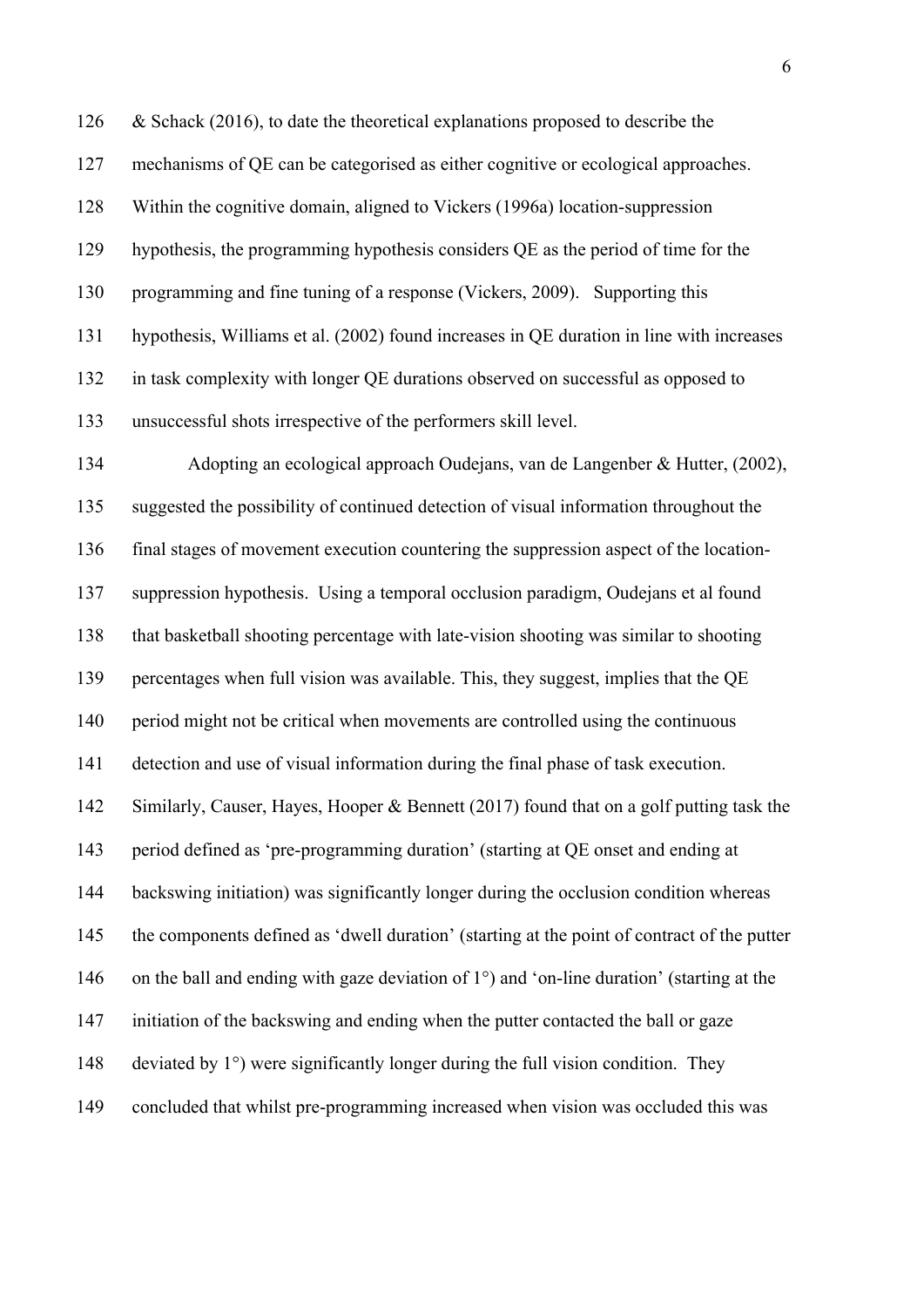150 not sufficient to compensate for the need for online visual control which they state as 151 critical to performance.

152 Addressing specifically the question of the underlying cognitive mechanisms of 153 QE, Moran et al. (2016) employed the use of pupillometry as a means of providing an 154 objective measure of the role of attentional effort in QE. This study used 11 show 155 jumping athletes categorised by three skill levels, expert, intermediate and novice. 156 Study findings indicated that pupil dilation increased during QE, however, 157 inconsistencies were noted in relation to skill level differences. The authors highlighted 158 the small n value in each skill category ( $n = 4$  in novice and intermediate groups and  $n =$ 159 3 in expert group) as contributing to the observed pupillary differences between expert 160 and novice performers.

161 Whilst some degree of caution should be applied to the application of finding 162 from the above study, the use of pupillometry in studies of this nature is worthy of 163 further consideration. The validity of pupillometry as an accurate measure of increases 164 in cognitive effort (mental activity), has been long established (Hess & Polt, 1964; 165 Kahneman & Beatty, 1966). Pupillometry has been found to be an objective measure of 166 the online allocation of attention during performance and thus, as a mechanism by 167 which cognitive processing can be better understood (Laeng, Sirois & Gredeäck, 2012; 168 Alnæs, et al. 2014; Eckstein, Guerra-Carrilo, Miller Singley & Bunge, 2017). The 169 changes in pupil diameter are considered to provide an objective measure of the 170 processing demands of a cognitive task. There currently remains a lack of consensus in 171 regarding the direction of pupillary change reflecting these increased processing 172 demands. For example increased pupil dilation has been shown to reflect increased 173 processing demands (Alnæs et al, 2014; Moran et al, 2016). Changes in pupil diameter 174 during physical performance on a power grip task were shown to track the invested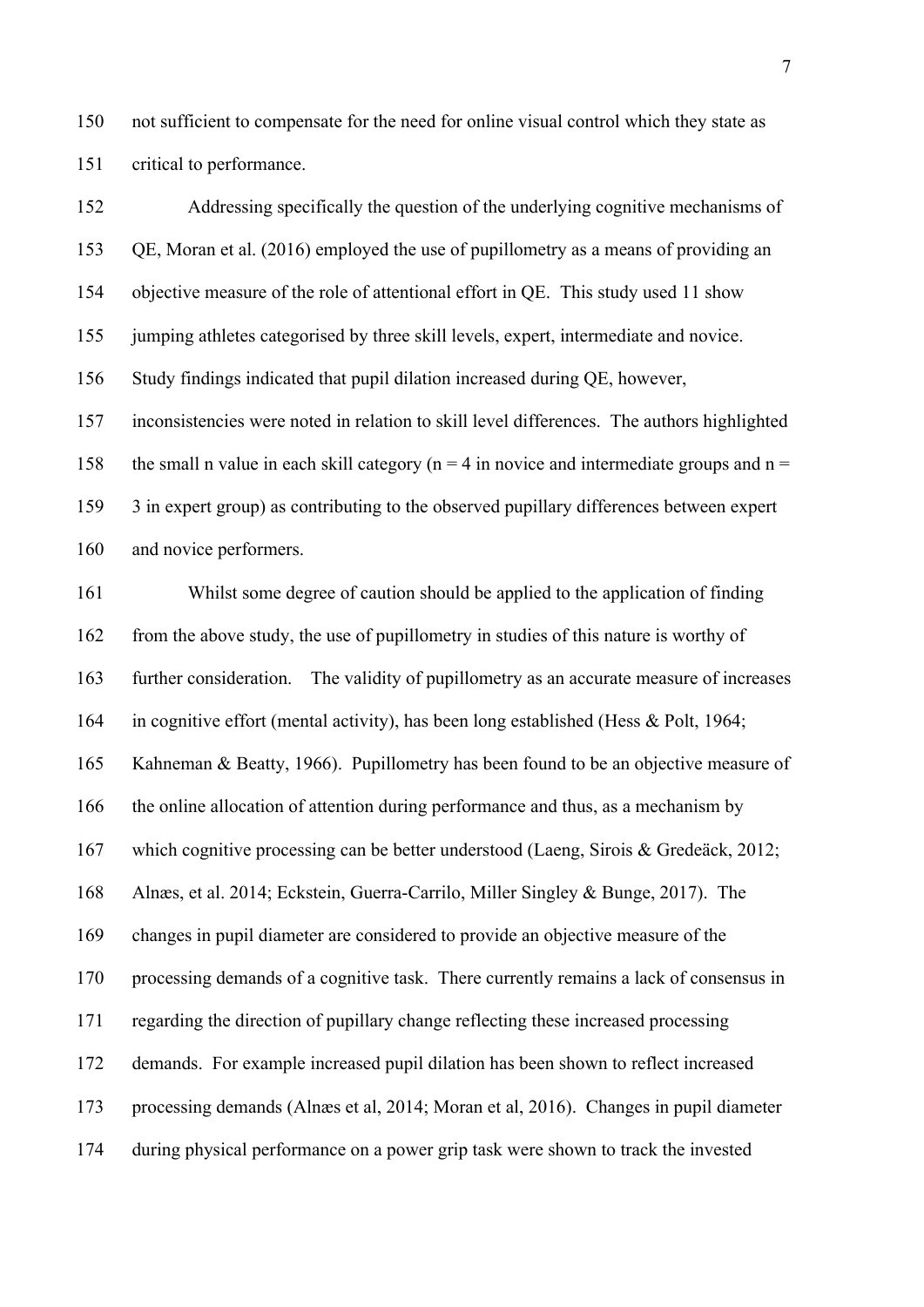175 level of effort regardless of whether that effort was physical or mental. (Zénon, Sidibé 176 & Olivier, 2014). This, the authors conclude, supports the use of pupillometry as valid 177 measure of effort across a range of tasks.

178 In contrast, Fletcher, Neal and Yeo (2017) indicated that decreases in pupil 179 dilation (constriction), particularly in tasks of motor precision, should be interpreted as 180 indicative of increases rather than decreases in workload. Using a Fitts' Law movement 181 task, which enabled motor response precision to be manipulated in low-precision, 182 medium-precision, and high-precision conditions, changes in pupil diameter were 183 assessed. The study found that 'increased task precision appeared to cause a decrease in 184 pupil diameter in the period between response planning and response execution of a 185 discrete movement task', p 314. As such, pupil diameter characteristics may respond 186 differently depending upon the cognitive and motor characteristics of a task. Following 187 this line of reasoning it would, therefore, be reasonable to assume that on tasks, such as 188 golf putting, requiring a high level of motor precision, pupil dilation during QE would 189 decrease in accordance with the degree of precision required for task completion. Such 190 characteristics are predicted to be evident in highly skilled (automated) athletes 191 performing accuracy tasks such as golf putting, target shooting darts and archery.

192 To date, research aimed at understanding the cognitive processes underpinning 193 skilled motor performance, has tended to focus on either visual search behaviour as 194 assessed through analysis of visual fixations, duration and location of fixations or the 195 concept defined by Vickers (1996a) as QE. As highlighted by Campbell & Moran 196 (2014), future research should seek to combine these analyses in an effort to provide a 197 more detailed assessment of a complete perception-action cycle. In an effort to better 198 understand the underpinning mechanisms of QE, Campbell et al. (2019) used task-199 evoked pupillary response measurement to assess cognitive load during QE on a golf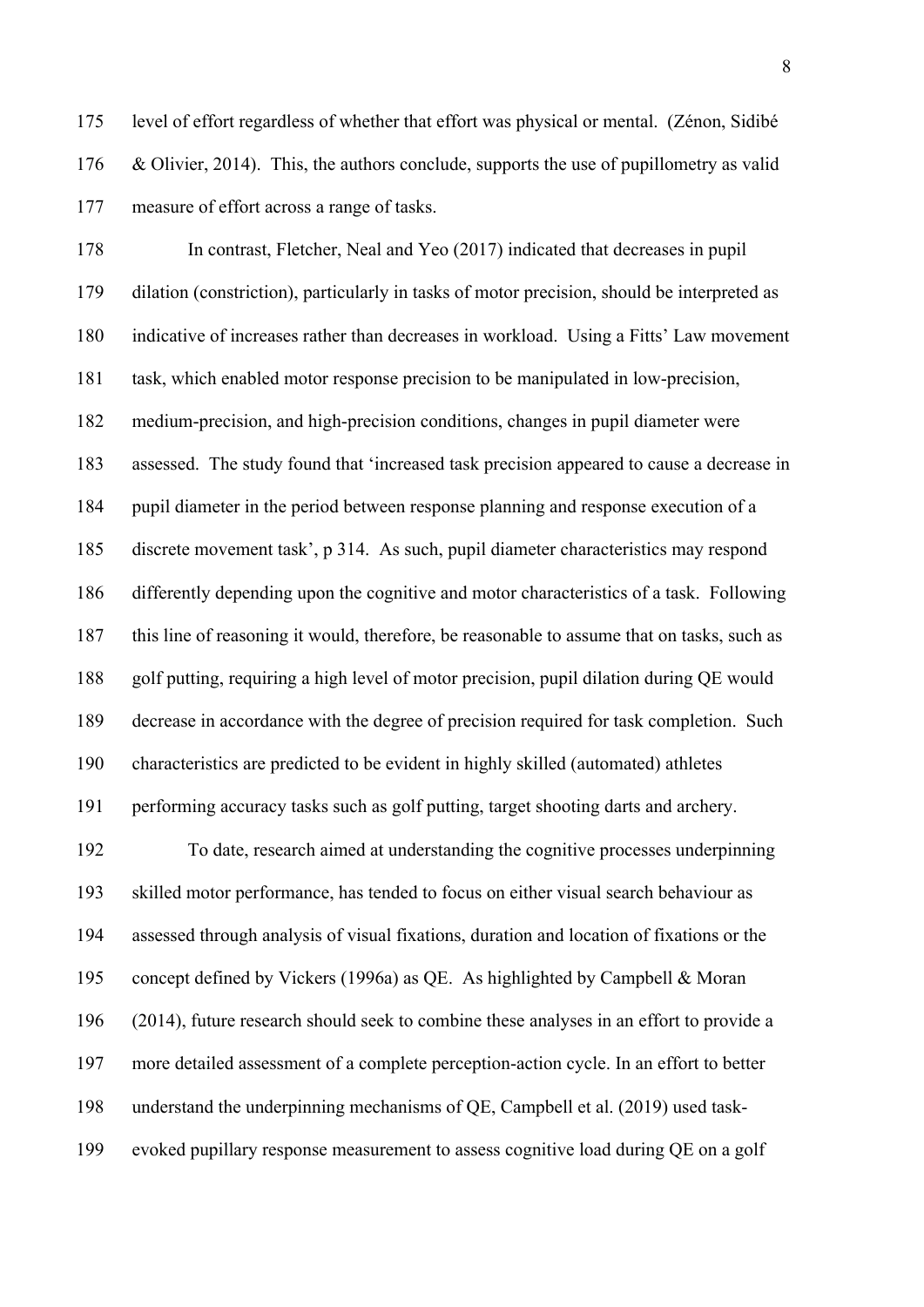200 putting task. The study did not find any differences between the low handicap group 201 (LHG) and high handicap group (HHG) in relation to cognitive effort, pupillary dilation 202 and QE durations with increased task difficulty (putt distances 1.83m and 3.66m). The 203 authors did however, acknowledge the potential lack of distinction in task difficulty as 204 an area for consideration in future studies. Nonetheless, the increased pupillary dilation 205 (from baseline) noted on both putting distances was concluded to provide evidence of 206 the cognitive demands of the task and the allocation of cognitive effect during 207 performance preparation and execution, regardless of performer's skill level.

208 Whilst acknowledging the contrasting interpretations of pupil dilation vs. pupil 209 constriction as an indication of processing demands, as highlighted above, the present 210 study sought to assess the potential value of using pupillometry to explore skill level 211 differences in planning, visual perception and execution of a golf putting task. Across 212 varying putting conditions, and different from typical laboratory putting tasks, 213 participants were challenged in terms of putting angle and force selection by 'single 214 break' or 'double break' green environments. Specifically, the study aimed to add 215 further to existing literature by using task-evoked pupillary response measures to 216 investigate the interaction between visual search behaviour as a measure of the 217 decision-making process, QE as an indicator of motor preparation, performance 218 outcome and cognitive effort required during skill exploration and execution. This 219 approach aims to provide a richer understanding of cognitive load during performance 220 and task execution. The combining of these standard indices of visual search behaviour 221 within a single study offers a preliminary insight into the potential links between 222 previously reported gaze behaviours during planning and task execution phases of a 223 self-paced motor task. To date research has tended to focus on specific phases rather 224 than employ a whole process approach. This study provides an initial insight into the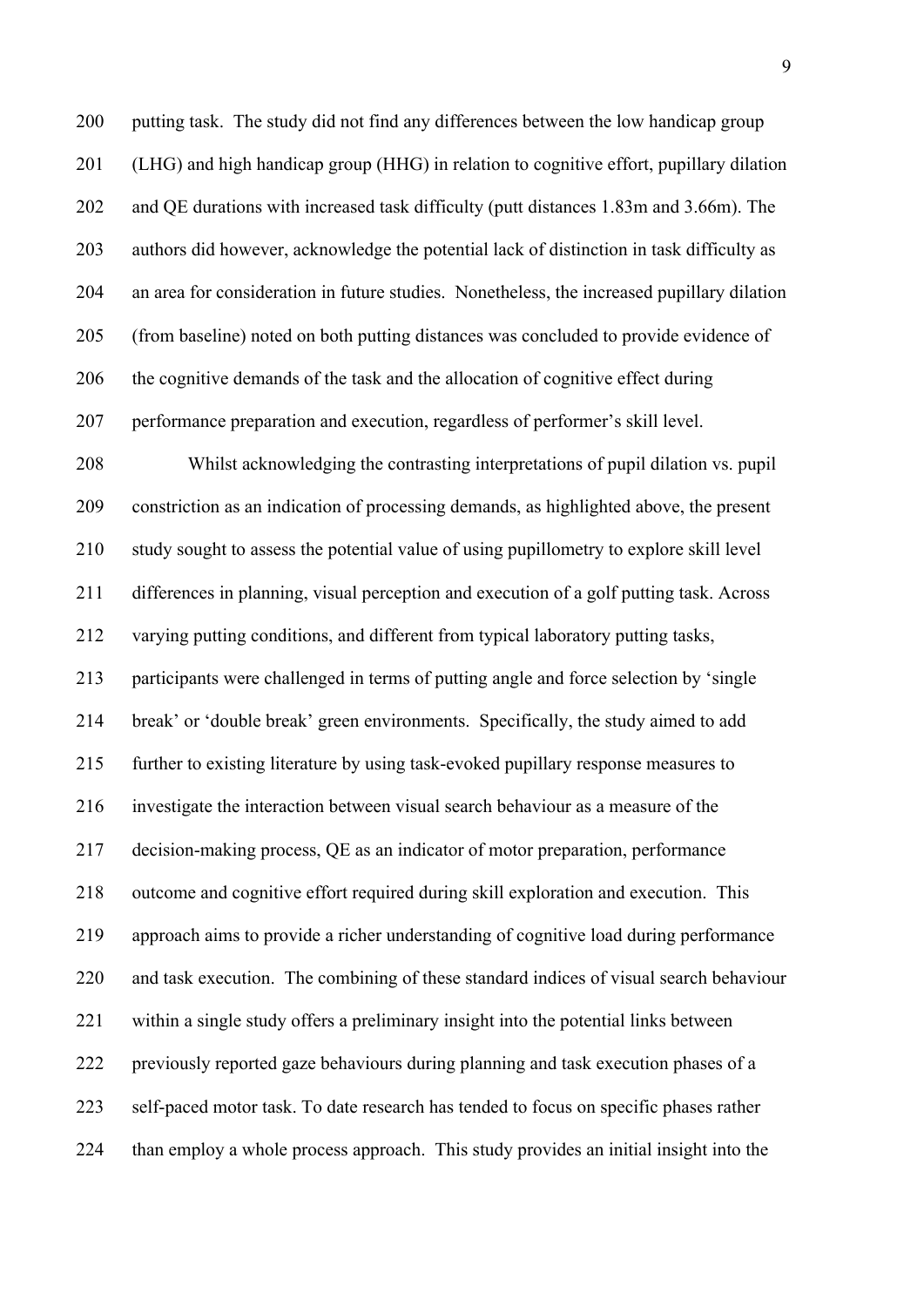225 interplay of previously reported findings relating to visual search patterns, QE and 226 cognitive demands (assessed using pupillometry) on a golf putting task.

227 In keeping with current literature, this study employed an *in situ* design which is 228 considered to more clearly demonstrate the impact of skill level in perceptual 229 performance (Mann, et al. 2007). Based on previous research, the following hypothesis 230 were formed: *Hypothesis 1*: skilled golfers (LHG) would display a significantly greater 231 level of performance accuracy on each of the three putt conditions. *Hypothesis 2*: LHG 232 would display fewer fixations of longer duration (as per Vickers, 1996b; Lee, Kim, & 233 Park, 2009; Canal-Bruland, Lotz, Hagemann, Schorer & Strauss, 2011; Piras, 234 Pierantozzi, & Squtrito, 2014; Campbell & Moran, 2014), most notably on putting 235 conditions of increased complexity. *Hypothesis 3*: LHG would display significantly 236 different patterns of gaze behaviour (areas of interest viewed) compared to novice 237 performers across the varying putting conditions (Vickers, 1992; Campbell and Moran, 238 2014). *Hypothesis 4:* more difficult putts [Left to Right (LR) and Right to Left (RL)] 239 would require more cognitive effort as evidenced through changes in pupil diameter 240 during both the QE period and throughout skill execution (Alnæs et al, 2014; Moran et 241 al, 2016). *Hypothesis 5*: LHG would have significantly longer QE duration on each putt 242 condition (Janelle, et al. 2000; Causer, Bennett, Holmes, Janelle & Williams, 2010; 243 Rienhoff, et al. 2013; Williams, Singer & Frehlich, 2002; Rodrigues, Vickers & 244 Williams, 2002; Piras & Vickers, 2011). 245

246 **Method**

247 *Participants*

248 Fourteen participants (11 males and 3 females) of two different golf ability 249 levels volunteered to take part in the study. Adopting similar procedures to Campbell et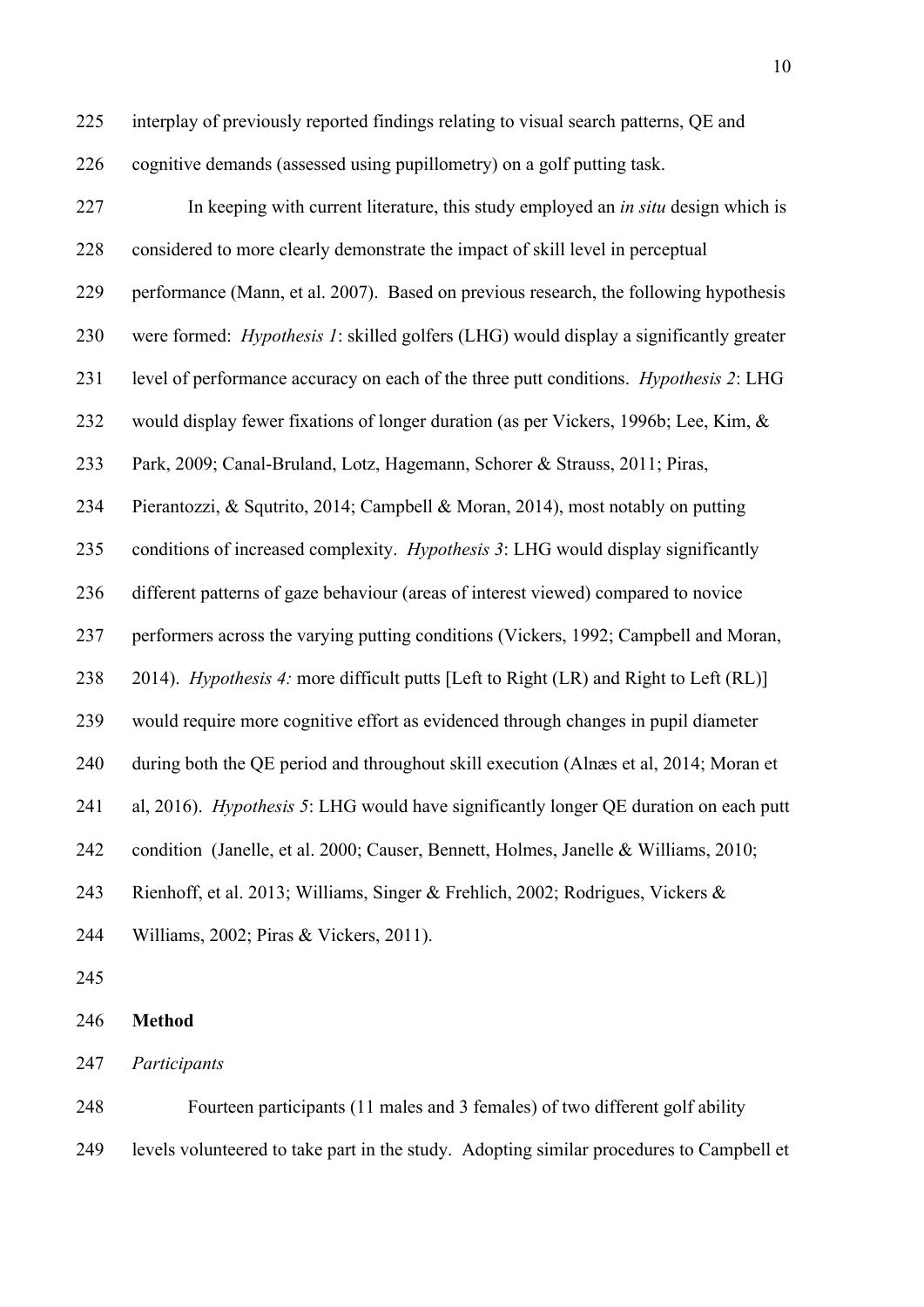| 250 | al. (2018) participants were assigned to either the low handicap group (LHG) $(n=7, 1)$           |
|-----|---------------------------------------------------------------------------------------------------|
| 251 | mean age 26.3 yr, SD 9.9) with a single figure handicap ranging from $+1$ to 9 (mean              |
| 252 | =5.57, SD = 2.64) or a high handicap group (HHG) ( $n=7$ , mean age 27.4 yr, SD 10.1)             |
| 253 | with a handicap of $10+$ (mean = 17.29, SD = 3.86). Power analysis using G*Power                  |
| 254 | (3.1.9.4) (Faul, Erdfelder, Lang & Buchner, 2007) indicated that based on a small to              |
| 255 | moderate effect size of $\eta_p^2 = 0.31$ (based on data from Campbell et al., 2019 given the     |
| 256 | similarity of task and performance setting) fourteen participants was considered                  |
| 257 | sufficient to achieve power of 0.8 in an F test, given $\alpha$ 0.05. This sample size is also in |
| 258 | keeping with sample sizes generally found in pupillometry based studies of between 10             |
| 259 | to 22 participants as reported by O'Shea & Moran (2018). The partial eta squared                  |
| 260 | values generated for between group differences were used to generate effect size f                |
| 261 | values to subsequently calculate statistical power. This power analysis identified that           |
| 262 | the sample size $(n = 14)$ was sufficient for this study. Participants were provided with         |
| 263 | written information about the study and all provided written informed consent.                    |
| 264 | Experimental procedures were approved by a university ethics committee. On                        |
| 265 | completion of the putting task participants were fully briefed on the purpose of the              |
| 266 | study.                                                                                            |

267

### 268 **The Putting Task**

269 Artificial putting greens (birdieball, UK) were used to create three different 270 putting conditions via the placement of 'wedges' under sections of each putting mat to 271 create varying slope conditions (right to left (RL), left to right (LR) and straight (ST). 272 The RL and LR putts added an element of 'break' to the putt, as a consequence of the 273 added slope, which increased task complexity through the requirements for the golfer to 274 make a judgement on the 'pace' of the putt to ensure the ball followed the chosen putt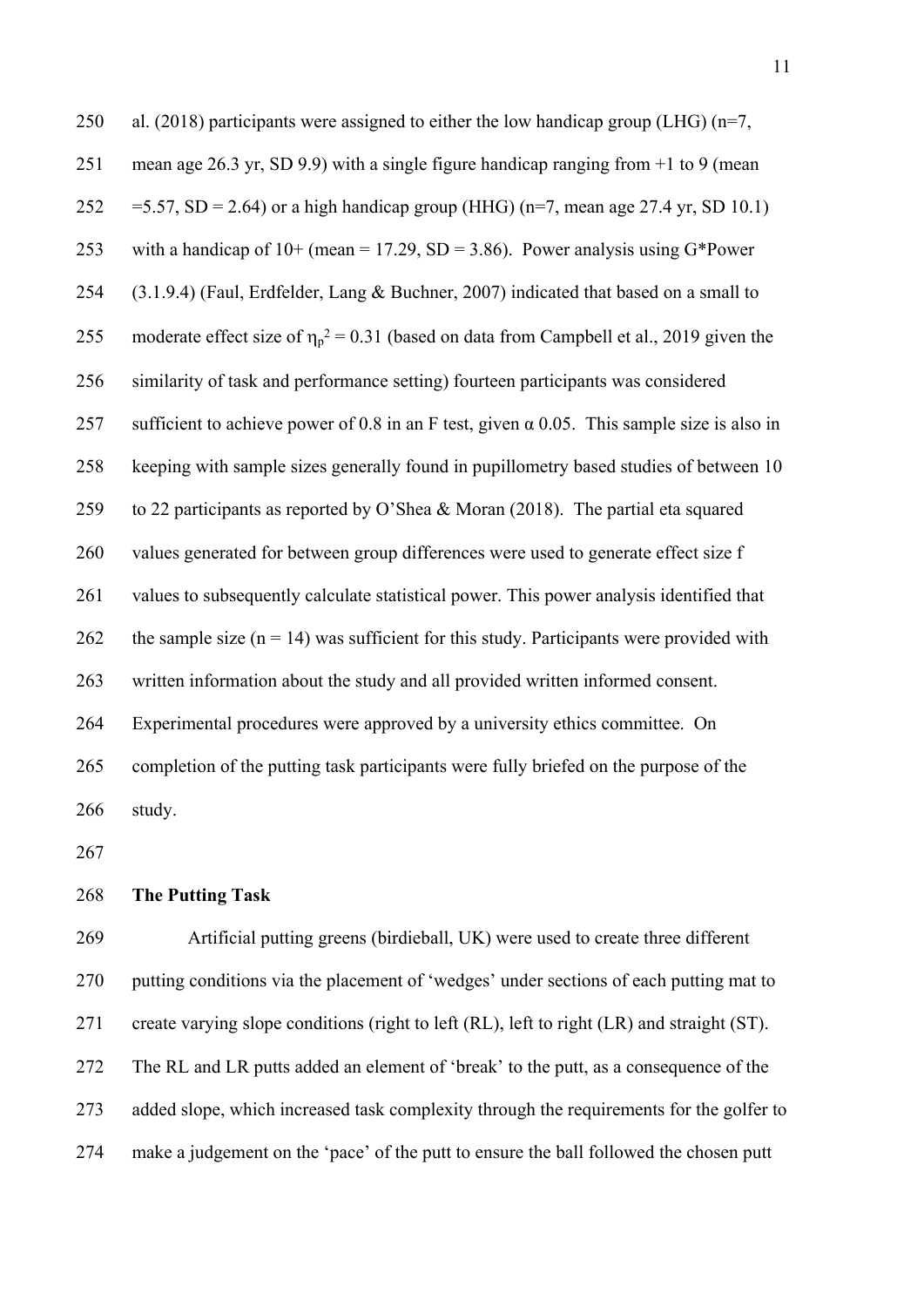275 line and the 'abstract and ill-defined' nature of the target given the added dimension of 276 'break', (Wilson & Moran, 2009). For right handed golfers, McLean (2013) postulates 277 that the most difficult putt is one breaking left to right. The selected putts therefore, 278 provide varying degrees of complexity with the ST putt the easiest and the LR putt the 279 hardest. Participants putted regular-sized (4.27 cm diameter) white golf balls from 1.75 280 m to a regulation hole (10.8 cm diameter) using their own golf putter. Participants were 281 instructed to follow their normal putting routine in reading the green, lining up and 282 taking their putt. For consistency gaze analysis for each putt began a consistent five 283 seconds prior to the backswing and ended when the ball left the club face. No time 284 limits were placed on the participants in performing the task. Similar to the simulated 285 task used by Campbell & Moran (2014), participants had to make a perceptual 286 judgement as to how the varying slope conditions would affect the line of travel of the 287 ball towards to hole. However, unlike the simulated task used in the Campbell  $\&$ 288 Moran study, participants in this study, having engaged in the green-reading task, lined 289 up and physically engaged in striking the putt towards the target hole.

290

#### 291 *Measures*

#### 292 *Performance Outcome*

293 For each participant, the performance outcome of each putt was recorded using a 294 simple success (holed putt), miss (putt not holed) coding system. This system was 295 chosen to reflect the accuracy of golf scoring whereby performance is assessed on total 296 number of shots taken from tee to holed putt. The use of a scoring system of 1 for a 297 holed putt and 0 for a missed putt is consistent with that used by Campbell et al. (2019). 298

299 *Visual Search Behaviour*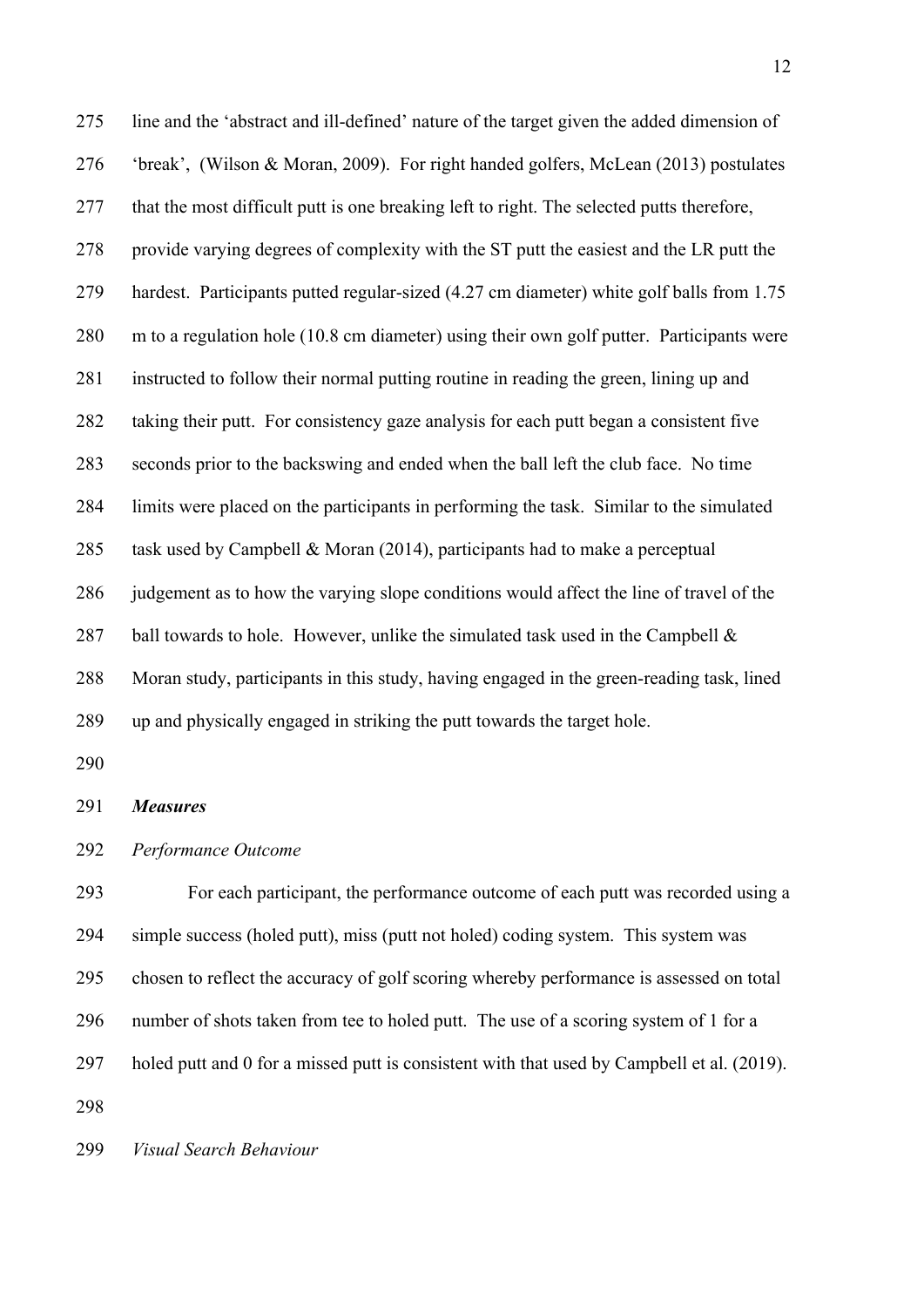300 The Tobii Glasses 2™ mobile eye tracking system was used to measure and 301 record gaze behaviour at sampling rate of 50Hz. This binocular tracking system 302 captures gaze location, using corneal reflection and dark pupil techniques utilising near-303 infrared illumination to generate reflection patterns on the cornea and pupil. The scene 304 camera captures the participant's view of the environment (with a field of view 82 deg. 305 horizontal/48 deg. vertical) and images of the eyes and corneal reflection patterns are 306 captured via a series of eye tracking sensors in each lens. These captured images are 307 used to identify participants point of gaze within the recorded scene image. The 308 wearable head unit is connected to a small recording unit, using a HDMI cable, which 309 stores captured data on an SD card for processing at a later stage using Tobii Pro Lab 310 Analyser™ software. The recording unit is controlled remotely via a tablet running 311 Tobii Glasses Controller™ software.

312 Tobii Pro Lab Analyser™ software (v1.86) was used to identify participants' 313 visual search behaviour identified through point of gaze throughout performance and 314 task execution phases of the putting tasks. The software enables captured data to be 315 analysed producing a series of metrics for further analysis. Following analysis of all 316 participants trials, individual participant output reports were created with this data 317 prepared for further analysis.

318 Measures of search behaviour were examined, namely, the mean number of 319 fixations per trial, the mean duration of each fixation (in milliseconds), the mean 320 number of fixations to a specified area of interest (AOI) and the mean duration of 321 fixations to each AOI (in milliseconds). The specified AOI were ball, hole, centre 322 portion of green, right side of green and left side of green.

323

324 *Quiet Eye Duration*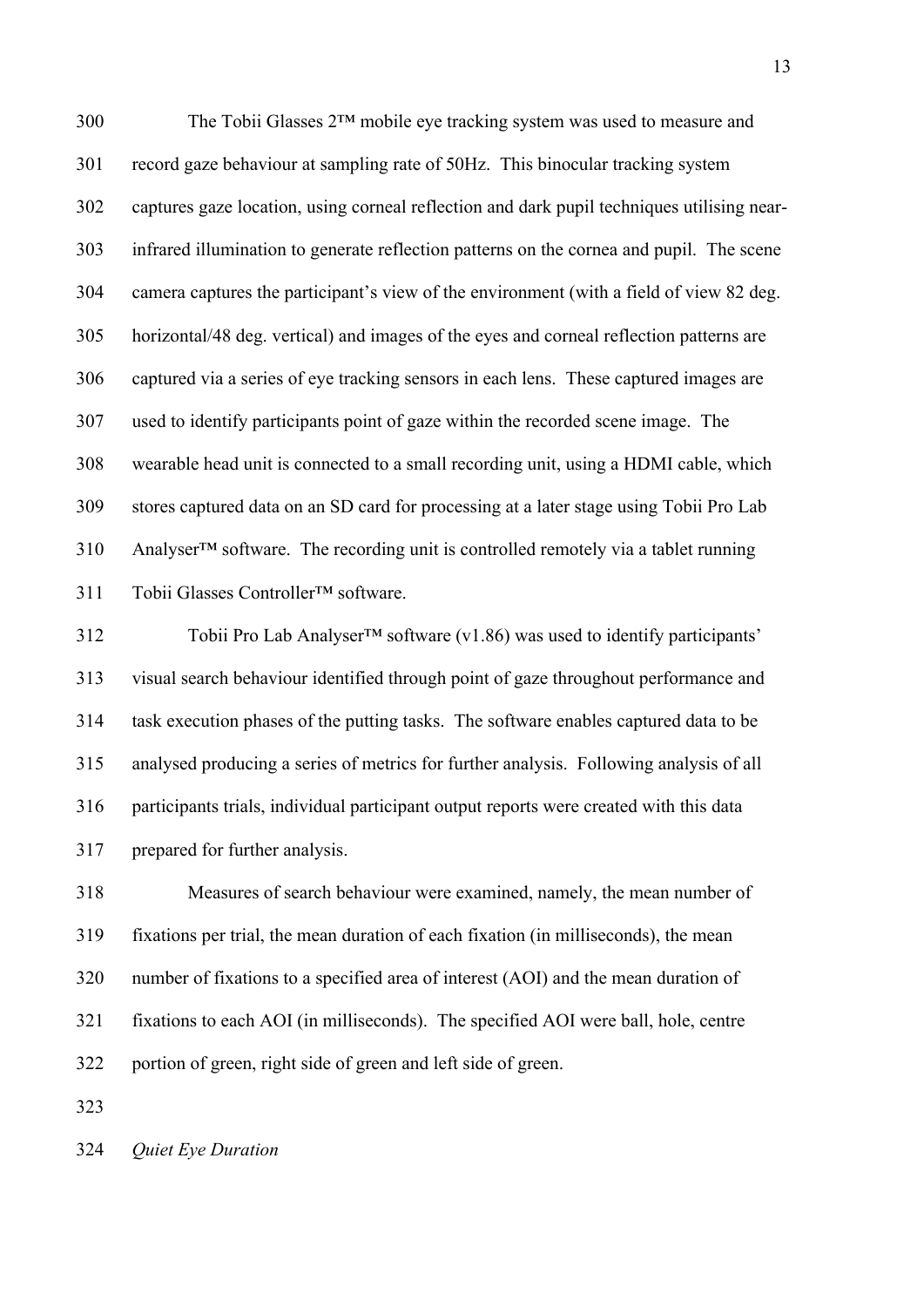325 The QE for golf putting was defined by Vickers (2007) as the final fixation 326 toward the ball. Using the parameters defined by Vickers, (2007) and Wilson, Vine & 327 Wood (2009), QE onset was recorded as the commencement of the final fixation before 328 initiation of the backswing with QE offset recorded when gaze deviated from the ball by 329 more than 1° visual angle for more than 100 ms (Vine, Lee, Wlaters-Symons & Wilson, 330 2015). Videos captured using the Tobii Glasses Controller™ software were analysed 331 using the Tobii Pro Lab Analyser™ software (v1.86) using the timeline tools feature to 332 identify and define QE onset and QE offset, as defined above, for each participant trial. 333 This data was then exported to Excel to enable the calculation of QE duration.

334

#### 335 *Pupil Dilation*

336 Mean pupil diameter (mm) was calculated using the pupil dilation scores from 337 participants left and right eye for each fixation and QE period on each performance trial 338 for each of the three putting conditions. In line with the procedures adopted by 339 Hochmann & Papeo (2014) and Moran et al. (2016), trials where pupil dilation data was 340 available for a minimum of 75% of total trial duration were included in data analysis. 341 Where these conditions where not meet two participants were excluded from the study 342 (one HHG and one LHG). For trials retained for further analysis, missing data were 343 replaced using the linear interpolation process reported by Porter et al. (2007) and also 344 utilised by Campbell et al (2016). This process uses valid pupil diameter scores on 345 either side, filling the gap with composite scores. This process was used to replace less 346 than 3% of the total data set. Adopting a similar approach to Campbell et al. (2019) 347 mean pupil diameter during initial calibration served as baseline pupil diameter. To 348 account for individual differences in absolute pupil diameter between participants, 349 percentage change score from baseline was used to control for this variability (Moran et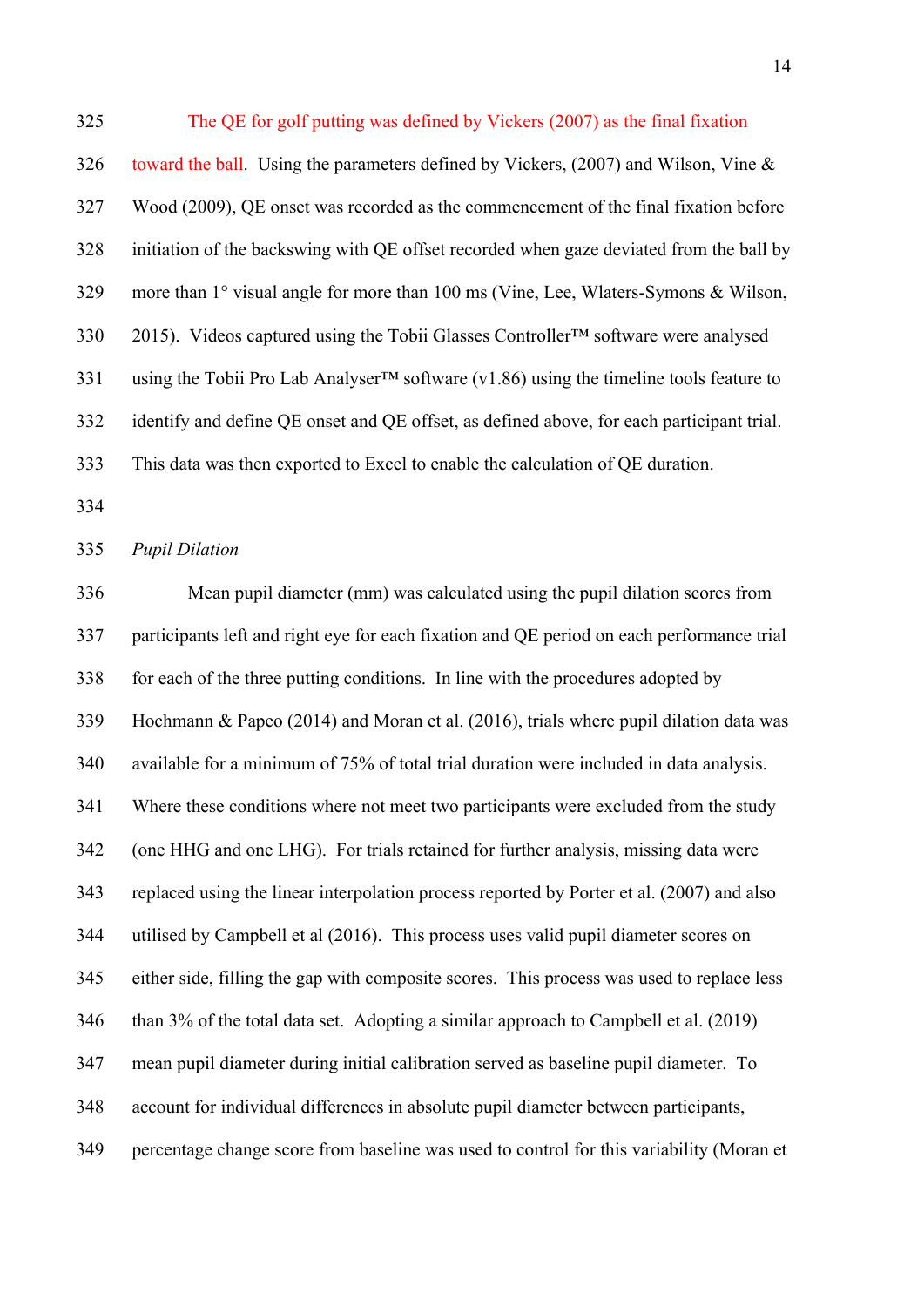350 al., 2016; Mathot et al., 2018). Therefore, changes in pupil diameter, including those 351 during QE, are reported relative to baseline pupil diameter (Moran et al. 2016).

352

353 *Procedure*

354 Participants attended a single testing session and after reviewing written 355 information about the study, each provided written informed consent. A Tobii Glasses 356 2™ mobile eye tracking system was fitted on the participant and an initial calibration 357 using the Tobii calibration card (1-point system) was conducted. Final calibration was 358 conducted using a nine-point calibration system which involved participants directing 359 gaze to each of the nine points within the scene prior to beginning the familiarisation 360 phase. Eye tracking calibration was performed prior to each putting condition and 361 repeated as necessary. Prior to performance for each putt condition participants 362 completed 10 familiarisation putts. Participants then completed 10 putts towards the 363 target hole for each putting condition, right to left (RL), left to right (LR) and straight 364 (ST), in a random order, with a 1-minute rest between trial blocks. To control for 365 unwanted pupil dilation effects the ambient light in the room was kept constant 366 throughout all testing procedures and carefully monitored using a Lux light meter (CEM 367 DT-1300, Shenzhen, China). Following completion of the task, participants were 368 thanked for their time, debriefed on the purpose of the study and offered an opportunity 369 to discuss their performance with the experimenter.

370

371 *Data Analysis*

372 The six dependent variables of outcome accuracy, number of fixations, fixation 373 duration, QE duration, changes in mean pupil diameter from baseline throughout 374 performance and changes in mean pupil diameter from baseline during the QE period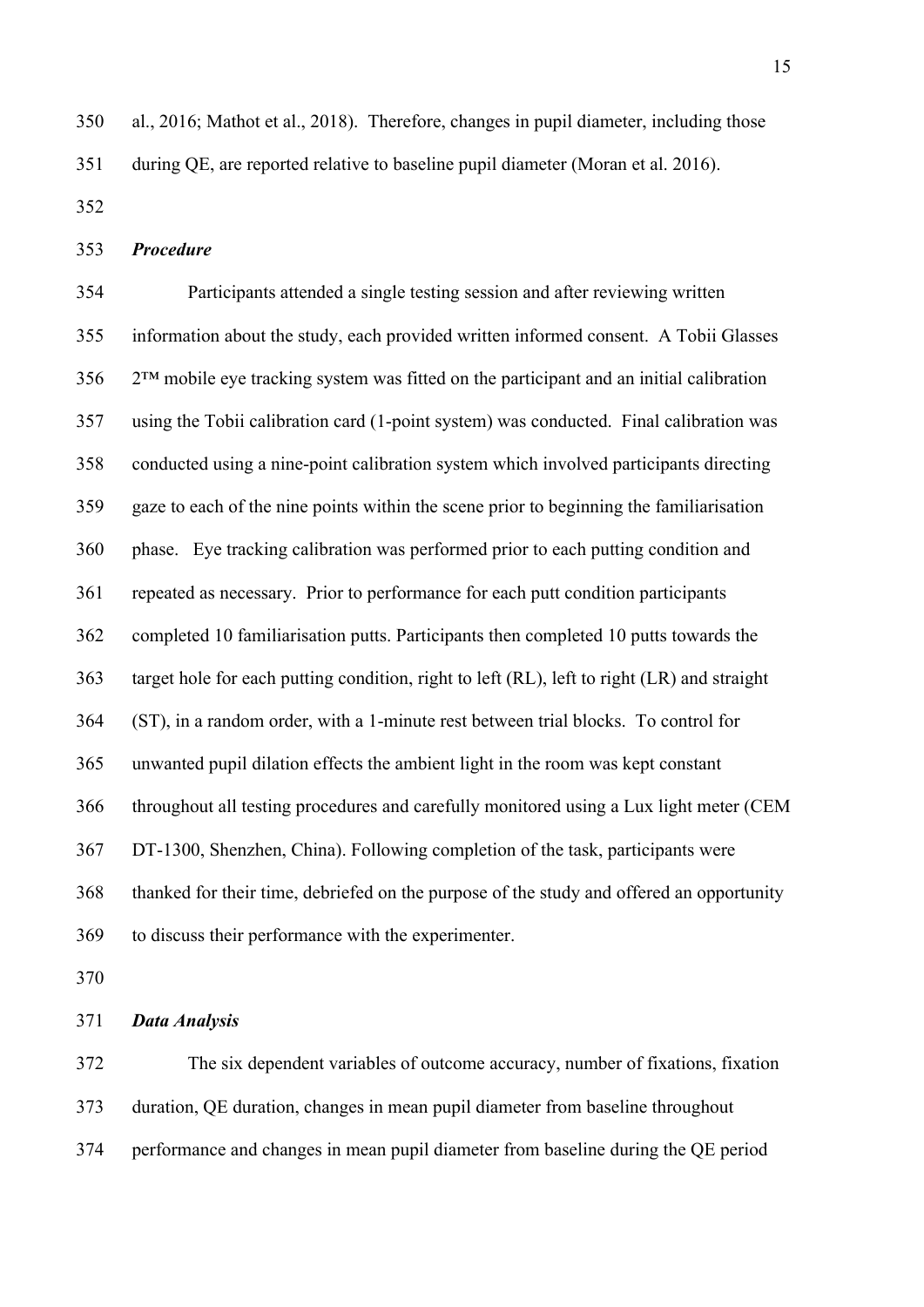- 376 (LHG, HHG) was the between-participant factor and putting slope condition (RL, ST, 377 LR) were the within-participant factors.
- 378 Separate three-way mixed ANOVA was used to investigate the effects of skill 379 level (LHG, HHG), putting slope condition (RL, ST, LR) and AOI location (Ball, Hole, 380 Centre, Right, Left) on AOI fixation count and percentage viewing time to each AOI 381 location. Skill level (LHG, HHG) was the between-participant factor and putting slope 382 condition (RL, ST, LR) and fixation location (ball, hole, centre, right, left) as within-383 participant factors. For any repeated measures ANOVA, violations of the sphericity 384 assumption were corrected using Greenhouse-Geisser procedures. Effect sizes were 385 reported as partial eta squared  $(\eta_p^2)$ . Significant main and interaction effects were 386 followed up using Bonferroni corrected pairwise comparisons and Tukey's HSD post 387 hoc tests, the alpha level was set at  $p < .05$ .
- 388

#### 389 **Results**

#### 390 *Performance Outcome*

391 Using a 2 (participant skill level) x 3 (putting condition) mixed-model ANOVA 392 there was no significant skill level X condition interaction for performance outcome, *F*  393 (1, 24) = 2.323,  $p = 0.143$ ,  $\eta_p^2 = 0.162$ . There was a significant main effect of skill level 394 for performance outcome which showed HHG (mean and SD) were poorer performers 395 compared to LHG (mean and SD),  $F(1, 12) = 9.749$ ,  $p = 0.009$ ,  $\eta_p^2 = .448$ . The means of 396 'performance outcome' scores for RL, ST and LR were  $(M = 43.57, SE = 7.24, M =$ 397 44.57, *SE* = 6.57 and M = 29.55, *SE* = 9.03) for LHG and (*M* = 4.28, *SE* = 7.24, *M* = 398 27.14,  $SE = 6.57$  and  $M = 20$ ,  $SE = 9.03$ ) for HHG, respectively. Performance outcome 399 for the RL putting condition was associated with a mean score 11.93 (95% CI, 1.55 to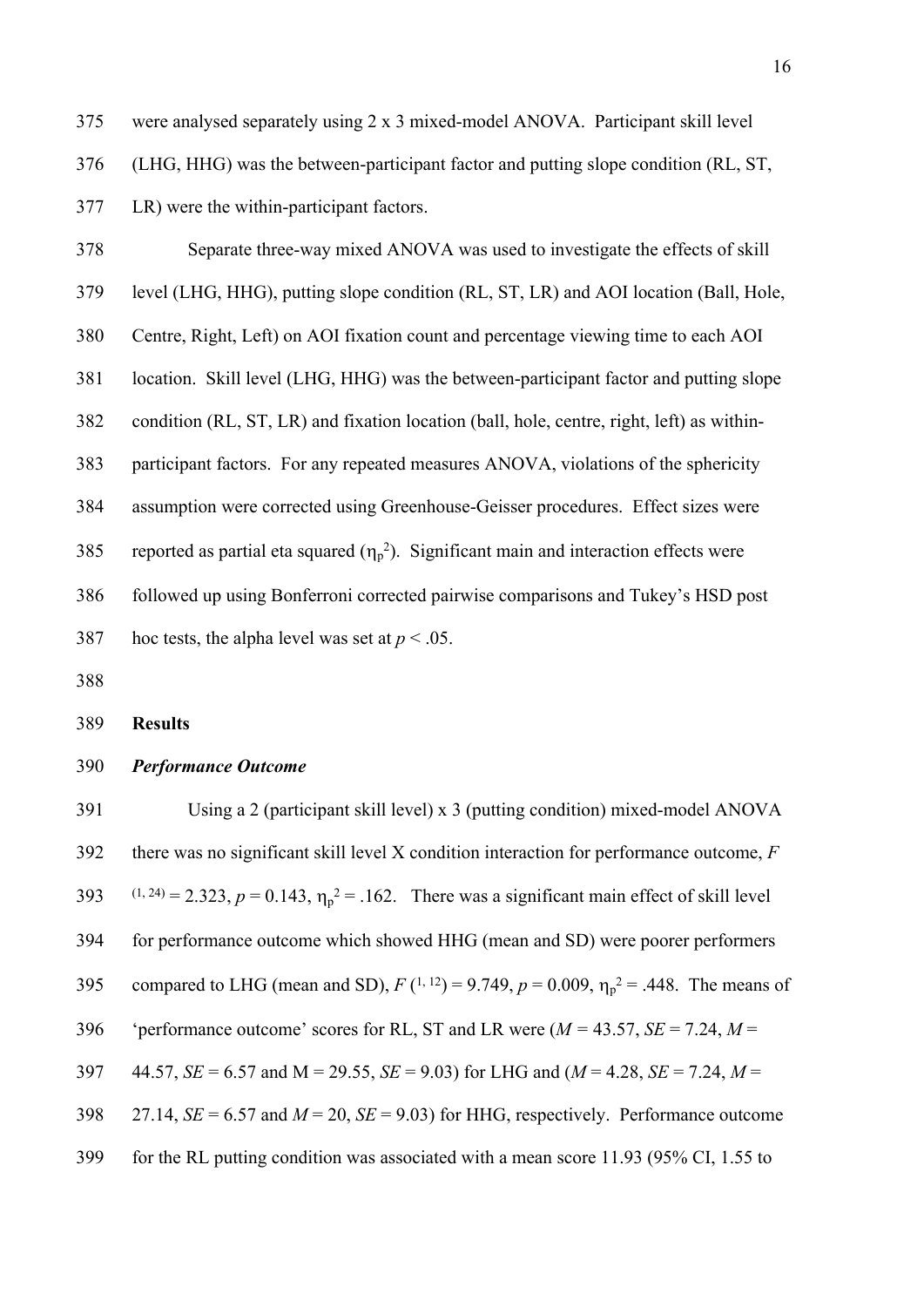400 22.1) points lower than outcome for the ST putting condition, a statistically significant 401 difference,  $p = .05$ .

- 402
- 403 *Visual Search Behaviour*
- 404 *Fixation Count*

405 ANOVA revealed a significant interaction between putting condition and skill 406 level on fixation count,  $F(^{2, 266}) = 5.770$ ,  $p = 0.01$ ,  $\eta_p^2 = .043$ . There was a statistically 407 significant difference in fixation count between skill levels on the RL putting condition 408 *F*( <sup>1, 133</sup>) = 13.347,  $p = 0.001$ ,  $\eta_p^2 = .090$  and LR putting condition  $F(^{1, 133}) = 33.734$ ,  $p =$ 409 0.001,  $\eta_p^2$  = .150, (Figure 1). There was no statistically significant difference in 410 fixation count between skill levels on the ST putting condition  $F(1, 133) = 0.779$ ,  $p =$ 411 .379,  $\eta_p^2 = 0.006$ . There was no statistically significant effect of putting condition on 412 fixation count for the HHG  $F(1, 133) = 0.850$ ,  $p = .430$ ,  $\eta_p^2 = .012$ . There was a 413 statistically significant effect of putting condition on fixation count for the LHG  $F(1, 133)$ 414 =  $0.850$ ,  $p \cdot 0.001$ ,  $\eta_p^2 = 0.160$ . LHG had significantly more fixations for the RL (*M* = 415 19.212, SD 0.730) and LR (*M =* 19.303, SE 0.779) than the ST putting condition (*M =*  416 15.864, SE 0.854). \*Figure 1 near here\* 417

418 *Fixation Duration*

419 ANOVA revealed a significant interaction between putting condition and skill 420 level on fixation duration,  $F(^{2, 266}) = 11.968$ ,  $p = 0.001$ ,  $\eta_p^2 = .083$ . There was a 421 statistically significant difference in fixation duration between skill levels on the RL 422 putting condition  $F(1, 133) = 48.215$ ,  $p \ 0.001$ ,  $\eta_p^2 = .263$ , on the ST putting condition  $F(1, 133)$  $(423 \quad 133) = 65.319, p = 0.001, \eta_p^2 = .323$  and on the LR putting condition,  $F(^{1, 133}) = 18.278, p$  $424 = 0.001$ ,  $\eta_p^2 = 0.120$ , (Figure 1). There was no statistically significant effect of putting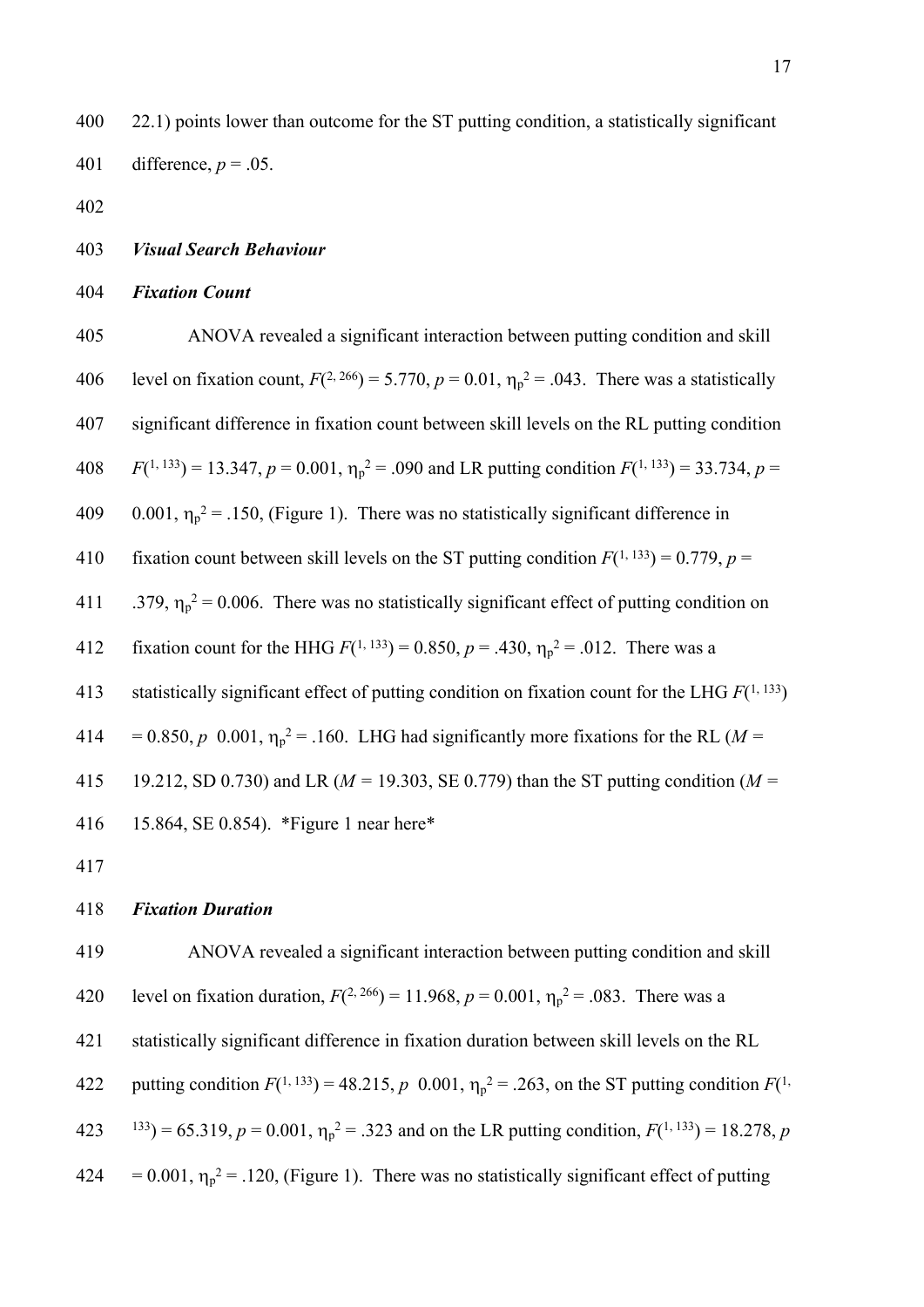425 condition on fixation duration for the HHG  $F(1, 133) = 1.145$ ,  $p = 0.315$ ,  $\eta_p^2 = .017$ . 426 There was a statistically significant effect of putting condition on fixation duration for 427 the LHG  $F(1, 133) = 12.248$ ,  $p = 0.001$ ,  $\eta_p^2 = 0.159$ . LHG had significantly shorter 428 fixation durations for the RL (*M* = 457.983, SE 17.359) and LR (*M* = 444.251, SE

- 429 22.036) than the ST putting condition (*M* = 562.209, SE 29.115).
- 430

#### 431 *Fixation Count to AOI*

432 ANOVA revealed a statistically significant three-way interaction between 433 putting condition, skill level and fixation count to AOI,  $F(^{8, 1064}) = 3.635$ ,  $p = 0.001$ ,  $\eta_p^2$  $434 = 0.27$ , (Table 1). There was a statistically significant simple two-way interaction 435 between putting condition and fixation count to AOI for both HHG,  $F(^{8, 544}) = 58.282$ , *p* 436 = 0.001,  $\eta_p^2$  = .462 and LHG,  $F(^{8, 520})$  = 66.516,  $p = 0.001$ ,  $\eta_p^2$  = .506. There was a 437 statistically significant simple main effect of condition for both HHG,  $F(^{4, 272}) = 45.578$ , 438  $p = 0.001$  and LHG  $F(^{4, 268}) = 65.331$ ,  $p = 0.001$  on fixation count on the RL putting 439 condition. Data are mean ± standard deviation unless otherwise stated. For each skill 440 level all simple pairwise comparisons were run between different putting slope 441 conditions and fixation locations (ball, hole, centre, right, left). For both HHG and 442 LHG the greatest number of fixations on each putting slope condition was on the ball. 443 For HHG performers there was a statistically significant mean difference between 444 number of fixations on the ball and number of fixations on hole, centre, right and left 445 AOI, between the hole and the right and left AOI, between the centre and right and left 446 AOI and between the right and left AOI across all three putting slope conditions  $p =$ 447 0.001. For LHG there was a statistically significant mean difference between number of 448 fixations on the ball and number of fixations on hole, centre, right and left AOI,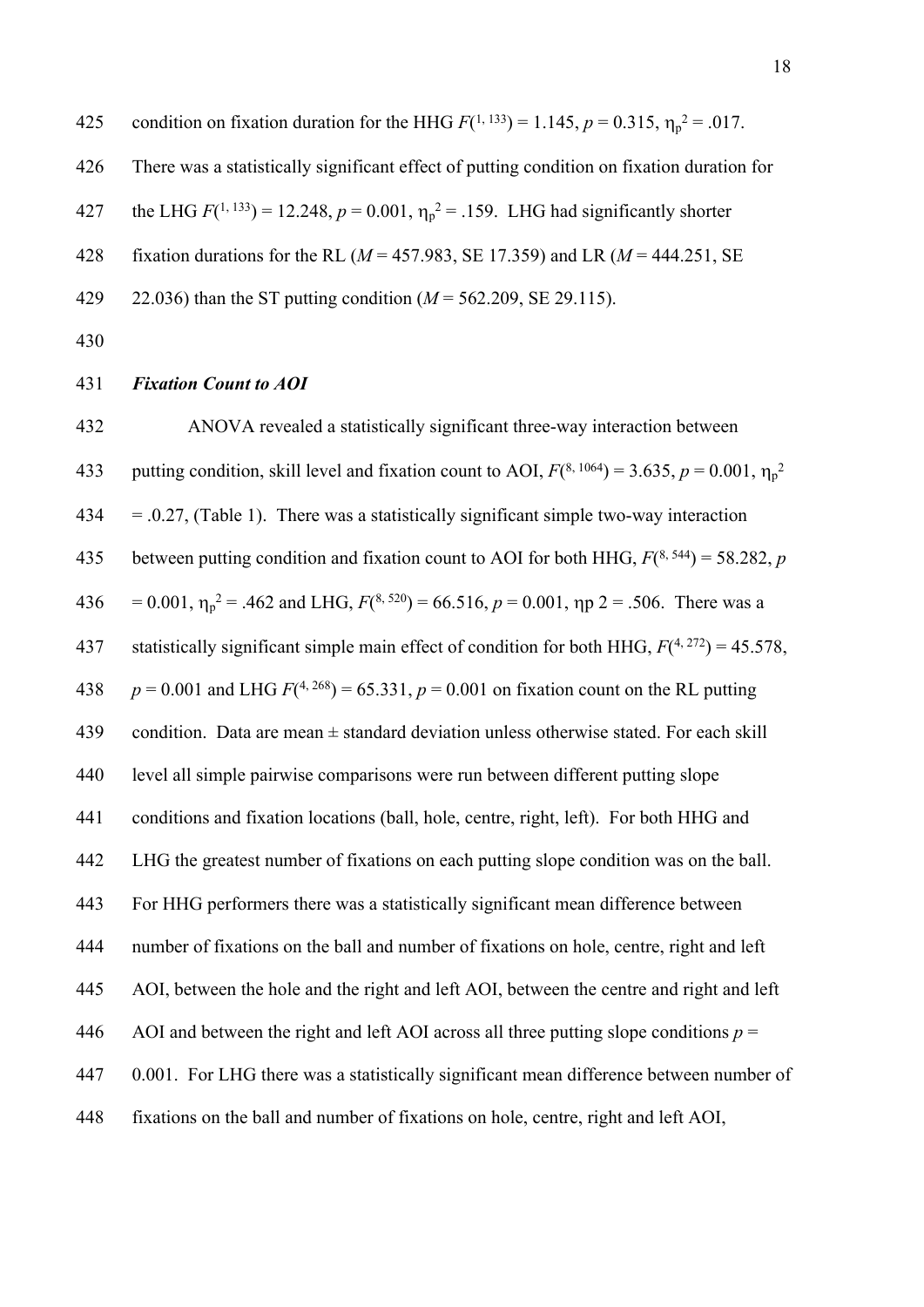- 451
- 452 *Percentage Viewing Time to AOI*

453 ANOVA revealed a statistically significant three-way interaction between 454 putting condition, skill level and percentage viewing time on fixation location,  $F(^{8, 96})$  = 455 2.582,  $p = 0.013$ , partial  $\eta_p^2 = 0.177$ . There was a statistically significant simple two-456 way interaction between putting condition and fixation location for both HHG,  $F(^{8,48})$  = 457 5.001,  $p = 0.001$ ,  $\eta_p^2 = .455$  and LHG,  $F(^{8,48}) = 3.951$ ,  $p = 0.001$ ,  $\eta_p^2 = .397$ . There was 458 a statistically significant simple main effect of condition for both HHG,  $F(^{2, 12}) =$ 459 23.724,  $p = 0.001$  and LHG  $F(^{2, 12}) = 8.198$ ,  $p = 0.006$  on percentage viewing time to the 460 left of the green. For HHG the percentage time fixated on the left portion of the green 461 was  $25.05 \pm 5.48$  on LR putting slope condition,  $6.70 \pm 5.87$  on the RL putting slope 462 condition and  $14.30 \pm 5.14$  on the ST putting condition. There was a statistically 463 significant mean difference between the LR and RL putting conditions of 18.35 (95% 464 CI, 9.24 to 27.46) ms, *p* = 0.002 and the LR and ST putting conditions of 10.74 (95% 465 CI, 2.30 to 19.19) ms,  $p = 0.017$ , but not between the RL and ST putting conditions, 466 7.61 (95% CI, 1.23 to 16.44) ms, *p* = 0.090. For LHG the percentage time fixated on 467 the left portion of the green was  $16.13 \pm 5.40$  on LR putting slope condition,  $5.99 \pm 6.85$ 468 on the RL putting slope condition and  $6.65 \pm 3.51$  on the ST putting condition. There 469 was a statistically significant mean difference between the LR and ST putting 470 conditions of 9.48 (95% CI, 2.52 to 16.45) ms, *p* = 0.013, but not between the RL and 471 ST putting conditions, 0.65 (95% CI, 9.48 to 10.97) ms, *p* = 0.095 or the RL and LR 472 putting conditions, 10.14 (95% CI, 0.02 to 10.14) ms, *p* = 0.05. All other simple main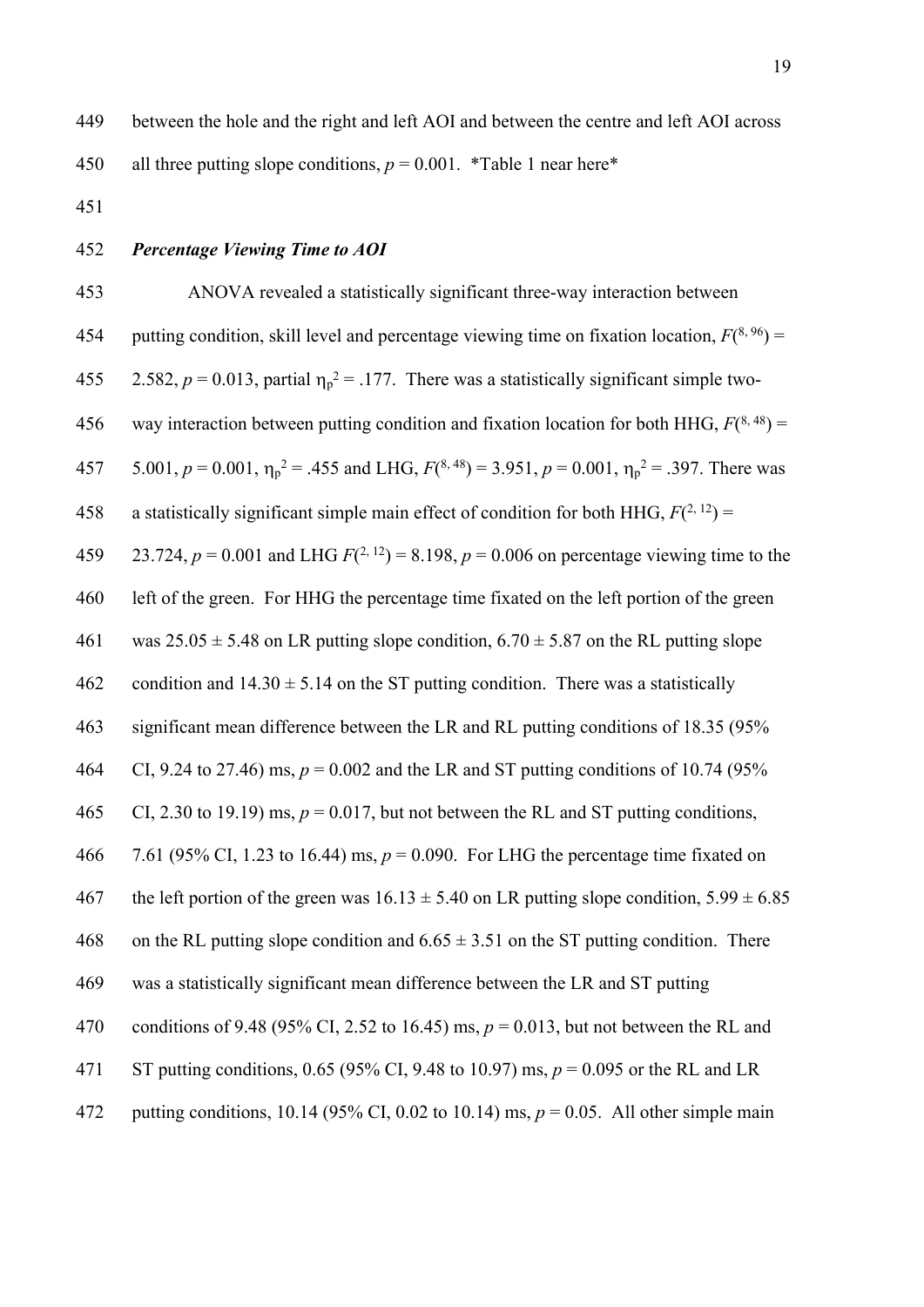473 effect of condition and percentage viewing time to specified fixation locations were not 474 significant,  $p = 0.05$ .

475

#### 476 *QE Duration*

| 477 | The interaction effect between skill level and QE Duration was not statistically                      |
|-----|-------------------------------------------------------------------------------------------------------|
| 478 | significant, $F(2, 248) = 1.783$ , $p = 0.174$ , $\eta_p^2 = .014$ , (Figure 2). The main effect of   |
| 479 | putting condition showed a statistically significant difference in QE duration, $F(^{2, 248})$ =      |
| 480 | 7.853, $p = 0.001$ , $\eta_p^2 = 0.000$ between putting conditions. QE durations on the RL (M =       |
| 481 | 2135.472, SE 80.194) were significantly longer than on the ST ( $M = 1832.156$ , SE                   |
| 482 | 63.025) and the LR condition ( $M = 2022.539$ , SE 81.784). The main effect of skill level            |
| 483 | showed a statistically significant difference in QE duration, $F(^{1, 124}) = 17.288$ , $p = 0.001$ , |
| 484 | $\eta_p^2$ = .122. LHG revealed significantly longer QE durations ( $M = 2249.717$ , SE 83.977)       |
| 485 | than HHG ( $M = 1743.728$ , SE 88.075). *Figure 2 near here*                                          |

486

#### 487 *Change in Pupil Dilation*

488 There was no statistically significant interaction between skill level and putting 489 condition on changes in mean pupil dilation from baseline,  $F(^{2, 266}) = 0.285$ ,  $p = 0.752$ , 490  $2 = 0.002$ . ANOVA revealed that the main effect of skill level showed a statistically 491 significant difference in the percentage change in mean pupil diameter from baseline, 492 *F*( <sup>1, 133</sup>) = 5.653,  $p = 0.019$ ,  $\eta_p^2 = 0.041$  between LHG and HHG. Data are mean  $\pm$ 493 standard error, unless otherwise stated. The marginal means for changes in pupil 494 diameter from baseline were  $-2.548 \pm 0.484$  for LHG and  $-4.160 \pm 0.474$  for HHG, a 495 statistically significant mean difference of 1.611 (95% CI, 0.271 to 2.952), *p* = 0.019, 496 (Figure 2).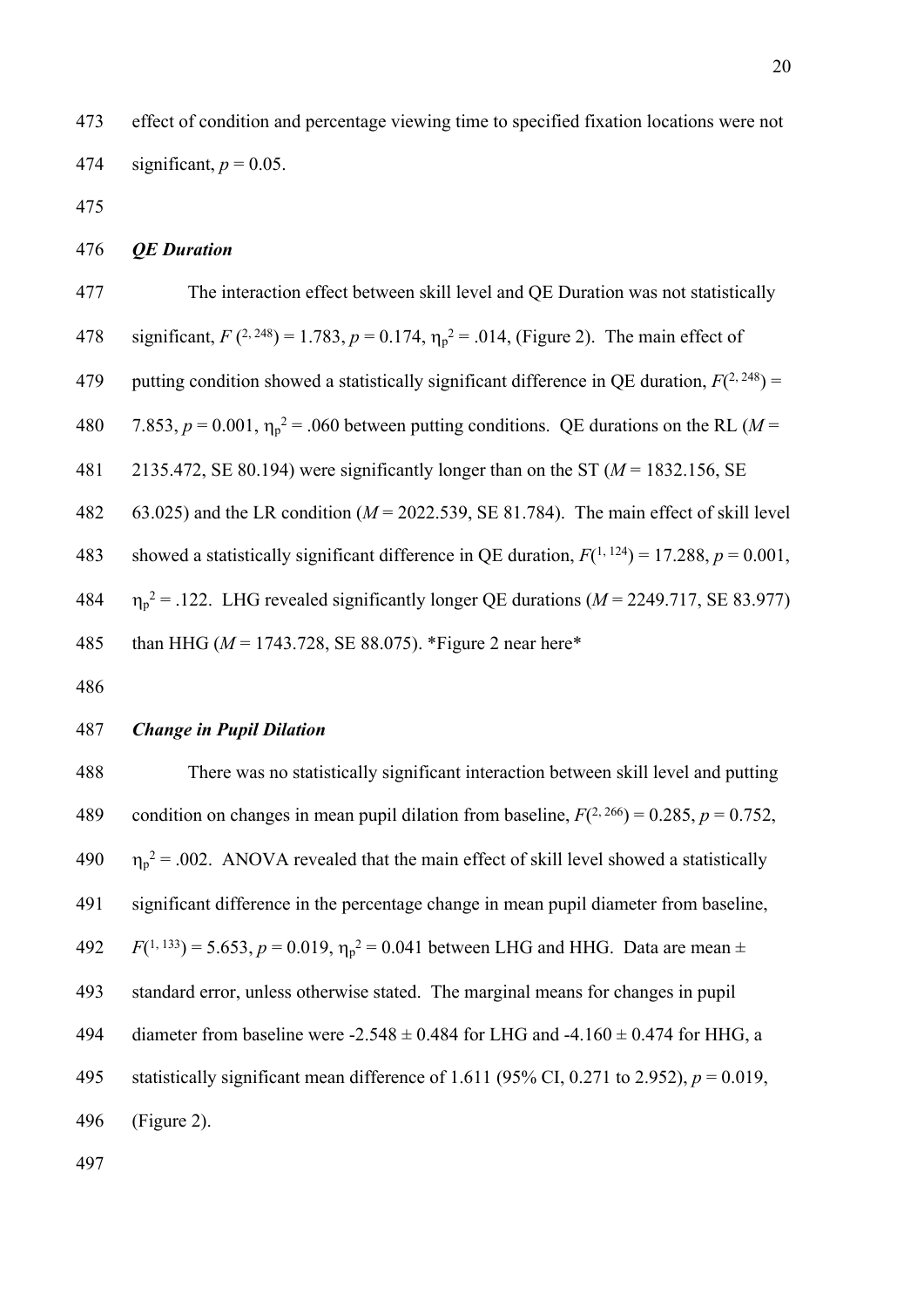#### 498 *Change Pupil Dilation during QE*

| 499 | There was no statistically significant interaction between skill level and putting                           |
|-----|--------------------------------------------------------------------------------------------------------------|
| 500 | condition on changes in mean pupil dilation from baseline during the QE period, $F^{(2)}$                    |
|     | 501 $^{248}$ ) = 2.470, p = 0.094, $\eta_p^2$ = .020. The main effect of putting condition was not           |
| 502 | statistically significant, $F(2, 248) = 1.595$ , $p = 0.205$ , $\eta_p^2 = .013$ . Similarly the main effect |
| 503 | of skill level was not statistically significant, $F(1, 124) = 1.258$ , $p = 0.264$ , partial $\eta^2 =$     |
| 504 | .010, (Figure 2).                                                                                            |

505

### 506 **Discussion**

507 Adopting a novel approach, this study combined standard indices of visual 508 search behaviour, namely, number and duration of visual fixations with assessment of 509 QE, cognitive effort throughout skill execution as assessed using pupillometry and 510 location of visual fixations and performance outcome. Using pupillometry the broad 511 aim of the study was to assess the potential value of this measure to better understand 512 the interaction between each of these variables and their relationship with skilled 513 performance and task complexity in an effort to provide a richer understanding of 514 cognitive load during performance and task execution. Results demonstrated 515 differences in cognitive processes, as evidenced by differences in the number of 516 fixations, fixation duration, QE duration and pupillary constrictions as a function of 517 skill level and task complexity.

518 Based on the research findings outlined previously we predicted that skilled 519 performers (LHG) would display a significantly greater level of performance accuracy 520 across the three putting conditions which would be underpinned with significantly fewer 521 visual fixations of longer duration, significantly longer QE duration and significantly 522 different patterns of gaze behaviour compared to less skilled performers (HHG) across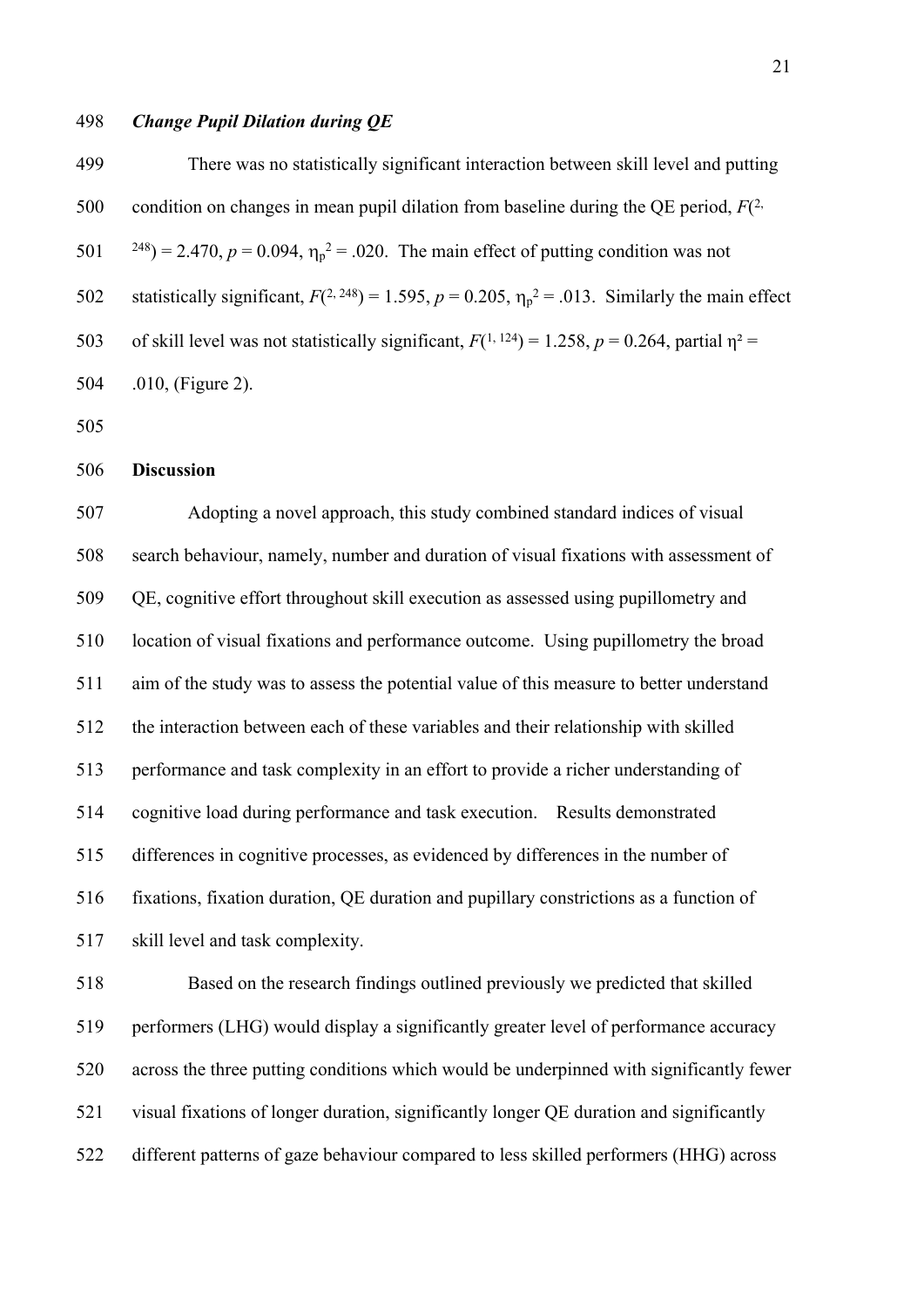523 the three putt conditions. Differences in cognitive effort, as assessed via changes in 524 pupillary dilations, between putt conditions were also predicted for both groups. A 525 significant main effect of skill level on performance accuracy confirmed that LHG had 526 significantly greater performance accuracy than HHG on the RL slope condition. 527 Although not found to be statistically significant the LHG also had a greater number of 528 successful putts on the ST and LR putting conditions. Hypothesis 1 was not supported. 529 It should be noted, however, that whilst not statistically significant the LHG were 530 consistently more accurate than the HHG across all putting conditions.

531 For the cognitive aspects of the task as assessed by visual search behaviour there 532 was a significant interaction between skill level and putting condition and number and 533 duration of visual fixations. LHG displayed significantly more fixations on both the RL 534 and LR conditions which were significantly shorter in duration to those of HHG 535 rejecting Hypothesis 2. These findings are contrary to those of Campbell and Moran 536 (2014) who found that lesser skilled performers had more fixations of shorter duration 537 than the more skilled performers on their simulated golf putting task. Similarly, higher 538 skill level performers were found to display visual search behaviour that involved fewer 539 fixations of longer duration compared to less skilled performers in sports such as soccer, 540 volleyball, (Vickers, 1996; Lee et al., 2009).

541 Studies by Piras et al., (2014) and Canal-Bruland et al., (2011) employed the use 542 of simulated activities having participants view video-clips of the sport skill (basketball 543 and shooting respectively) rather than undertake physical performance of the task. This 544 approach may have impacted on visual search rates of performers who were placed in 545 passive situations of viewing video simulations rather than physically conducting 546 movement within a more natural dynamic sporting environment. Whilst previous 547 literature does not present an agreed position on expectations in this area, the findings of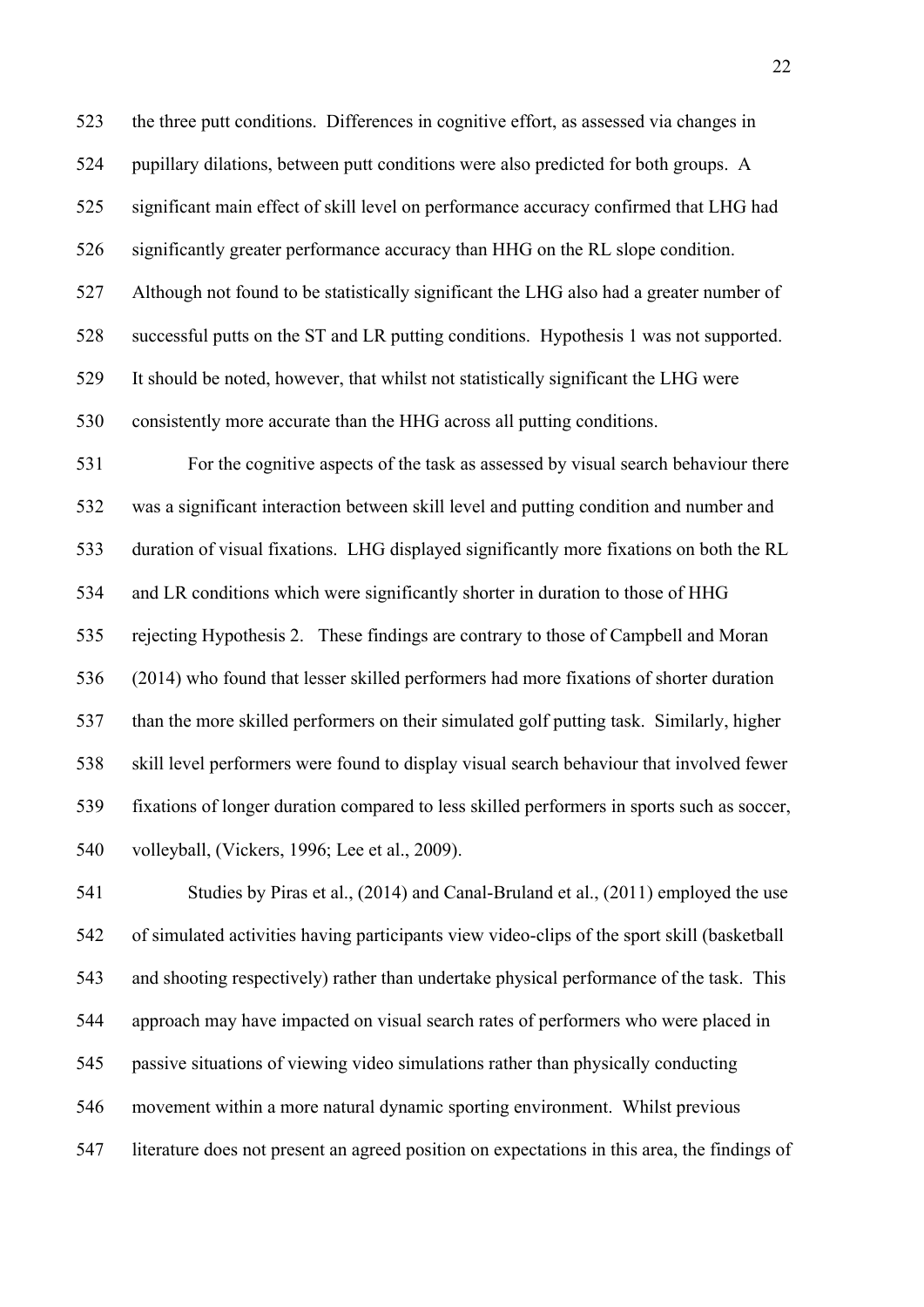548 this study support those of Litchfield et al. (2008) and Roca et al. (2013) who reported 549 experts to have more fixations of shorter duration than novices when identifying novel 550 task-relevant information. Similarly, the observed increased number of fixations of 551 shorter duration when task complexity was increased offers further support to the 552 findings of Vaeyens et al. (2007a, 2007b). The conflicting findings between studies 553 employing in situ versus simulated tasks needs to be acknowledged when attempting to 554 interpret study findings.

555 The initial analysis of general visual search behaviour in this study offers 556 preliminary evidence of the adoption of different visual search behaviours by skilled 557 performers dependent on their perception of task complexity, in this case the need to 558 explore more fully the green to identify the correct putting line on the RL and LR 559 putting conditions. Such findings might be considered to offer preliminary support for 560 Williams and Burwitz (1993) suggestion that expert performers seek the areas of the 561 display which offer the most information to assist in extraction of task-relevant cues. 562 Considered alongside Mann et al's observation that the nature by which testing is 563 conducted has been shown to impact on fixation durations the findings of this study 564 suggest a need for future research to examine further visual search behaviour using an 565 in-situ approach to better understand the decision-making processes at play during 566 complex task performance.

567 Further exploration of visual search behaviours through analysis of data relating 568 to fixation count and percentage viewing time of these fixations to specified areas of 569 interest on the green, again provided some contrasting findings to those of Campbell 570 and Moran (2014). Of notable interest is that both groups dedicated the greatest number 571 of fixations and percentage viewing time on the ball followed by focus on the hole in 572 each putting condition. These findings revealed statistically significant differences in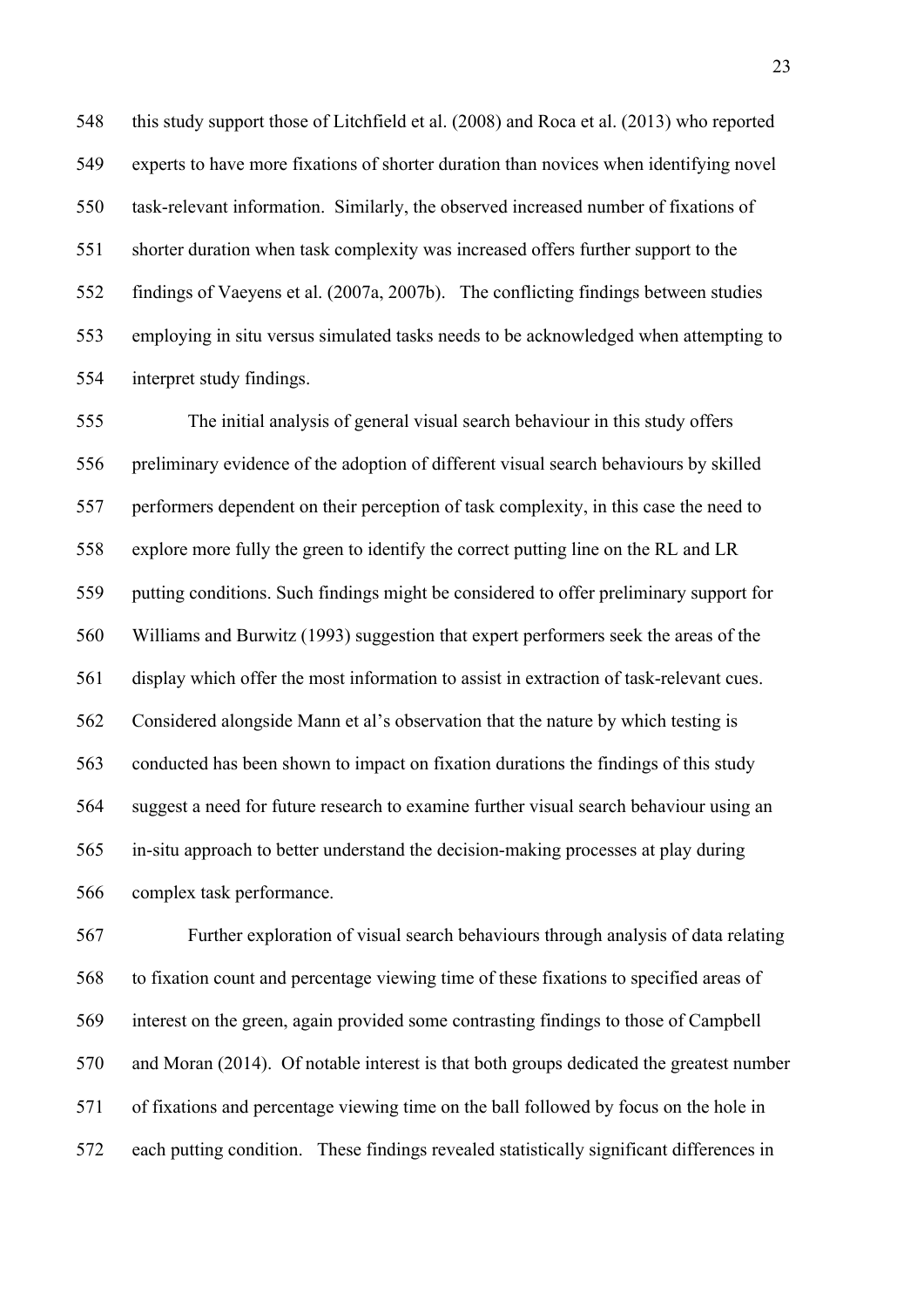573 the number of fixations to specified AOI for both groups on each of the putting 574 conditions. Furthermore, significant differences in the percentage viewing time to 575 specified AOI were identified for HHG on the LR compared to RL and ST putting slope 576 conditions and for LHG on the LR compared to ST putting condition. In each of these 577 cases the differences were associated with the percentage time focused on the left 578 portion of the green.

579 In relation to these conditions for both groups the pattern of visual search 580 behaviour remained consistent between the RL and ST putting conditions with the most 581 notable differences evident between skill levels on the LR putting condition with an 582 increased percentage viewing time to the left portion of the green. However, on the LR 583 putting condition there was a significant increase in the number and duration of 584 fixations to the left portion of the green for both groups. In contrast, whilst there was 585 some increase in focus towards the right portion of the green on the RL condition these 586 increases were not found to be significant. Taken together these findings are considered 587 to offer further support that there are distinct differences in visual search strategies 588 between golfers' dependent upon skill level supporting Hypothesis 3. HHG typically 589 spend less time focused on the ball and instead focus more on each of the other AOI 590 compared to LHG. We consider these findings to suggest that LHG are more efficient in 591 their analysis of the putt, that is, LHG are quicker to extract task relevant cues from 592 AOI enabling more time for movement programming as confirmed by their significantly 593 longer QE durations (Williams, 2002).

594 We also explored changes in pupillometry as a mechanism to gauge the on-line 595 allocation of attention during green exploration and skill execution. (Laeng et al. 2012; 596 Alnæs et al. 2014; Eckstein et al. 2017). Given the complexity of this measure and the 597 task in general, analysis focused firstly on skill level differences from baseline, in pupil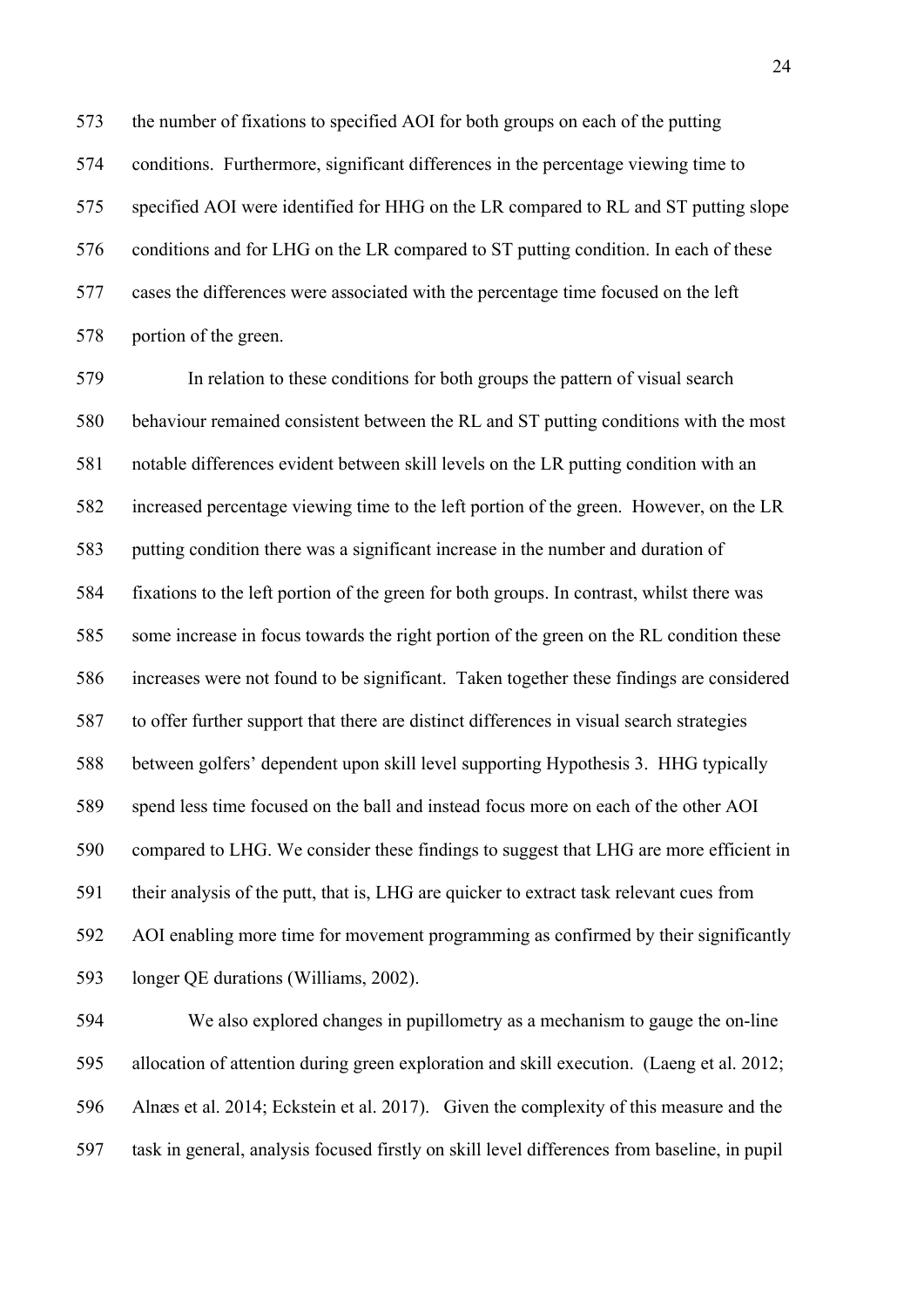598 diameter throughout the completion of the golf putting task as an initial indication of 599 shifts in cognitive effort throughout performance. Results indicated that LHG displayed 600 a significantly lower percentage change in pupil dilation than the HHG during task 601 performance. These findings suggest that the LHG demonstrated greater efficiency in 602 the allocation of cognitive effort during task performance which is interpreted as further 603 indication of their greater control in allocating cognitive resources to task relevant 604 information. For both groups, the percentage change from baseline indicated a 605 reduction in pupil diameter i.e. pupil constriction rather than increased dilation, for each 606 putting condition. These results are seen as offering further support to the suggestion of 607 Fletcher, Neal & Yeo (2017), that in motor tasks of increased precision demands, pupil 608 constriction rather than dilation may be observed and should '*be interpreted as*  609 *indicating an increase, rather than a decrease, in workload'* p.314.

610 Following this line of enquiry further, analysis of percentage changes in pupil 611 diameter from baseline during the period defined by Vickers (1992a) as QE, showed no 612 significant skill level differences across each of the putting conditions. However, whilst 613 both groups were found to have pupil constriction during the QE period, LHG displayed 614 more consistent percentage changes in mean pupil diameter from baseline compared to 615 HHG. These findings are at odds with those of Moran et al (2016) who concluded that 616 longer QE periods were associated with increases in pupil dilation which they 617 interpreted as providing evidence of attentional effort during the QE period. Such 618 contrasting findings are perhaps not surprising given, as previously noted, the differing 619 nature of the task, simulated vs. performance. Results of this study are however, in line 620 with those of Fletcher et al (2017) which concluded that decreases in pupil diameter 621 should be interpreted as an indication of increases rather than decreases in workload 622 particularly in tasks with increased motor task precision and high levels of automaticity.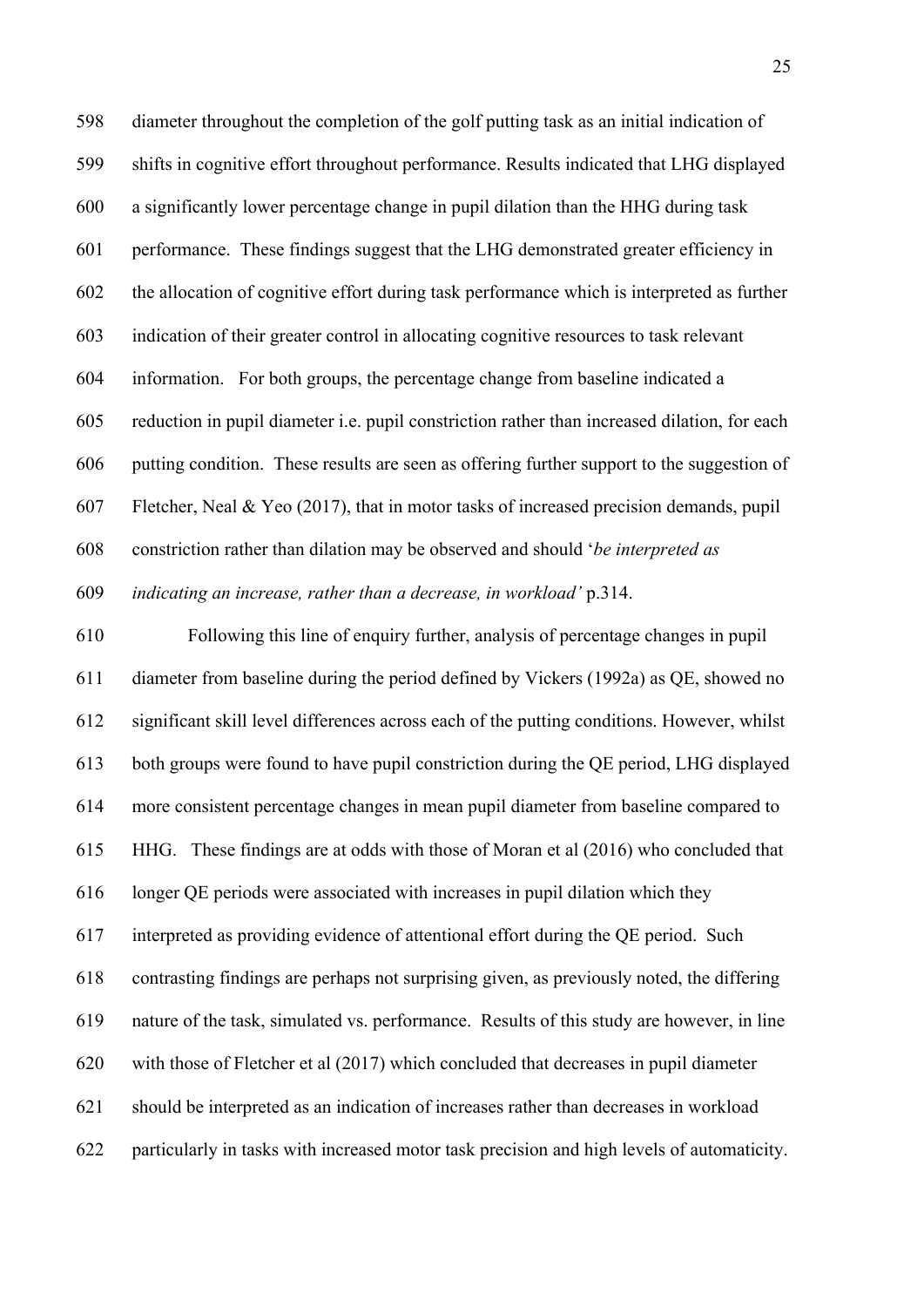623 Whilst these findings support hypothesis 4, they also add further to the debate on the 624 precise interpretation of pupil dilation vs pupil constriction in different performance 625 contexts and as such offer a line of enquiry worthy of further exploration.

626 When coupled with data relating to QE durations which showed experts to have 627 significantly longer QE durations on each putting condition (supporting Hypothesis 5), 628 our findings add further to the early suggestions by Vickers (1996), that the QE period 629 represents a time period when task-relevant cues are processed and motor plans are 630 coordinated for successful completion. Offering a cognitive theoretical explanation for 631 this, Vickers (2009), suggested that the longer QE duration of expert groups reflected 632 the time required to cognitively process visual information picked up '*in order for the*  633 *complex neural systems underlying control of the limbs to be assembled and activated'*, 634 p283. The longer QE durations displayed by both groups on the RL and LR putting 635 conditions support Williams et al (2002) finding that QE duration increased in line with 636 increases in task complexity. Findings of this study also indicate that pupil constriction 637 demonstrates other dynamic processes during this perceptual phase of action

638 preparation.

639 As reported by Laeng, Sirois & Gredeäck (2012) pupillometry has been used 640 within psychology research for more than 50 years and can be used to provide '*clues*  641 *about the real-time structuring of cognitive processing*' p 24. Although statistical 642 significance was not observed in relation to changes in pupil dilation during the QE 643 period, we consider the greater pupil constriction of the skilled performers, observed in 644 this study during the QE period, as indicative of the use of more automated motor 645 processes. This may reflect the suppression of irrelevant neural activity thereby 646 reflecting reduced cognitive load during this period, Fletcher et al. (2017). Indeed, as 647 an indicator of global neural activation, Just, Carpenter & Miyake, (2003) and Fletcher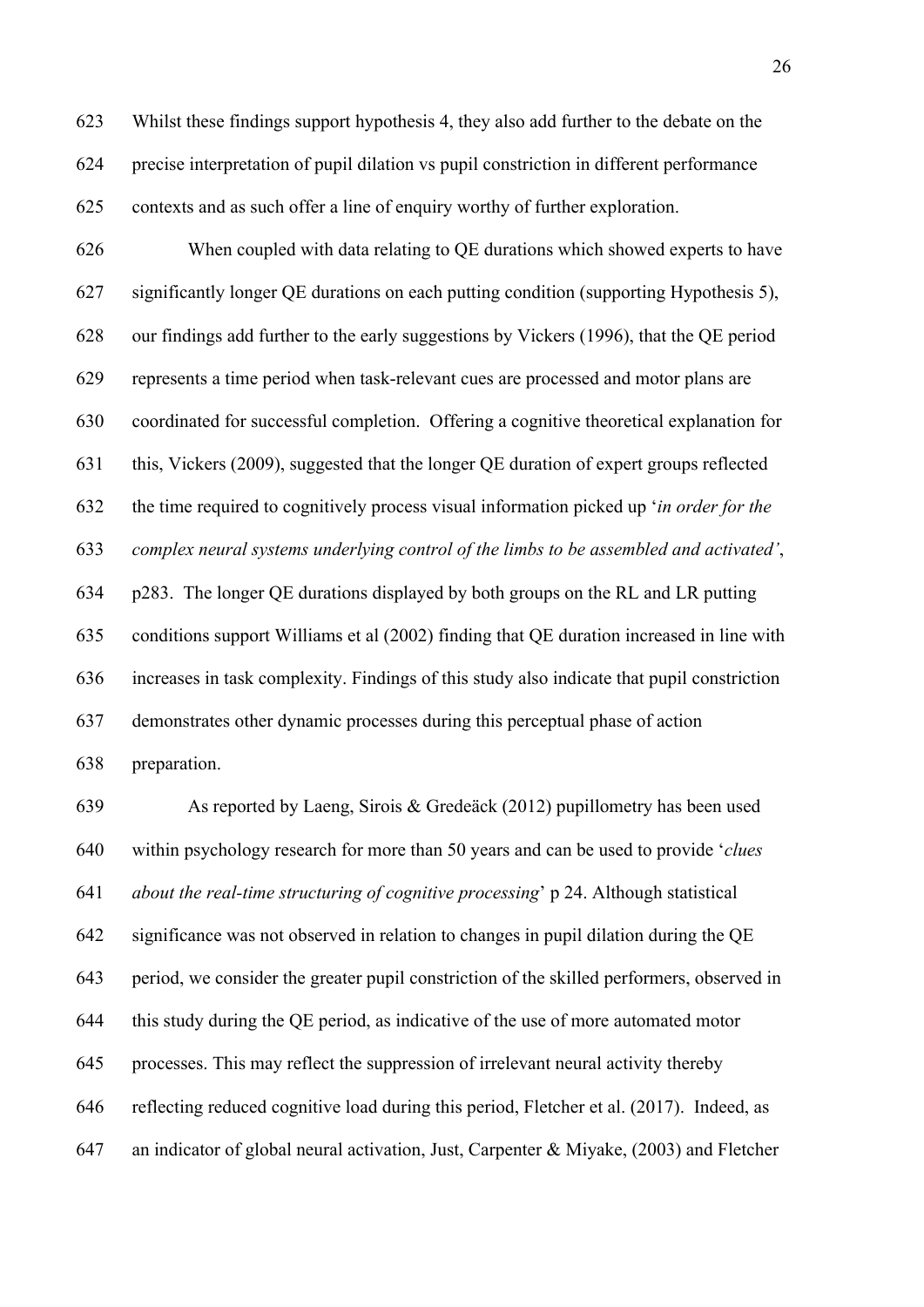648 et al. (2017) suggest a reduction in pupil diameter in motor preparation may well reflect 649 the neural and neuromuscular quieting associated with expert motor preference of 650 precision tasks (e.g., Vine et al., 2011, Cooke, et al., 2014).

651 Such findings are considered to offer further support for the *inhibition*  652 *hypothesis* proposed by Klostermann, Kredel and Hossner (2014), which suggests that 653 the longer QE durations reflect '*the need for inhibiting alternative movement variants*  654 *so that only the optimal variant gets parameterized (in movement preparation as well as*  655 *during movement execution)'*, p 398. The significantly longer QE duration exhibited by 656 the LHG during the QE period in this study offers additional evidence of this distinctive 657 concentration of cognitive activity at the point immediately prior to skill execution 658 characterised by highly automated processes. This is in keeping with Vickers' (2009) 659 proposal that the longer QE duration of experts is indicative of the time required to 660 programme and fine tune a movement before execution.

661 Whilst the present study reports skill levels differences in the allocation of 662 cognitive effort during task performance it fails to provide a specific analysis of when 663 shifts in cognitive effort happen throughout the performance. Future studies should 664 look to overcome this limitation by assessing pupillary changes for each fixation in a 665 time ordered manner to gain an in-depth insight into the mechanisms underpinning the 666 control of visual information in the planning, visual perception and execution of 667 movement. Furthermore, future studies should also give greater consideration to the 668 manipulation of task complexity and precision to enable more comprehensive 669 examination of the allocation of attention during task performance. 670 In conclusion, the present study provides evidence of skill level variances in the

671 adoption of different visual search behaviours dependent on visual perception of task

672 complexity, resulting in skilled performers having more fixations of shorter duration,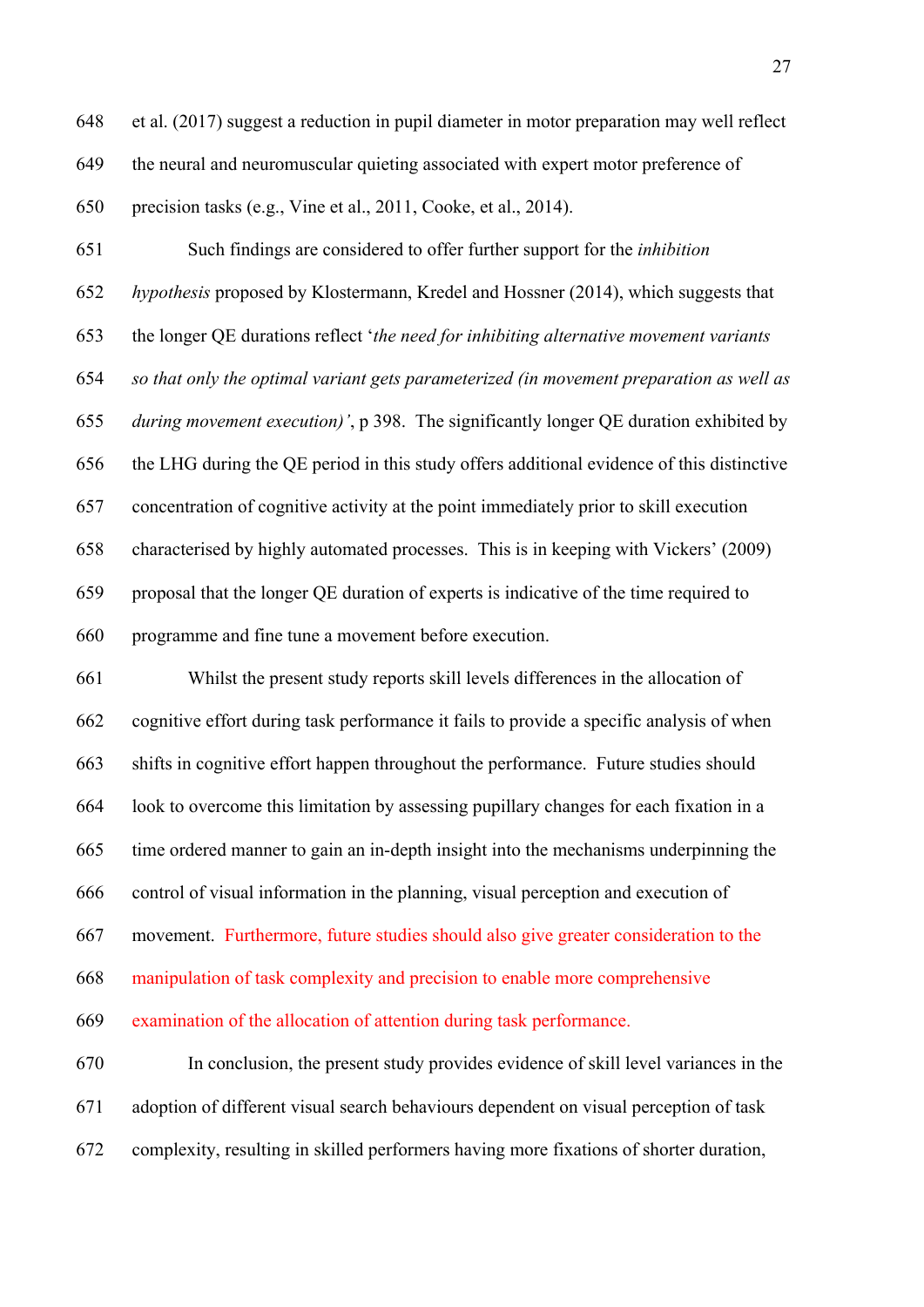673 differences in fixation count and percentage viewing time to specified AOI and 674 significantly longer QE durations than their less skilled counterparts. In contrast to the 675 findings of Moran et al (2016), who concluded that increased pupil dilation during the 676 QE period provided evidence of attentional effort, the findings of this study, suggest 677 that the observed pupil constriction of both skill level groups during the QE period 678 provides evidence of increased cognitive effort directly related to the increased motor 679 task precision required in the physical performance of this putting task. The greater 680 level of consistency displayed by skilled performers across putting conditions is 681 considered to be representative of increased automaticity of motor processes. Further 682 research is required to develop a greater understanding of the underlying mechanisms of 683 visual perception throughout task performance. Such an insight can be provided 684 through analysis of pupillometry changes throughout task performance which would 685 help provide a greater level of understanding of visual cognitive activity which could be 686 used for performance enhancement through more focused and informative instruction. 687 Whilst attempts were made within this study to mimic the unevenness of the putting 688 green, future research should also consider the use of natural outdoor settings to 689 improve further the ecological validity and transferability of research findings to 690 performance settings.

691

#### 692 **References**

693 Alnæs, D., Sneve, M.H., Espeseth, T., Endestad, T., van de Pavert, S.H.P., and Laeng, 694 B. (2014). Pupil size signals mental effort deployed during multiple object 695 tracking and predicts brain activity in the dorsal attention network and locus 696 coeruleus. *Journal of Vision, 14,* (4), 1-20.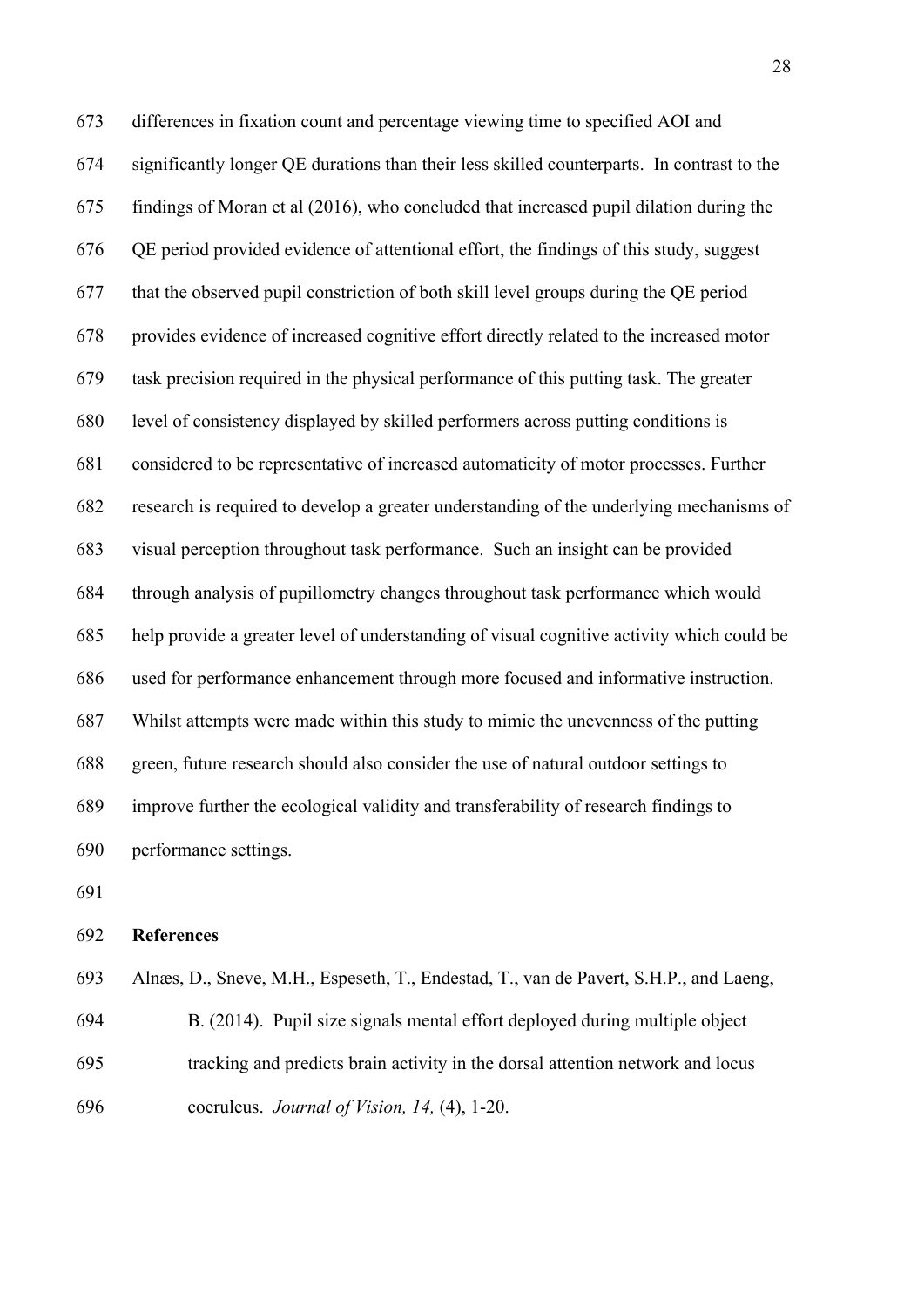- 697 Bard, C., and Fleury, M. (1976). Analysis of visual search activity during sport problem 698 situations. *Journal of Human Movement Studies 3*, 214–222.
- 699 Campbell, M.J. and Moran, A. (2014). There is more to green reading than meets the
- 700 eye! Exploring the gaze behaviours of expert golfers on a virtual golf putting 701 task. *Cognitive Processes*, *15*, 363-372.
- 702 Campbell, M.J., Moran, A.P., Bargary, N., Surmon, S., Bressan, L. and Kenny, I.C.
- 703 (2019). Pupillometry during golf putting: A new window on the cognitive
- 704 mechanisms underlying quiet eye. *Sport, Exercise, and Performance*
- 705 *Psychology. 8*(1), 53-62. doi: 10.1037/spy0000148
- 706 Cañal-Bruland, R., Lotz, S., Hagemann, N., Schorer, J., and Strauss, B. (2011). Visual 707 span and change detection in soccer: an expertise study. *Journal of Cognitive*  708 *Psychology*, *23*, 302–310.
- 709 Causer, J., Bennett, S.J., Holmes, P.S., Janelle, C.M. and Williams, A.M., (2010). Quiet 710 eye duration and gun motion in elite shotgun shooting. *Medicine and Science in*  711 *Sports and Exercise, 42*(8):1599–1608.
- 712 Causer J, Hayes SJ, Hooper JM, Bennett SJ (2016) Quiet eye facilitates sensorimotor
- 713 preprogramming and online control of precision aiming in golf putting.
- 714 *Cognitive Process*. doi:10.1007/s10339-016-0783-4
- 715 Cooke, A., Kavussanu, M., Gallicchio, G., Willoughby, A., McIntyre, D. and Ring. C.
- 716 (2014). Preparation for action: psychophysiological activity preceding a motor
- 717 skill as a function of expertise, performance outcome, and psychological
- 718 pressure. *Psychophysiology, 51*(4). 374-384.
- 719 Discombe, R. M., & Cotterill, S. T. (2015). Eye tracking in sport: A guide for new and 720 aspiring researchers. *Sport & Exercise Psychology Review, 11,* 49–58.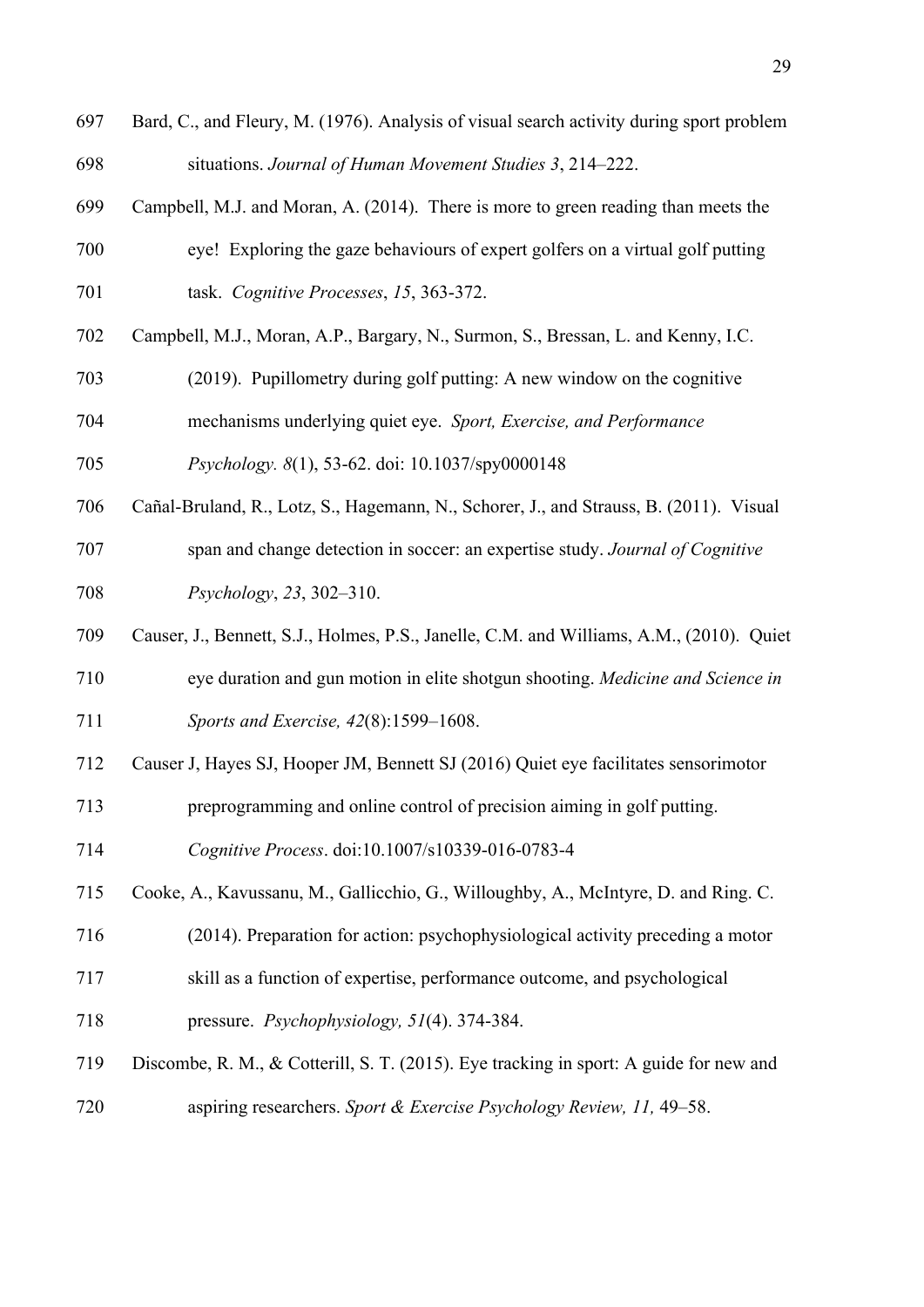| 721 | Eckstein, M.K., Guerra-Carrilo, B., Miller Singley, A.T., and Bunge, S.A., (2017).         |
|-----|--------------------------------------------------------------------------------------------|
| 722 | Beyond eye gaze: What else can eyetracking reveal about cognition and                      |
| 723 | cognitive development? Developmental Cognitive Neuroscience, 25, 69-91.                    |
| 724 | Faul, F., Erdfelder, E., Lang, A.G., and Buchner, A. (2007). G* Power 3: A flexible        |
| 725 | statistical power analysis program for the social, behaviour, and biomedical               |
| 726 | sciences. Behavior Research Methods, 39(2), 175-191                                        |
| 727 | Fletcher, K., Neal, A., and Yeo, G. (2017). The effect of motor task precision on pupil    |
| 728 | diameter. Applied Ergonomics, 65, 309-315.                                                 |
| 729 | Frank, C., and Schack, T. (2016). In my mind's (quiet) eye: a perceptual-cognitive         |
| 730 | approach to the Quiet Eye – comment on Vickers. Current Issues in Sport                    |
| 731 | Science, 1:107. doi: 10.15203/CISS_2016.107                                                |
| 732 | Gonzalez, C. C., Causer, J., Miall, R. C., Grey, M. J., Humphreys, G., and Williams, A.    |
| 733 | M. (2015). Identifying the causal mechanisms of the quiet eye. European                    |
| 734 | Journal of Sport Science, 17, 74-84.                                                       |
| 735 | Hess, E.H., and Polt, J.M. (1964). Pupil size in relation to mental activity during simple |
| 736 | problem-solving. Science, 143, 1190-1192                                                   |
| 737 | Hochmann, J.R. and Papeo, L. (2014). The invariance problem in infancy: A                  |
| 738 | pupillometry study. Psychological Science, 25, 2038-2046.                                  |
| 739 | Janelle, C.M., Hillman, C.H., Apparies, R.J., Murray, N.P., Meili, L., Fallon, E.A. and    |
| 740 | Hatefield, B.D., (2000). Expertise differences in cortical activation and gaze             |
| 741 | behavior during rifle shooting. Journal of Sport & Exercise Psychology, 22,                |
| 742 | 167-182.                                                                                   |
| 743 | Just, M.A., Carpenter, P.A., and Miyake A. (2003). Neuroindices of cognitive               |
| 744 | workload: Neuroimaging, pupillometric and event-related potential studies of               |
| 745 | brain work. Theoretical Issues Ergonomics Science, 4, 56-88.                               |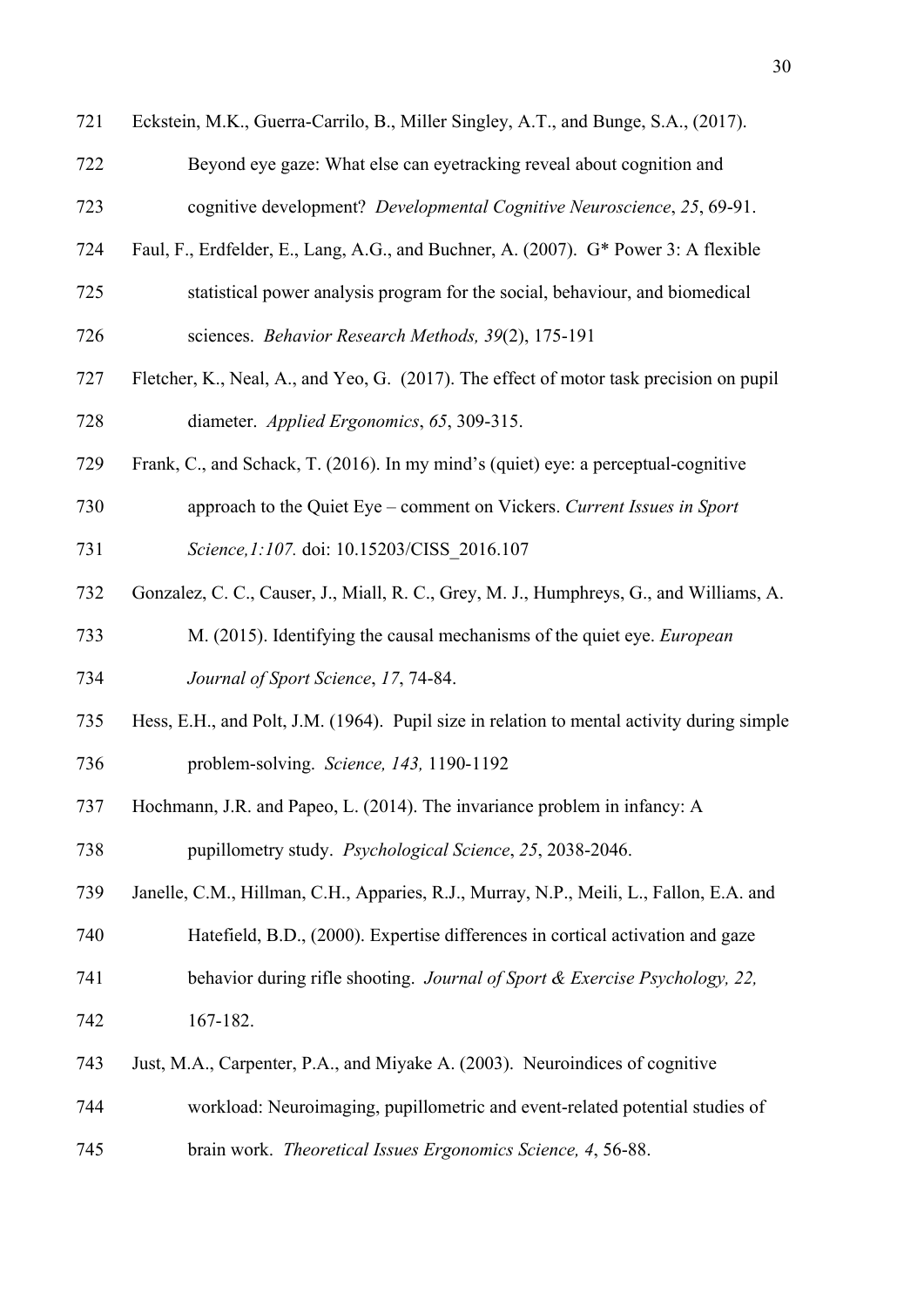| 746 | Kahnemann, D., and Beatty, J. (1966). Pupil diameter and load on memory. Science, |
|-----|-----------------------------------------------------------------------------------|
| 747 | 154, 1583-1585                                                                    |

- 748 Klostermann, A., Kredel, R., and Hossner, E. J. (2014). On the interaction of attentional 749 focus and gaze: The quiet eye inhibits focus-related performance decrements. 750 *Journal of Sport & Exercise Psychology*, *36*, 392– 400.
- 751 Laeng, B., Sirois, S., and Gredebäck, G. (2012). Pupillometry: A window to the 752 preconscious? *Perspectives on Psychological Science*, *7*, 18–27.
- 753 Lee, S.-M., Kim, S., and Park, S. H. (2009). Self-paced sport events under temporal
- 754 constraints: visual search, quiet eye, expertise and constrained performance time
- 755 in far aiming tasks. *International Journal of Applied Sports Science, 21*, 146–
- 756 161.
- 757 Litchfield, D., Ball, L. J., Donovan, T., Manning, D.J., Crawford, T. (2008) Learning
- 758 from others: effects of viewing another person's eye movements while searching
- 759 for chest nodules. In B. Sahiner, & D.J. Manning (Eds.), *SPIE (2008).*
- 760 *Proceedings of Medical imaging 2008: image perception, observer*
- 761 *performance, and technology assessment*, (Vol 6917. pp. 691715–691719).
- 762 Mann, D. T., Williams, A. M., Ward, P. and Janelle, C. M., (2007). Perceptual-
- 763 Cognitive Expertise in Sport: A Meta-Analysis, *Journal of Sport & Exercise*  764 *Psychology*, *29*(4), 457-478.
- 765 McLean, J. (2013, August 12). Why you never make this putt. *Golf Digest.* Retrieved 766 from http://www.golfdigest.com
- 767 Moran, A., Quinn, A., Campbell, M., Rooney, B., Brady, N., and Burke, C. (2016).
- 768 Using pupillometry to evaluate attentional effort in quiet eye: A preliminary
- 769 investigation. *Sport, Exercise, and Performance Psychology*, *5*(4), 365-376.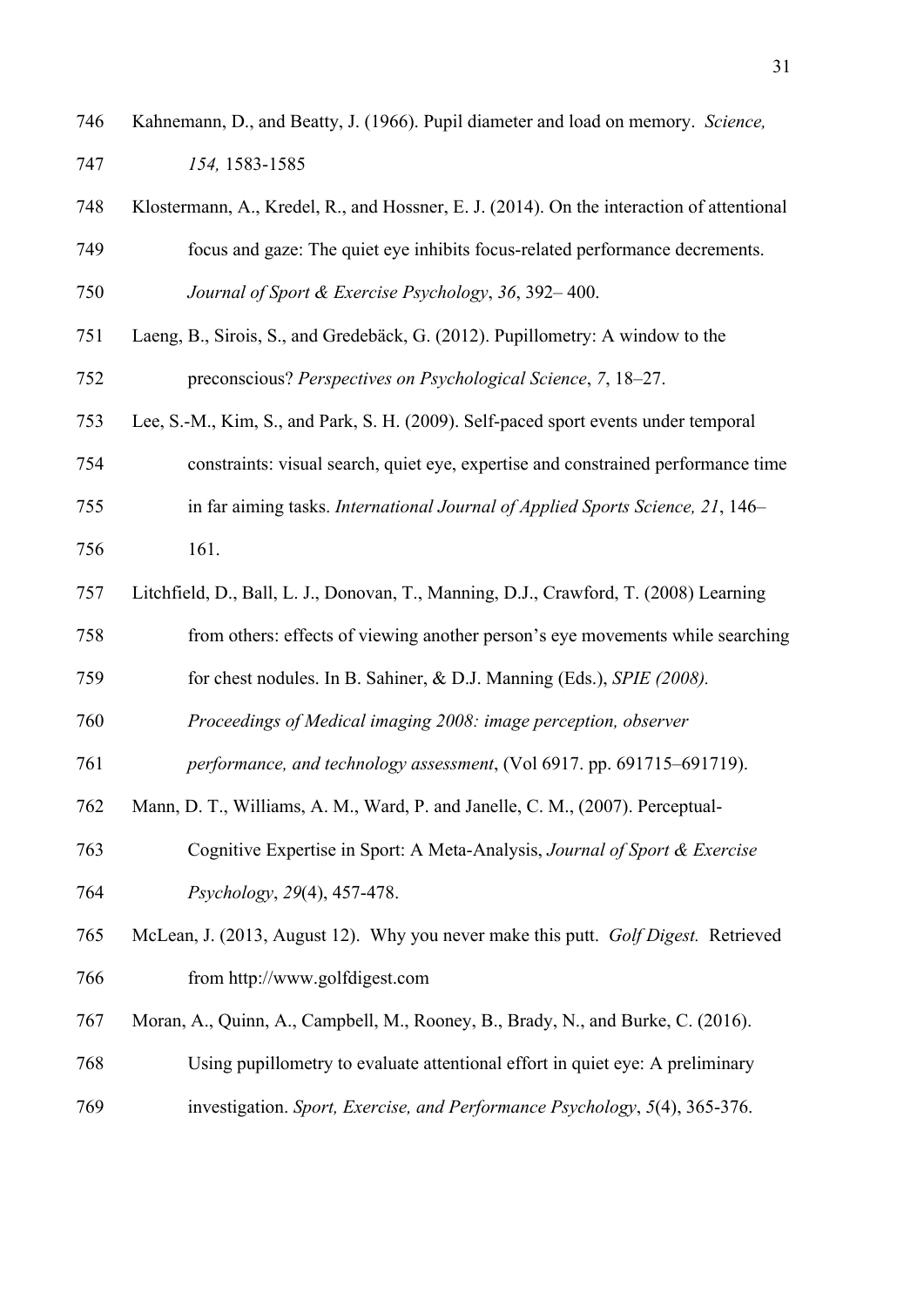| 770 | O'Shea, H. and Moran, A. (2018). To go or not to go? Pupillometry elucidates              |
|-----|-------------------------------------------------------------------------------------------|
| 771 | inhibitory mechanisms in motor imagery. Journal of Cognitive Psychology,                  |
| 772 | $30(4)$ , 466-483.                                                                        |
| 773 | Oudejans, R. R. D., van de Langenberg, R. W., & Hutter, R. I. (2002). Aiming at a far     |
| 774 | target under different viewing conditions: Visual control in basketball jump              |
| 775 | shooting. Human Movement Science, 21, 457-480.                                            |
| 776 | Piras, A., Lobietti, R., and Squatrito, S. (2014). Response time, visual search strategy, |
| 777 | and anticipatory skills in volleyball players. Journal of Ophthalmology, Article          |
| 778 | ID: 189268.                                                                               |
| 779 | Piras, A., & Vickers, J. N. (2011). The effect of fixation transitions on quiet eye       |
| 780 | duration and performance in the soccer penalty kick: Instep versus inside kicks.          |
| 781 | Cognitive Processing, 12(3), 245-255.                                                     |
| 782 | Porter, G., Troscianko, T., and Gilchrist, I. (2007). Effort during visual search and     |
| 783 | counting: Insights from pupillometry. Quarterly Journal of Experimental                   |
| 784 | Psychology, 60(2), 211-229.                                                               |
| 785 | Rienhoff, R., Hopwood, M.J., Fischer, L., Strauss B., Baker, J. and Schorer, J. (2013).   |
| 786 | Transfer of motor and perceptual skills from basketball to darts. <i>Frontiers in</i>     |
| 787 | Psychology, 4: 593.                                                                       |
| 788 | Roca, A., Ford, P.R., McRobert, A.P., and Williams, M. (2013). Perceptual-Cognitive       |
| 789 | skills and their interaction as a function of task constraints in soccer. Journal of      |
| 790 | Sport & Exercise Psychology, 35, 144-155.                                                 |
| 791 | Rodrigues, S. T., Vickers, J. N., & Williams, A. M. (2002). Head, eye and arm             |
| 792 | coordination in table tennis. Journal of Sports Sciences, 20 (3), 187–200.                |
| 793 | Vaeyens, R., Lenoir, M., Williams, A.M., Mazyn, L. and Philippaerts, R.M. (2007a).        |
| 794 | The effects of task constraints on visual search behaviour and decision-making            |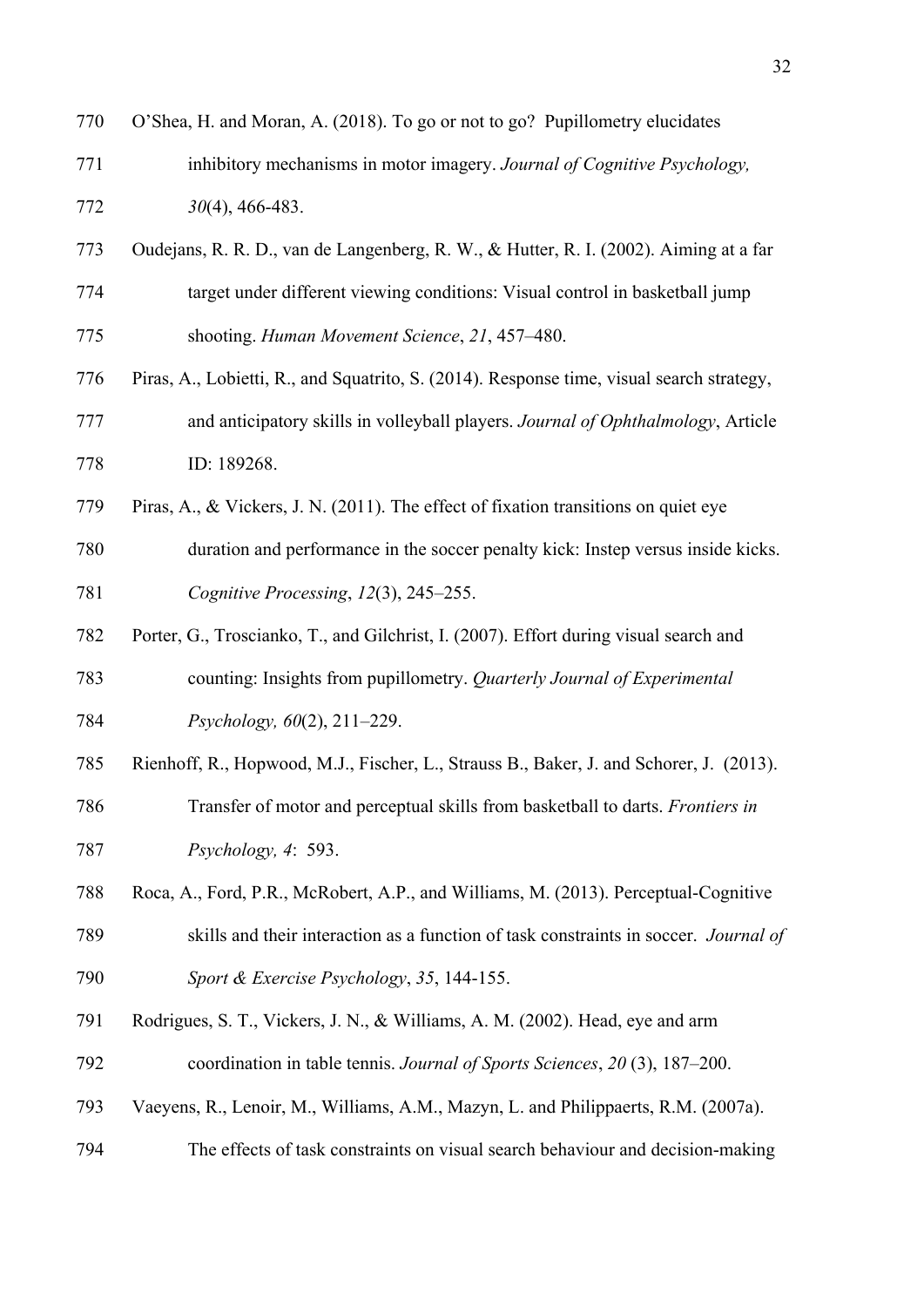- 795 skill in youth soccer players. *Journal of Sport & Exercise Psychology, 29*, 147- 796 169.
- 797 Vaeyens, R., Lenoir, M., Williams, A.M., Mazyn, L. and Philippaerts, R.M. (2007b).
- 798 Mechanisms underpinning successful decision making in skilled youth soccer
- 799 players: An analysis of visual search behaviors. *Journal of Motor Behavior*, *39*, 800 395-408.
- 801 Vickers, J. (1992). Gaze control in putting. *Perception*, *21*, 117-132.
- 802 Vickers, J. (1996a). Visual control when aiming at a far target. *Journal of Experimental*  803 *Psychology Human Perception Performance, 22*, 342-354.
- 804 Vickers, J. (1996b). Control of visual attention during the basketball free throw. *The*  805 *American Journal of Sports Medicine, 24*(6), S93-S96.
- 806 Vickers, J. (2007). *Perception, cognition, and decision training: The quiet eye in*
- 807 *action*. Champaign: Human Kinetics.

808 Vickers, J. (2009). Recent advances in coupling perception and action: The quiet eye 809 as a bidirectional link between gase, focus of attention and action. In M. Raab, J.

- 810 Johnson, & H. Heekeren (Eds.), *Mind and motion: The bidirectional link between*
- 811 *thought and action* (pp 279-289). Amsterdam, the Netherlands: Elsevier.
- 812 Vine, S.J., Lee, D.H., Wlaters-Symons, R and Wilson, M.R. (2015). An occlusion

813 paradigm to assess the importance of the timing of the quiet eye fixation.

- 814 *European Journal of Sport Science*, *25*, 1-8.
- 815 Vine, S.J., Moore, L.J. and Wilson, M.R. (2011) Quiet eye training facilitates
- 816 competitive putting performance in elite golfers. *Frontiers in Psychology, 2*: 8.
- 817 Vine, S. J., Moore, L. J., & Wilson, M. R. (2014). Quiet eye training: The acquisition,
- 818 refinement and resilient performance of targeting skills. [Supplemental material
- 819 1]. *European Journal of Sport Science*, *14*, S235–S242.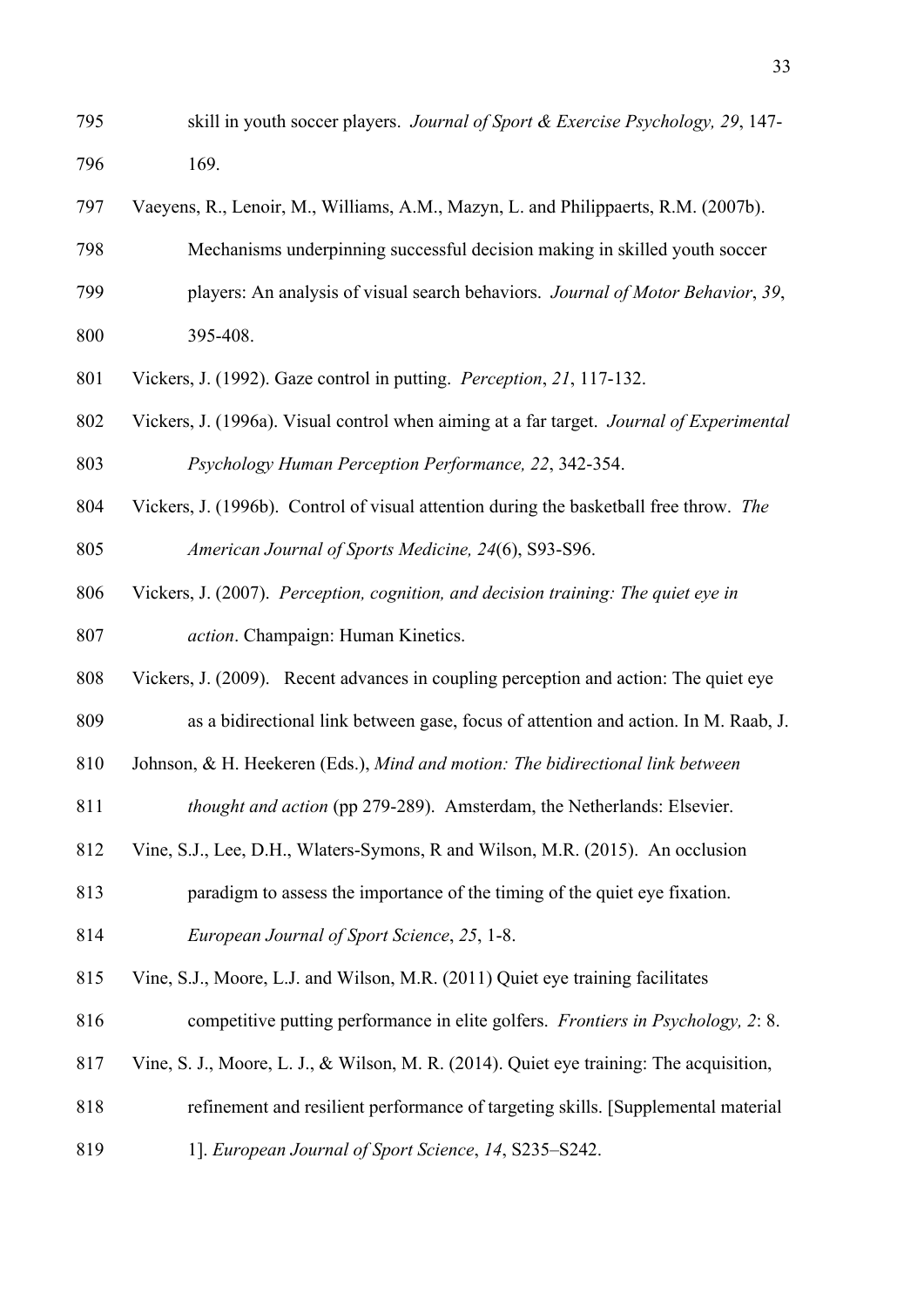| 820 | Walters-Symons, R.M., Wilson, M.R. and Vine, S.J (2017). The quiet eye supports           |
|-----|-------------------------------------------------------------------------------------------|
| 821 | error recovery in golf putting. Psychology of Sport and Exercise, 31, 21-27.              |
| 822 | Williams, A.M., and Burwitz, K. (1993). Advance cure utilization in soccer. In T.         |
| 823 | Reilly, J. Clarys, & A. Stibbe (eds). Science and Football, vol. III. London: E &         |
| 824 | F.N. Spon.                                                                                |
| 825 | Williams, A., Singer, R. and Frehlich, S. (2002). Quiet eye duration, expertise, and task |
| 826 | complexity in near and far aiming tasks. Journal of Motor Behaviour, 34(2).               |
| 827 | 197-207.                                                                                  |
| 828 | Wilson, M.R. and Pearcy, C. (2009). Visuomotor control of straight and breaking golf      |
| 829 | putts. Perceptual and Motor Skills, 109, 555-562.                                         |
| 830 | Wilson, M.R., Vine, S.J. and Wood, G. (2009). The influence of anxiety on visual          |
| 831 | attentional control in basketball free throw shooting. Journal of Sport &                 |
| 832 | Exercise Psychology, 31(2). 152-168.                                                      |
| 833 | Zénon, A., Sidibé, M. and Olivier, E. (2014). Pupil size variations correlate with        |
| 834 | physical effort perception. Frontiers in Behavioral Neuroscience, 8,                      |
| 835 | Article 28                                                                                |
| 836 |                                                                                           |
|     |                                                                                           |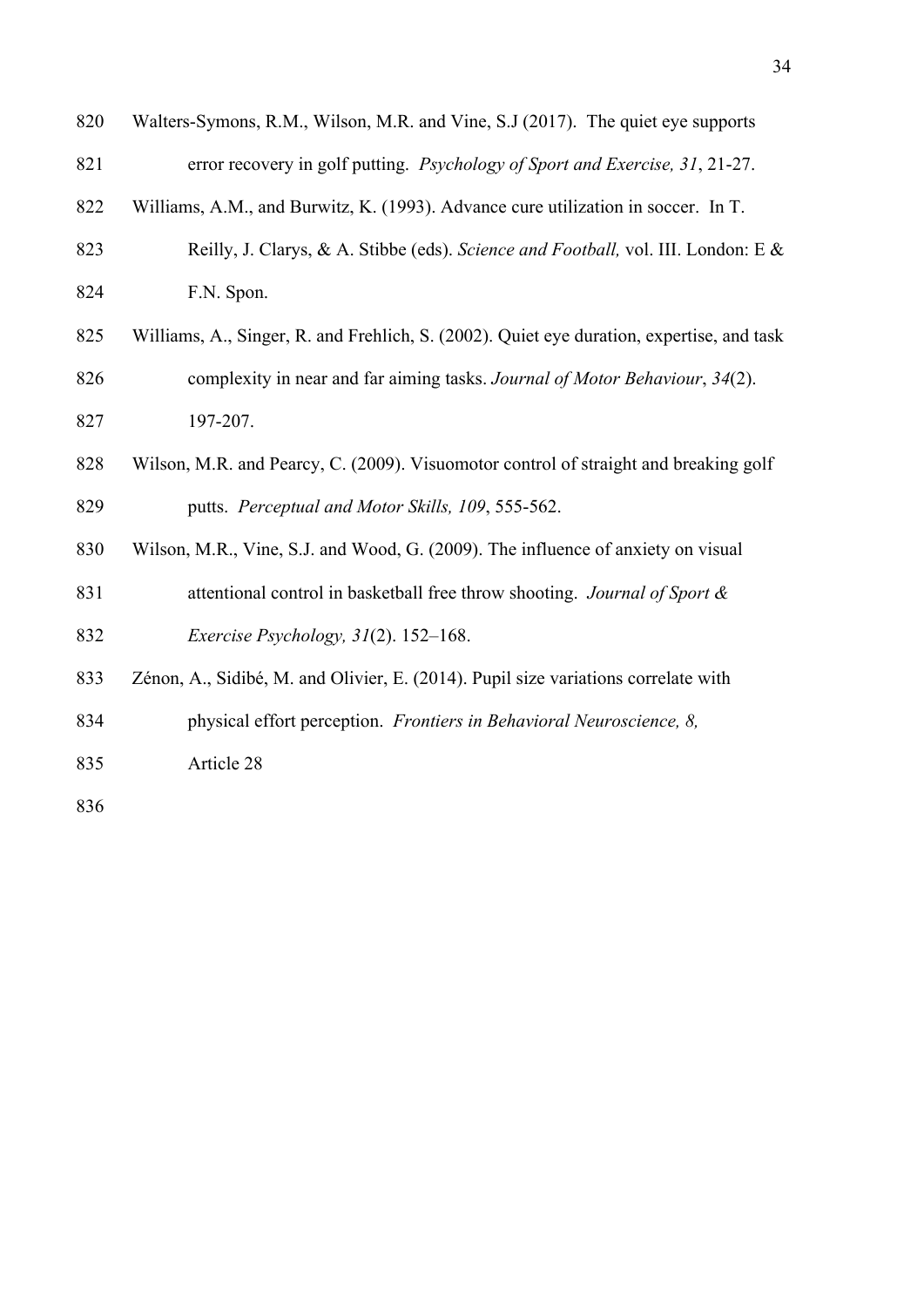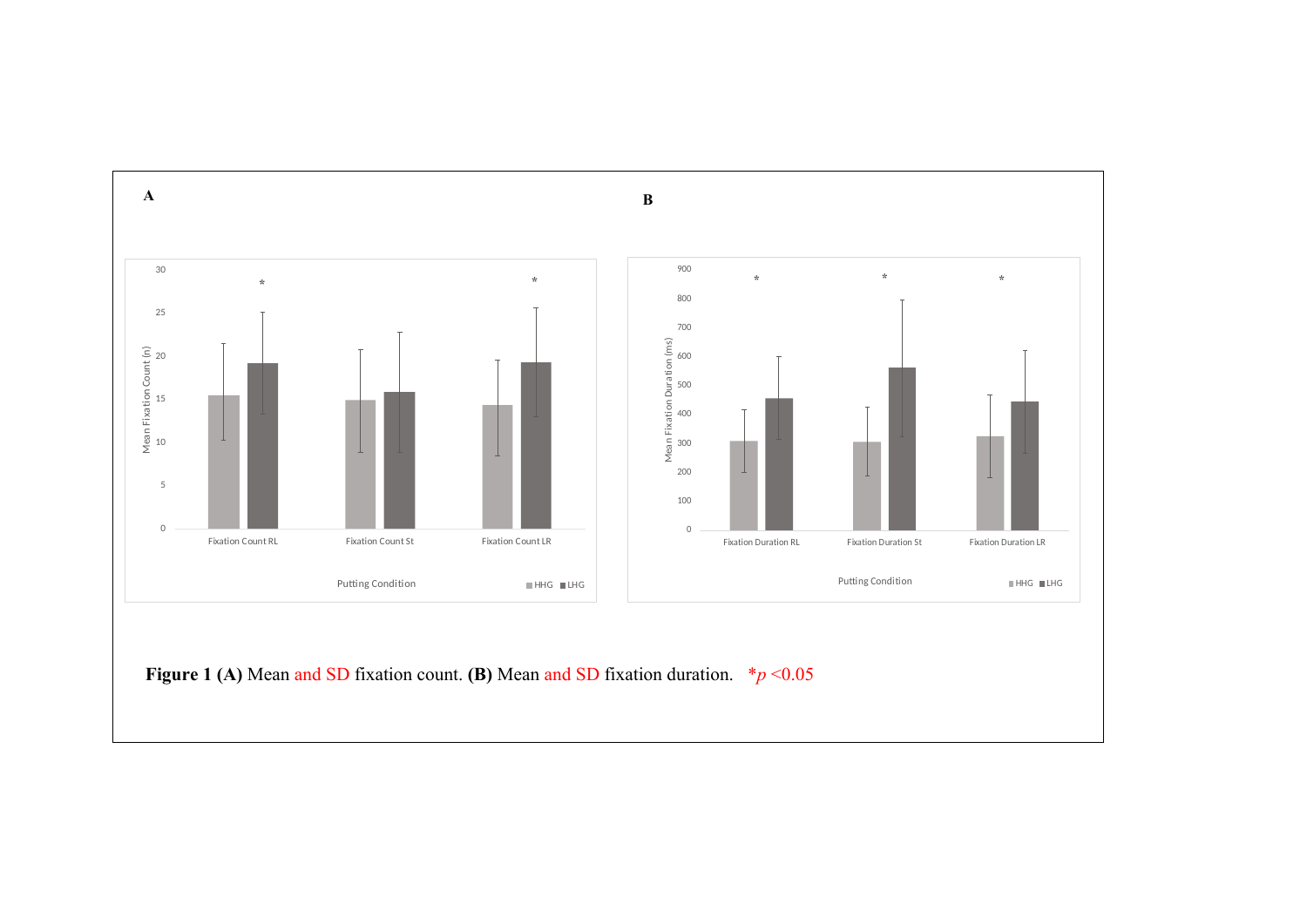







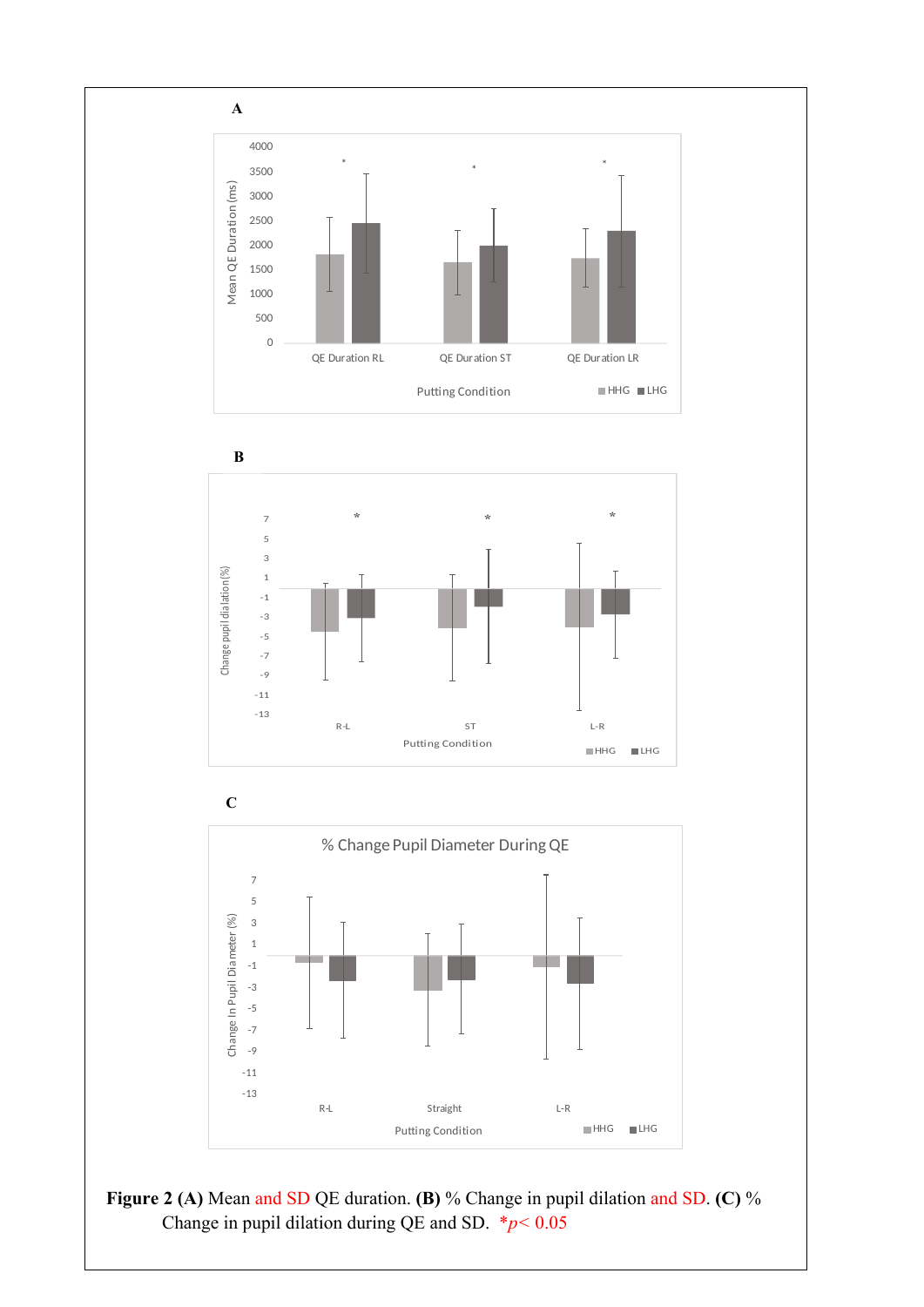| <b>AOI</b> Location | <b>HHG</b> |           |        | <b>LHG</b> |        |        |
|---------------------|------------|-----------|--------|------------|--------|--------|
|                     | RL         | <b>St</b> | LR     | <b>RL</b>  | St     | LR     |
| Ball                | 6          | 5.32      | 5.33   | 6.68       | 6.27   | 7.14   |
|                     | (4.19)     | (3.61)    | (2.82) | (2.95)     | (3.92) | (3.46) |
| Hole                | 2.92       | 2.94      | 1.74   | 4.03       | 2.97   | 2.56   |
|                     | (2.34)     | (1.96)    | (1.54) | (3.01)     | (2.35) | (2.25) |
| Centre              | 2.96       | 3.61      | 1.33   | 3.00       | 2.79   | 2.56   |
|                     | (1.93)     | (2.97)    | (2.06) | (2.43)     | (2.21) | (2.39) |
| Right               | 1.59       | 0.51      | 0.14   | 1.38       | 0.44   | 0.32   |
|                     | (1.96)     | (0.92)    | (0.43) | (1.88)     | (0.91) | (0.88) |
| Left                | 0.57       | 1.45      | 4.38   | 0.80       | 0.98   | 3.82   |
|                     | (1.29)     | (1.68)    | (2.67) | (1.23)     | (1.52) | (2.98) |

Table 1 Mean (SD) Number of Fixations to AOI across putting conditions